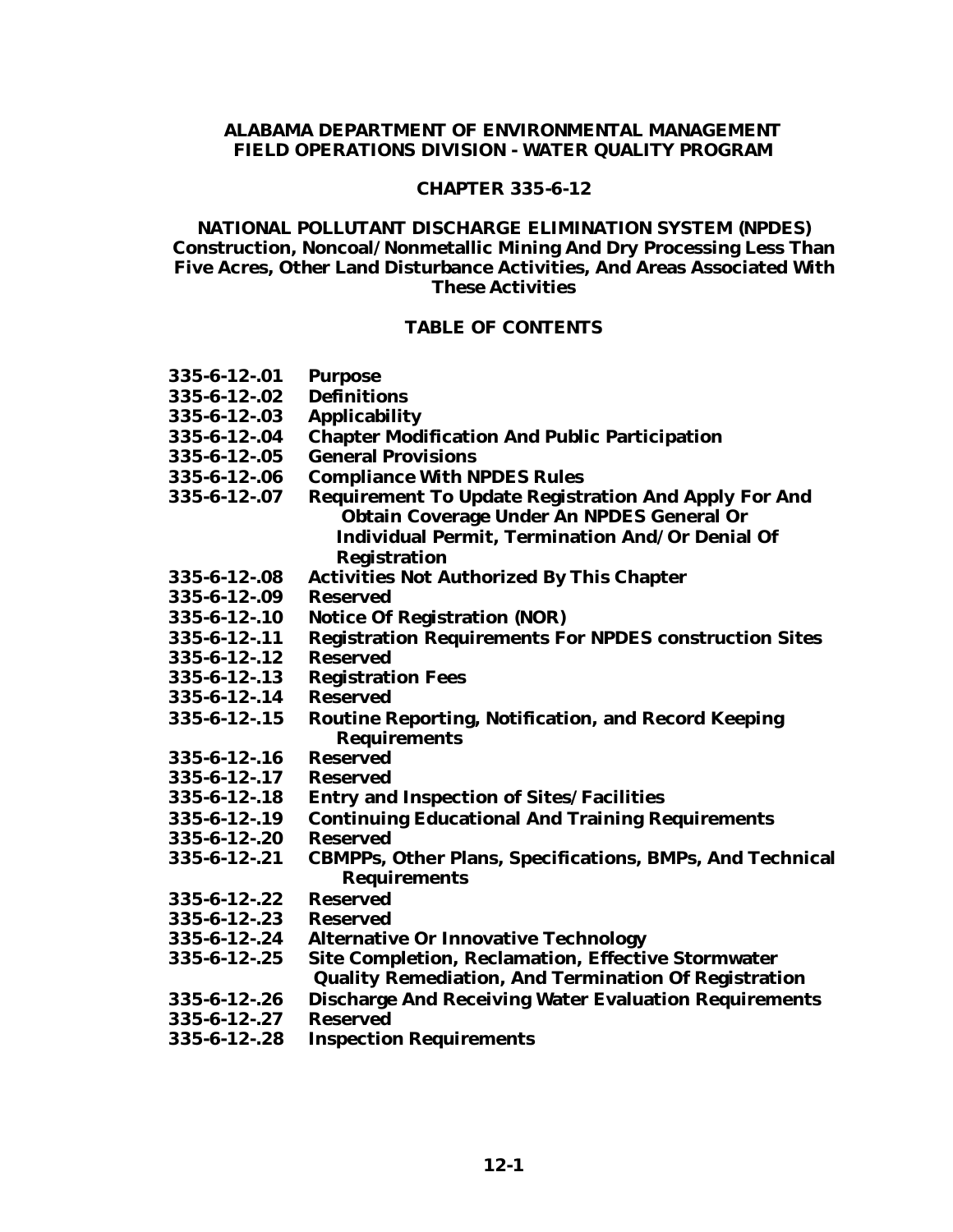| <b>Reserved</b>                                                |
|----------------------------------------------------------------|
| <b>Pollution Prevention For NPDES Construction</b>             |
| <b>Reserved</b>                                                |
| <b>Reserved</b>                                                |
| <b>Ineffective Compliant BMPs, Discharge Prohibitions, And</b> |
| <b>Noncompliance Notification</b>                              |
| <b>Reserved</b>                                                |
| <b>Other Requirements</b>                                      |
| <b>Reserved</b>                                                |
| <b>Severability</b>                                            |
|                                                                |

#### **335-6-12-.01 Purpose**

(1) The purpose of this Chapter is to establish a comprehensive Statewide program for stormwater management pursuant to the requirements of the National Pollutant Discharge Elimination System (NPDES).

(2) Registration for NPDES permit coverage under this Chapter establishes requirements, including but not limited to, Best Management Practices (BMPs), Construction Best Management Practices Plans (CBMPPs), registration requirements, technical standards and guidelines, operational requirements, stormwater storage, transport, treatment, and discharge management requirements for construction activity, noncoal mining sites less than five (5) acres in size, and areas associated with these activities described in this Chapter.

**Author**: Richard Hulcher.

**Statutory Authority**: Code of Alabama 1975, §§ 22-22-1 to 22-22-14 and §§ 22-22A-1 to 22-22A-16 et seq., as amended. **History**: January 23, 2003.

**335-6-12-.02 Definitions.** The following words and terms, when used for the purposes of this Chapter, shall have the following meanings unless the context clearly indicates otherwise or unless a different meaning is stated in a definition applicable to only a portion of this Chapter. Unless inconsistent with this Chapter as determined by the Director, other words and phrases used in this Chapter shall have the same meaning as used in Chapters 335-6-3, 335-6-6, 335-6-7, 335-6-9, 335-6-10, 335-6-11, and the Alabama Water Pollution Control Act (AWPCA), as amended.

(a) "Alabama Handbook" means the Introduction through Appendix A7, inclusive, of the Alabama Handbook For Erosion Control, Sediment Control, And Stormwater Management On Constructions Sites And Urban Areas, Alabama Soil and Water Conservation Committee (ASWCC) (2002).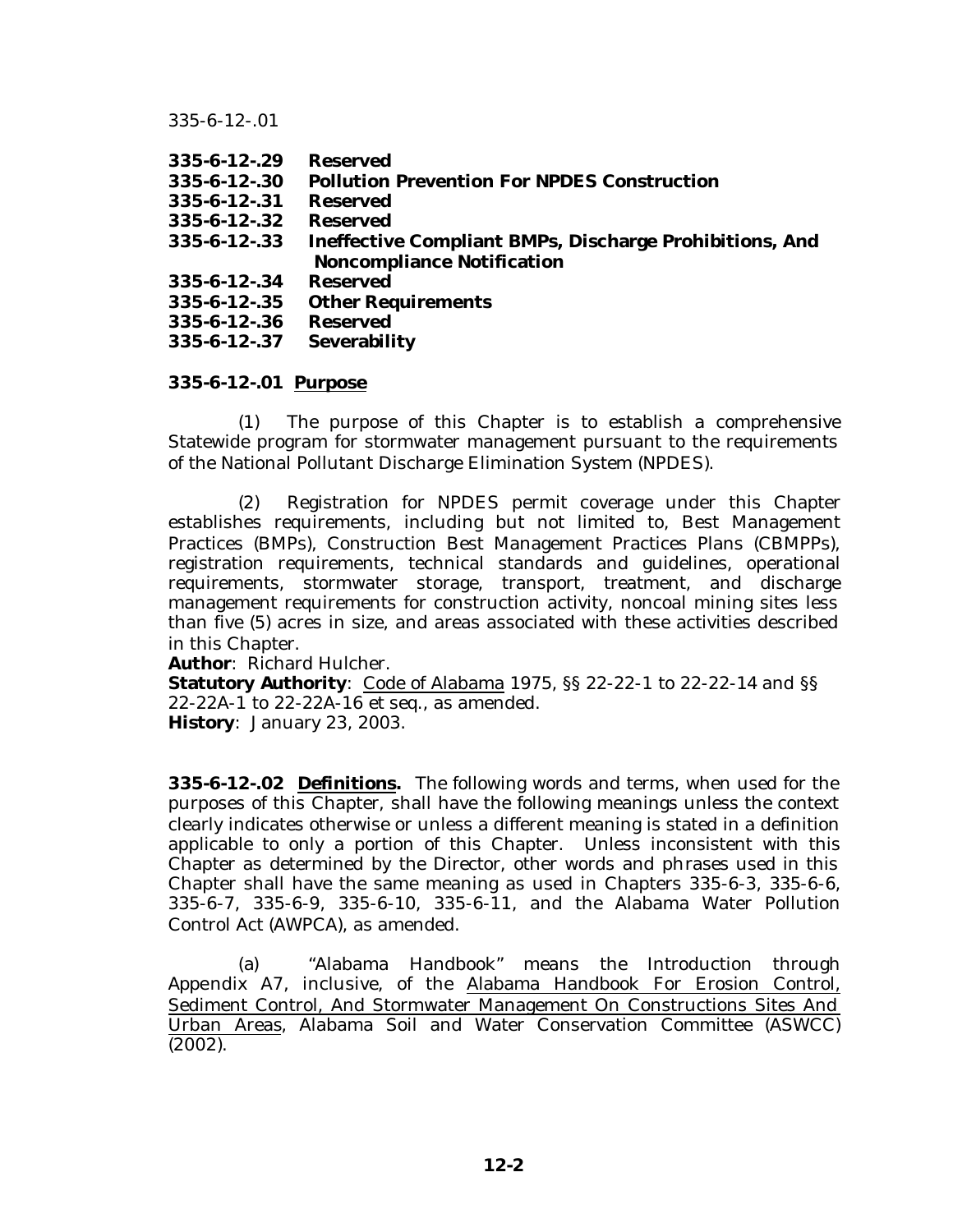(b) "Associated Areas" means other onsite or adjacent support activities, including but not limited, to construction site temporary office space, parking areas, employee work areas, material stockpiles, waste or material storage, disposal, equipment storage, chemical/fuel storage and staging areas.

#### (c) "Best Management Practices" (BMPs)

1. BMPs mean planning, project phasing, schedules of activities, implementation, operating, and maintenance procedures, management strategies, effective treatment practices, and to the extent necessary, postconstruction follow-up continuing maintenance, that meet or exceed recognized effective industry standard practices, that meet or exceed the technical standards and guidelines of the Alabama Handbook, and that meet or exceed the requirements of this Chapter, that are implemented to prevent/minimize pollutant discharges to the maximum extent practicable. BMPs also include effective practices to control pollutant discharges from land disturbance activities associated with pre-construction testing, site assessment, surveying, and other pre-construction development support activities. BMPs also include effective practices to control pollutant discharges from spillage or leakage, stormwater transport, storage, treatment, or disposal.

2. BMPs also mean full implementation and continued maintenance of effective structural and non-structural practices and planning/management strategies to ensure effective erosion and sediment control, and prevent/minimize the introduction of pollutants to stormwater and to treat stormwater to remove pollutants to the maximum extent practicable prior to discharge. BMPs also mean the treatment of construction associated de minimus non-stormwater or process wastewater discharges authorized pursuant to the requirements of this Chapter, including but not limited to, pit dewatering, drilling fluids (augering), and the proper handling and disposal of construction wastes, and prevention of the discharge of petroleum products, solvents, and other chemicals. BMPs also mean implementation of effective construction site nutrient management practices, temporary, annual, or perennial vegetation management, minimally disturbed natural riparian buffer area, fully vegetated filter strips, and streambank management practices. A BMP can be a single practice or more than one practice that combined will provide continuing effective treatment.

3. Any management practice, structure, or procedure, that is not recognized by the Department as a BMP based on performance, not installed/implemented correctly, not maintained, not adequately or properly located/sited, not suitable for the specific site conditions, not designed or configured to control potential or existing site conditions where the BMP is located, including but not limited to, steep slopes or grades, soils, potential precipitation and size of drainage area, which is not consistent with effective erosion and sediment control, that does not meet or exceed recognized effective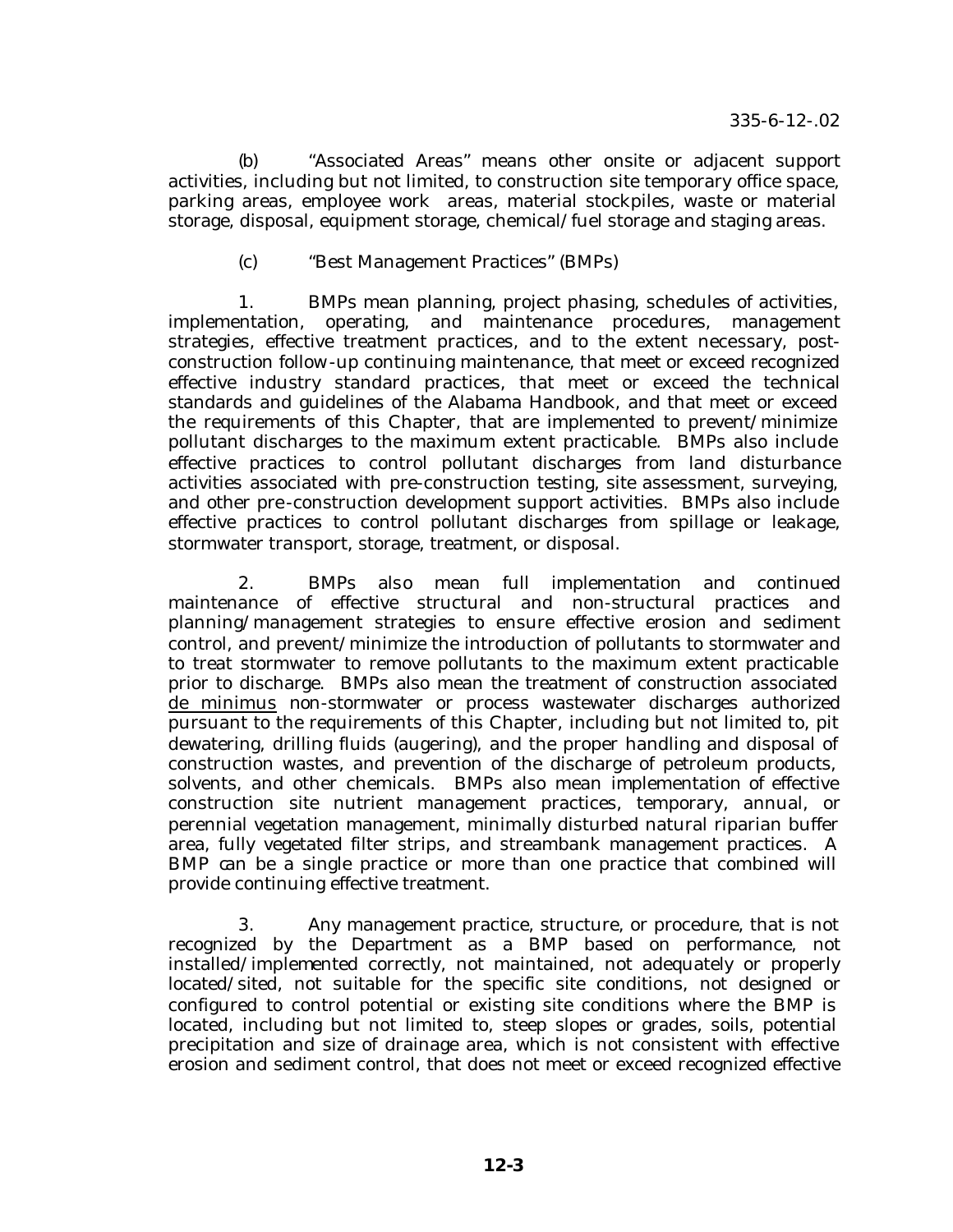industry standard practices, or not in accordance with the Alabama Handbook or other ADEM recognized BMP documents, is not considered or recognized as a BMP under this Chapter.

(d) "Chronic And Catastrophic Precipitation" means precipitation events which may result in failure of the properly designed, located, implemented, and maintained BMPs or other structure/practices required by this Chapter. Catastrophic precipitation conditions means any single event of significant total volume, or of increased intensity and shortened duration, that exceeds normally expected or predicted precipitation over the time period that the disturbance is planned or is ongoing, as determined by the Department. Catastrophic conditions could also include tornadoes, hurricanes, or other climatic conditions which could cause failure due to winds or mechanical damage. Chronic precipitation is also that series of wet-weather conditions over a limited time-period which does not provide any opportunity for emergency maintenance, reinstallation, and corrective actions and which equals or exceeds the volume of normally expected or predicted precipitation for the time period that the disturbance is planned or is ongoing.

(e) "Construction" means any land disturbance or discharges of pollutants associated with, or the result of building, excavation, land clearing, grubbing, placement of fill, grading, blasting, reclamation, areas in which construction materials are stored in association with a land disturbance or handled above ground, and other associated areas including, but not limited to, construction site vehicle parking, equipment or supply storage areas, material stockpiles, temporary office areas, and access roads. Construction also means significant pre-construction land disturbance activities performed in support or in advance of NPDES construction activity including, but not limited to, land clearing, dewatering and geological testing. Construction does not include de minimus pre-construction or other minor land disturbing activities, such as, but not limited to, the installation of auger holes, bore holes, or small excavations, unless such activities cause discharges which present a reasonable potential for significant contribution of pollutants to State waters or reasonable potential to cause or contribute to a violation of applicable water quality standards. For the purposes of this Chapter, construction does not include mining, wet preparation, beneficiation, recovery, storage, handling, and transloading of coal or metallic ores/minerals, and any mining or mineral processing, beneficiation, storage, handling, and associated activity/disturbance equal to or greater than five (5) acres in size.

(f) "Construction Best Management Practices Plan" (CBMPP) means any research, planning considerations, systems, procedures, processes, activities, and practices implemented for the prevention and/or minimization of pollutants in stormwater to the maximum extent practicable, and collection, storage, treatment, handling, transport, distribution, land application, or disposal of construction stormwater and onsite management of construction waste generated by the construction activity, and to comply with the requirements of this Chapter. This includes any required component plans and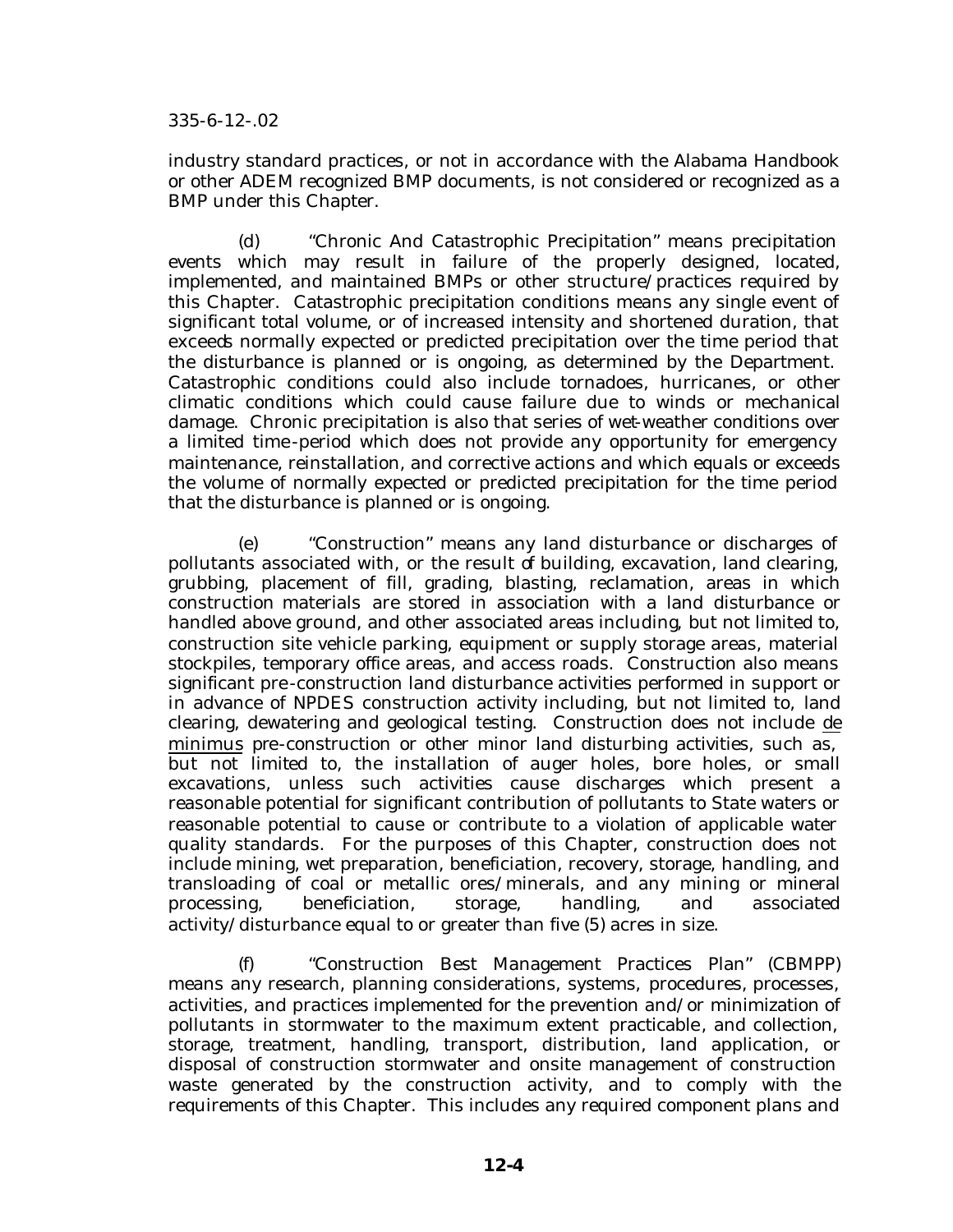other pertinent information requested by the Department. The CBMPP shall be prepared/certified, and when necessary updated/certified, by a qualified credentialed professional (QCP) in accordance with the requirements of this Chapter.

(g) "Construction Site" means any site regardless of size where construction or construction associated activity has commenced, or is continuing, and associated areas, including sites where active work is suspended or has ceased, until the activity is completed and effective reclamation and/or stormwater quality remediation has been achieved.

(h) "Construction Waste" means construction and land disturbance generated materials, including but not limited to, waste chemicals, sediment, trash, debris, litter, garbage, construction demolition debris, land clearing and logging slash or other materials or pollutants located or buried at the site prior to disturbance activity or that is generated at a construction site.

(i) "Director" means the Director of the Alabama Department of Environmental Management (ADEM) or the Director's designee.

(j) "Maximum Extent Practicable" means full implementation and regular maintenance of available industry standard technology and effective management practices, such as those contained in the Alabama Handbook, designed to prevent and/or minimize discharges of pollutants and ensure protection of groundwater and surface water quality.

(k) "Noncoal Mining Site" means an area, on or beneath land, less than five (5) total unreclaimed acres in size, used or disturbed in activity, including but not limited to, advance prospecting, noncoal mining site development, extraction, removal, mining, borrowing, remining, storing, transloading, dry processing, transportation, and/or recovery of any noncoal and nonmetallic mineral, ore, or mineral/ore product, including but not limited to, overburden, dirt, chert, soil, clay, rock, stone, aggregate, sand, gravel, tailings, and refuse from natural or artificial deposits. Pre-mining construction and land preparation, including but not limited to, clearing, grubbing, testing and advance prospecting in advance of mining activity is considered part of the noncoal mining activity which is required to register under this Chapter prior to commencement. For the purposes of this Chapter, noncoal mining does not mean any mining or recovery site, or associated product processing, recovery, storing, handling or transloading operations equal to or greater than five (5) acres in size, any mineral or ore wet processing or beneficiation regardless of size, and any metal ore/mineral, coal or associated product, mining, recovery, remining, processing, storing, handling or transloading operations, regardless of size.

(l) "Notice of Registration" (NOR) means an application, including all applicable fees imposed by Chapter 335-1-6, filed by the operator requesting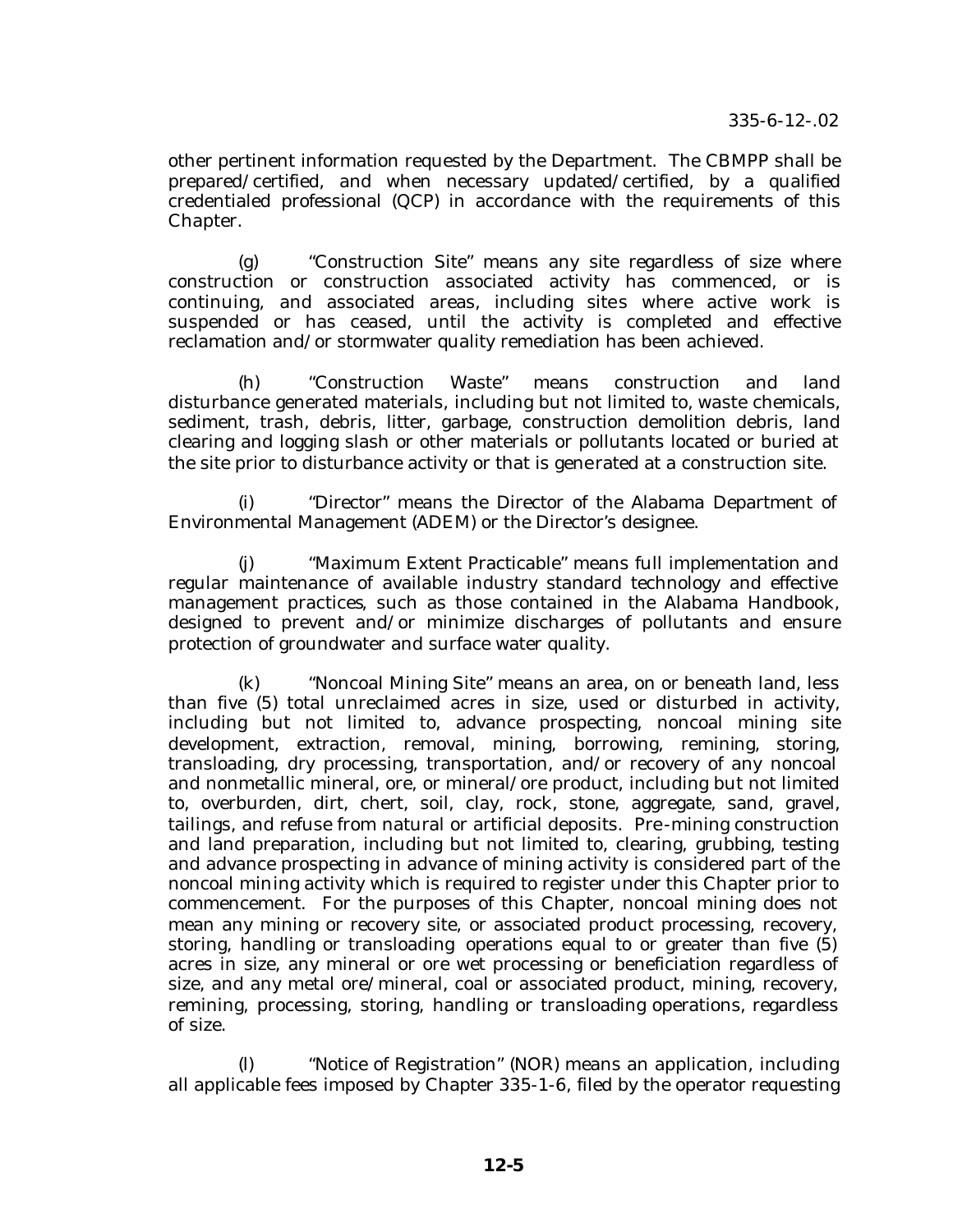National Pollutant Discharge Elimination System (NPDES) registration under this Chapter on a form or via electronic means as approved by the Department.

(m) "NPDES Construction Site" means construction activities that are required to obtain NPDES permit coverage under this Chapter. An NPDES Construction Site is construction that disturbs 1 acre or greater or will disturb less than 1 acre but is part of a larger common plan of development or sale whose total land disturbing activities total 1 acre or greater. An NPDES construction site also includes construction sites, irrespective of size, whose stormwater discharges have a reasonable potential to be a significant contributor of pollutants to a water of the State, or whose stormwater discharges have a reasonable potential to cause or contribute to a violation of an applicable Alabama water quality standard as determined by the Department.

(n) "Operator" means any person, registrant, or other entity, that owns, operates, directs, conducts, controls, authorizes, approves, determines, or otherwise has responsibility for, or exerts financial control over the commencement, continuation, or daily operation of activity regulated by this Chapter. An operator includes any person who treats and discharges stormwater or in the absence of treatment, the person who generates and/or discharges stormwater, or pollutants. An operator may include but may not be limited to, property owners, agents, general partners, LLP partners, LLC members, leaseholders, developers, builders, contractors, or other responsible or controlling entities. An operator does not include passive financial investors that do not have control over activities regulated by this Chapter.

(o) "Plan or Sale" as included in the phrase "larger common plan of development or sale" is broadly defined to mean any announcement or documentation, sales program, permit application, presentation, zoning request, physical demarcation, surveying marks, etc., associated with or indicating construction activities may occur in an area.

(p) "Qualified Credentialed Inspector (QCI) means an operator, operator employee, or operator designated qualified person who has successfully completed initial training and annual refresher Qualified Credentialed Inspection Program (QCIP) training, and holds a valid certification from a Department approved cooperating training entity.

(q) "Qualified Credentialed Inspection Program (QCIP)" means a Department approved program conducted by a cooperating training entity. Approved programs provide training in the requirements of the Alabama NPDES rules, the Department's construction stormwater management program, evaluation of construction sites to ensure that QCP designed and certified BMPs detailed in a CBMPP are effectively implemented and maintained, and evaluation of conveyance structures, receiving waters and adjacent impacted offsite areas to ensure the protection of water quality and compliance with the requirements of this Chapter.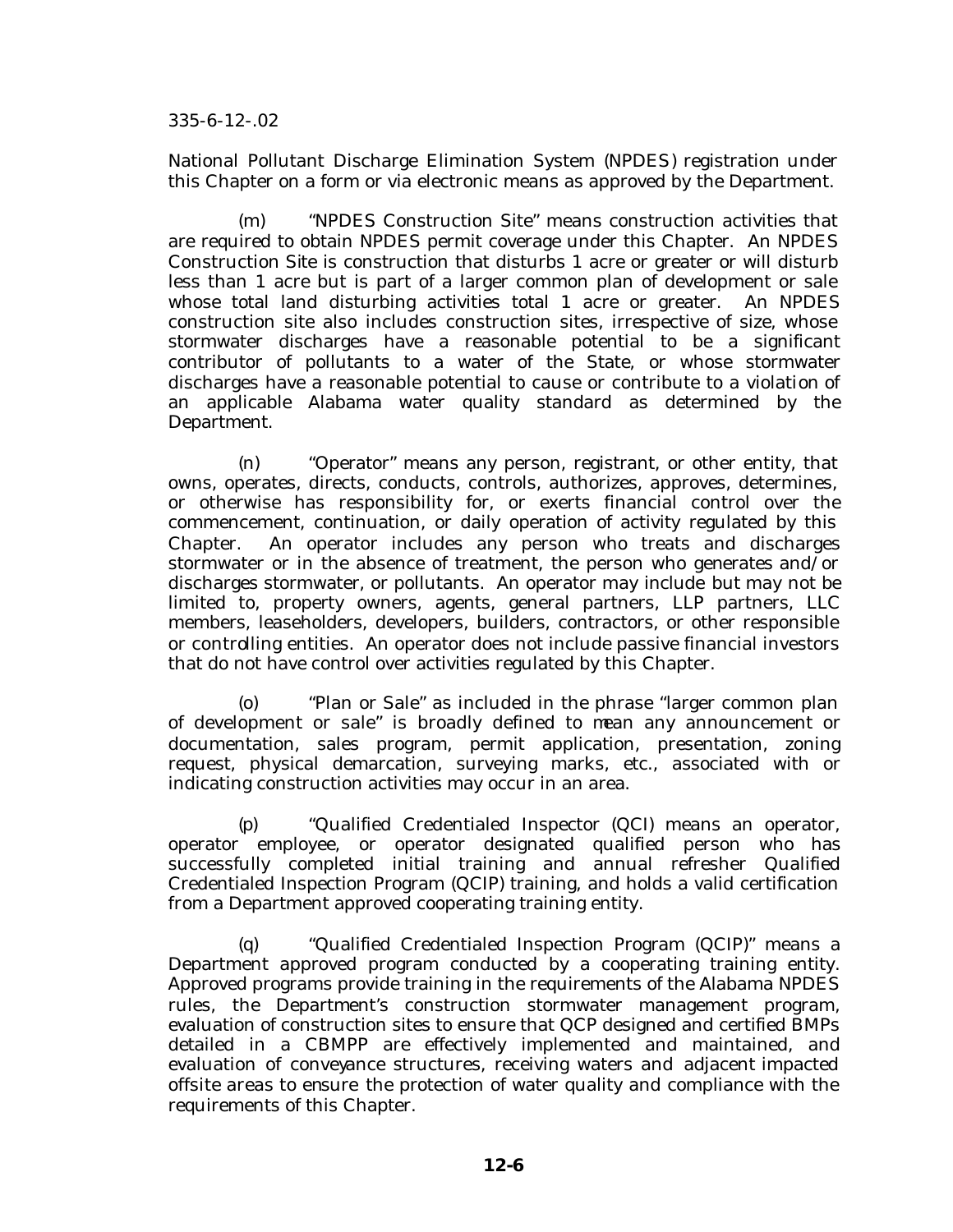(r) "Qualified Credentialed Professional" (QCP) means any staff member of the Department designated by the Director, a Professional Engineer, an Alabama Natural Resources Conservation Service professional designated by the State Conservationist, or a Certified Professional In Erosion And Sediment Control (CPESC). A QCP includes a registered landscape architect, a registered land surveyor, a Professional Geologist, a registered forester, a Registered Environmental Manager as determined by the National Registry of Environmental Professionals (NREP), and a Certified Professional Soil Scientist (CPSSc) as determined by ARCPACS, and other Department accepted professional designations, certifications, and/or accredited university programs that can document requirements regarding proven training, relevant experience, and continuing education, that enable recognized individuals to prepare CBMPPs, to make sound professional judgments regarding Alabama NPDES rules, the requirements of this Chapter, planning, design, implementation, maintenance, and inspection of construction sites, receiving waters, BMPs, remediation/cleanup of accumulated offsite pollutants from the regulated site, and reclamation or effective stormwater quality remediation of construction associated land disturbances, that meet or exceed recognized technical standards and guidelines, effective industry standard practices, and the requirements of this Chapter. The QCP shall be in good standing with the authority granting the registration or designation.

(s) "Reclaimed" means that all disturbed areas are permanently covered by completed buildings, other structures, pavement/concrete, other acceptable impervious materials, or other effective permanent non-vegetative structures and practices. Reclaimed also means that all disturbed areas have been graded, slopes effectively stabilized, and perennial vegetation has been fully established with the ability to survive in the future if properly maintained, to prevent/minimize to the maximum extent practicable exposure of disturbed soils to erosion as necessary to protect water quality.

(t) "Registered Forester" means a person who is registered and holds a valid license by the Alabama Board of Registration for Foresters (Code of Alabama (1975), §§ 34-12-1 through 34-12-37, as amended).

(u) "Stormwater" means runoff, accumulated precipitation, process water, and other wastewater generated directly or indirectly as a result of construction activity, the operation of a construction material management site, or the operation of a noncoal mining site, including but not limited to, precipitation, upgradient or offsite water that cannot be diverted away from the site, and wash down water associated with normal construction activities. Stormwater does not mean discharges authorized by the Department via other permits or regulations.

(v) "Stormwater Quality Remediation" means effective permanent structural or non-structural management practices implemented at a construction or noncoal mining site that will prevent or ensure continuing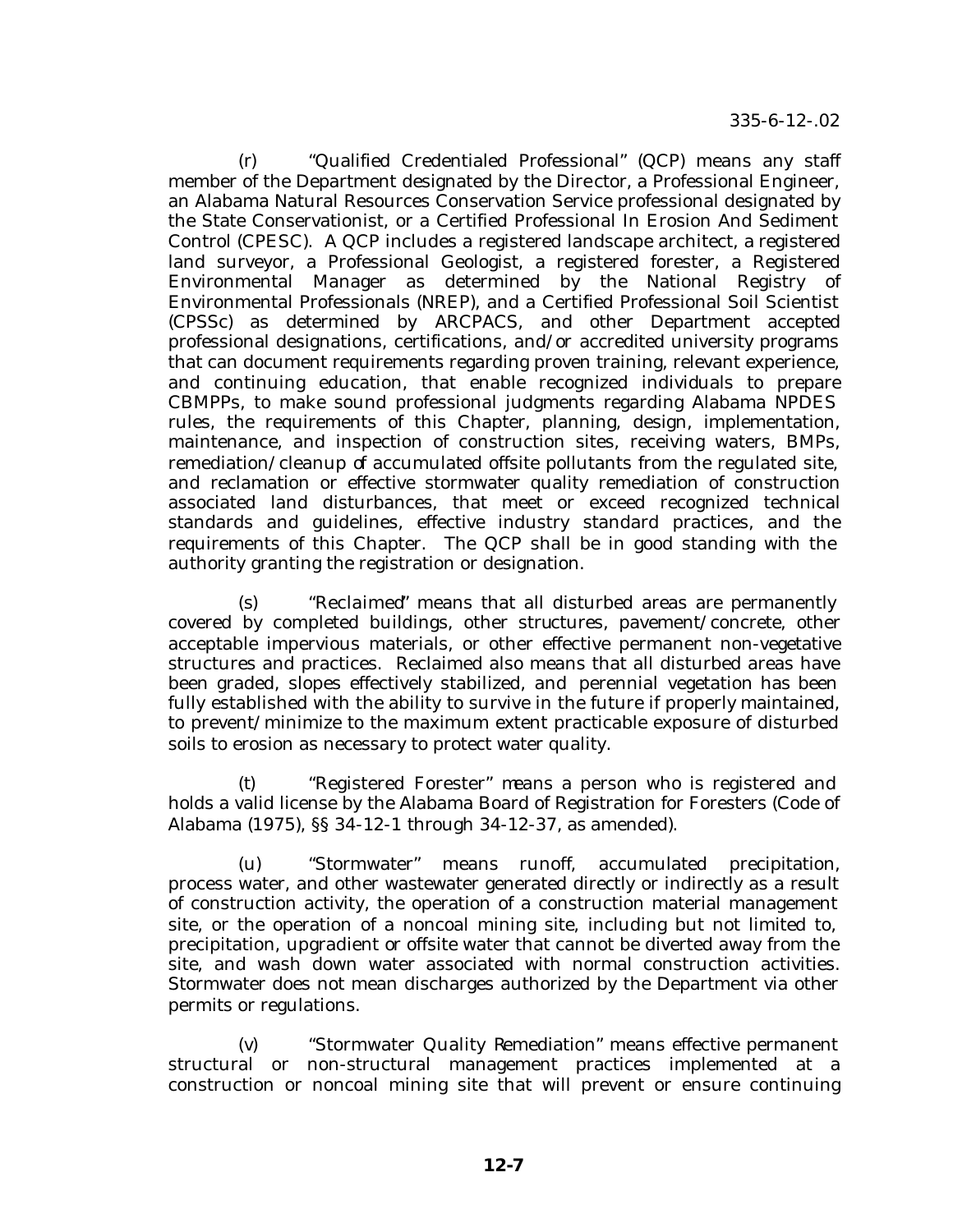effective minimization of pollutants in stormwater discharges to groundwater and surface waters to the maximum extent practicable, and to prevent a contravention of applicable water quality standards. Stormwater quality remediation also means that the active total unreclaimed construction disturbance and any potential future construction activity at the site/development have been reduced to less than one (1) acre and there is no potential for adverse impacts to water quality provided the operator maintains compliance with BMP and performance requirements of this Chapter. **Author**: Richard Hulcher.

**Statutory Authority**: Code of Alabama 1975, §§ 22-22-1 to 22-22-14 and §§ 22-22A-1 to 22-22A-16 et seq., as amended. **History:** January 23, 2003.

## **335-6-12-.03 Applicability**

(1) The provisions of this Chapter are applicable to all new and existing construction activity, noncoal mining activity, construction materials management activity and associated activities, described in this Chapter, located wholly or partially within the State of Alabama.

(2) While the requirements of this Chapter do not modify or supercede the requirements of Chapter 335-6-9, any requirement contained in Chapter 335-6-9 shall apply to a noncoal mining site to the extent necessary to protect water quality.

(3) Unless specifically required by this Chapter or required in writing by the Director, construction sites and associated areas that are less than one (1) acre in size that are not otherwise considered a defined or designated NPDES construction site, are not required to register under this Chapter.

(4) Unless required in writing by the Director, maintenance and repair activities at existing roads, utility infrastructure, bridges, other facilities or structures, including but not limited to, repaving, painting, bridge repair, vegetation maintenance, tree replacement, normal maintenance of existing unimproved roads, that are not associated with new or additional defined or designated NPDES construction disturbance activity are not required to register under this Chapter.

**Author**: Richard Hulcher.

**Statutory Authority**: Code of Alabama 1975, SS 22-22-1 to 22-22-14 and SS 22-22A-1 to 22-22A-16 et seq., as amended. **History:** January 23, 2003.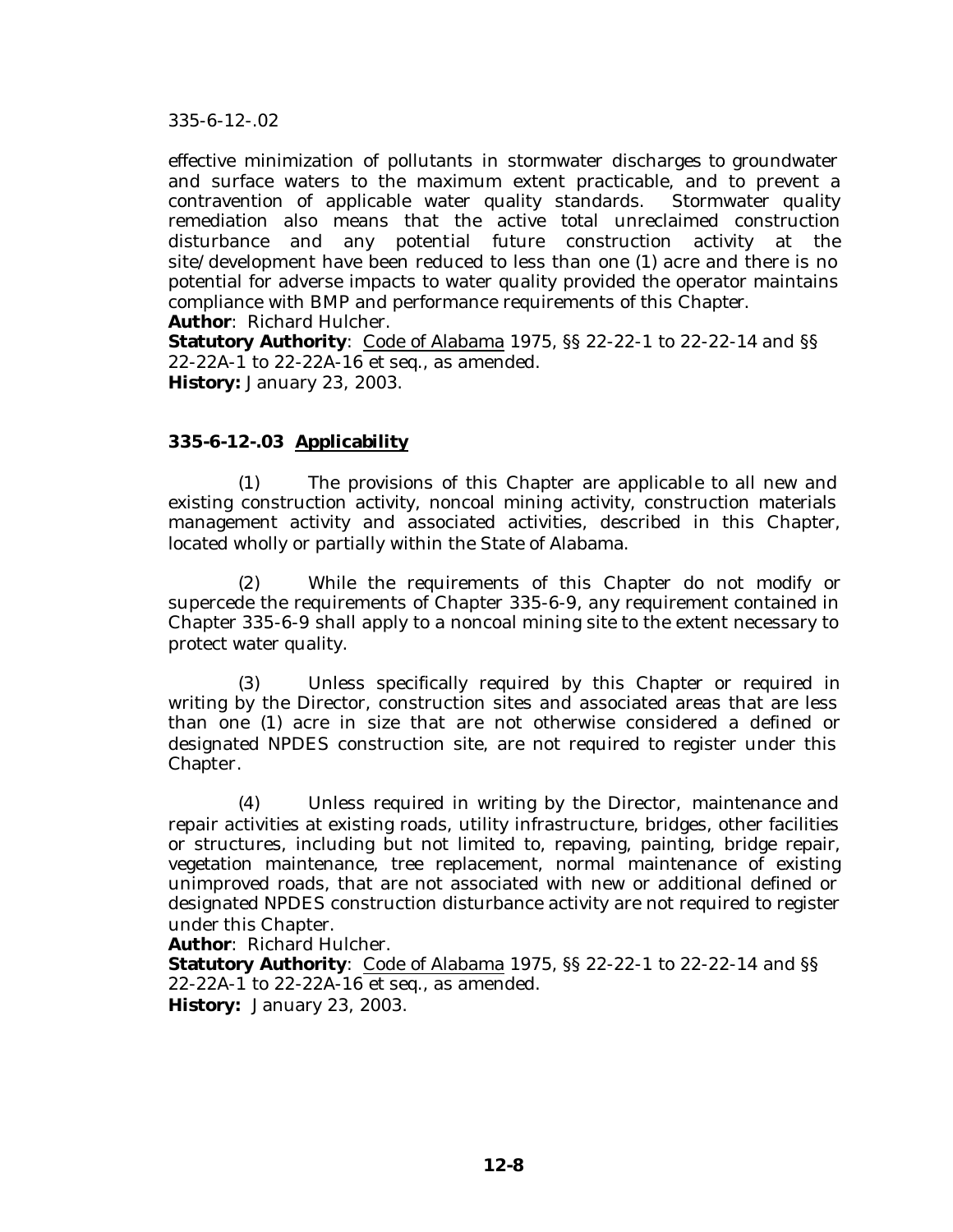#### **335-6-12-.04 Chapter Modification And Public Participation**

(1) The Department shall cause to be published a Public Notice with a comment period of not less than thirty (30) days to solicit public participation and comment and to schedule a Public Hearing, if necessary, according to procedures described in Rule 335-6-6-.21 regarding the content of, implementation of, and compliance with provisions herein, prior to the completion of the first five -year term beginning with the effective date of this Chapter, and at least once every five years after the Public Notice referenced above or each subsequent Public Notice is held. After review of comments received during the public participation process, and no later than one-hundred and twenty (120) days after the close of the public comment period, the Department shall prepare a written Response to Comments addressing comments received during the public participation process and shall make a determination in writing regarding the status of this Chapter and of the need, if any, to initiate procedures pursuant to Code of Alabama (1975) §§ 41-22-1 through 41-22-27, as amended, to modify this Chapter to ensure that the requirements of this Chapter are in accordance with the requirements of the Alabama Water Pollution Control Act (AWPCA), Clean Water Act (CWA), and regulations promulgated pursuant thereto. Where the Department has initiated procedures to modify this Chapter as set forth in this Rule, the Department shall provide the proposed modifications to the EPA Regional Administrator for comment consistent with NPDES regulations.

(2) The Department shall cause to be published a Public Notice with a comment period of not less than thirty (30) days according to procedures described in Rule 335-6-6-.21 to inform the public regarding the Response To Comments and the Department's determination regarding the need, if any, to initiate rulemaking procedures to modify this Chapter as described in paragraph (1) of this rule. The Public Notice shall include information to inform the public how to obtain in writing the procedures for the public to petition the Department to initiate procedures in accordance with Chapter 335-2-2 to modify this Chapter if the Director determines, after consideration of comments or other information received during the public participation process, that modification of this Chapter by the Department is not necessary. **Author**: Richard Hulcher.

**Statutory Authority**: Code of Alabama 1975, §§ 22-22-1 to 22-22-14 and §§ 22-22A-

1 to 22-22A-16 et seq., as amended. **History:** January 23, 2003.

## **335-6-12-.05 General Provisions**

(1) The operator, registrant, developer, onsite contractors, home builder(s), utility installers, or property owners association, separately or collectively, shall maintain valid registration for an NPDES construction site/activity, including subdivision developments or other linear or phased projects, until disturbance activity is complete and all disturbed areas have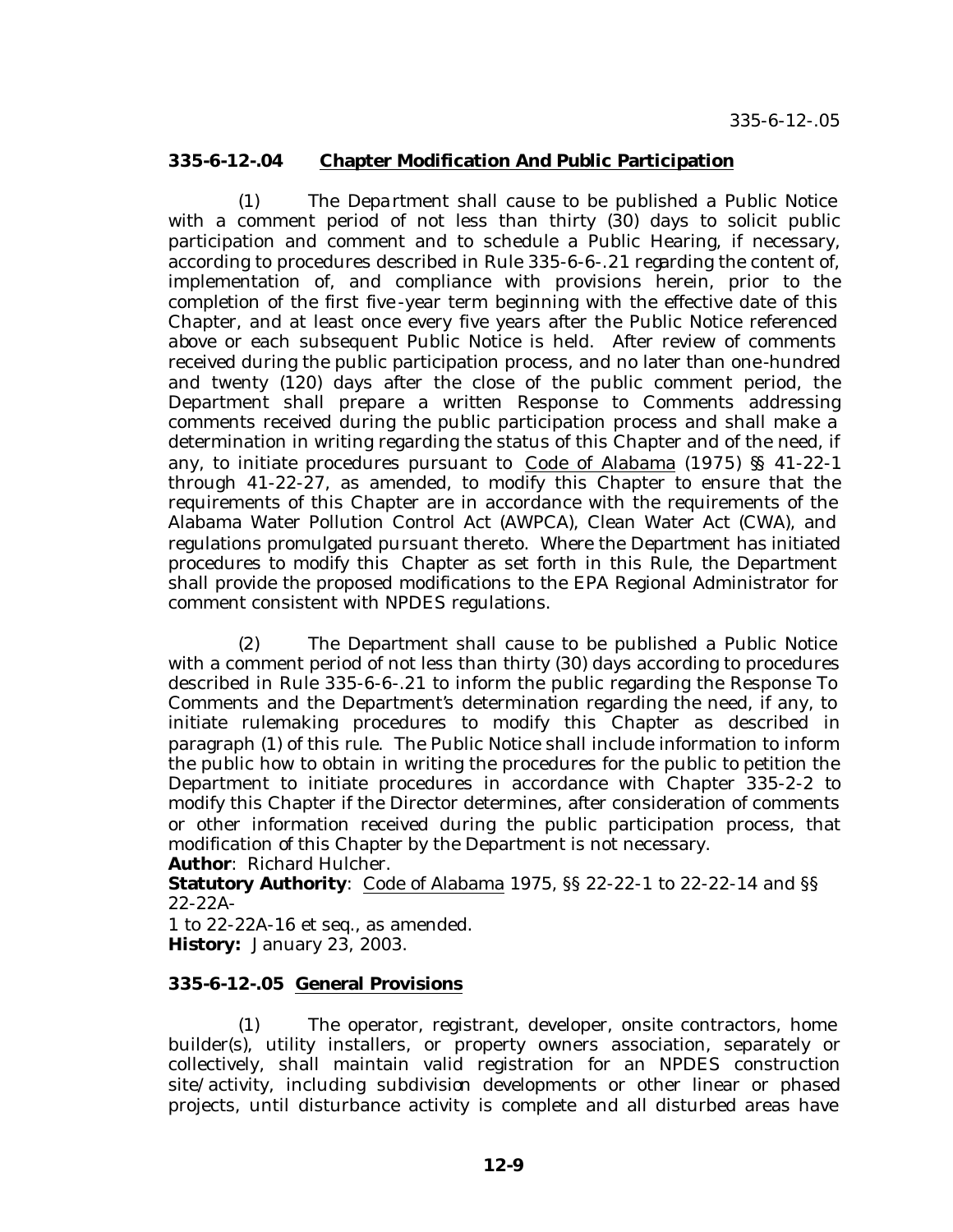been reclaimed or effective stormwater quality remediation has been achieved in accordance with the requirements of this Chapter or another operator(s) has registered.

(2) The operator of construction activity defined or designated as NPDES construction under this Chapter shall maintain adequate records to document compliance with this Chapter and shall fully implement and regularly maintain effective BMPs to the maximum extent practicable, and in accordance with the operator's CBMPP. Appropriate, effective pollution abatement/prevention facilities, structural and nonstructural BMPs, and management strategies shall be fully implemented prior to and concurrent with commencement of regulated activities and regularly maintained during construction as needed at the site to meet or exceed the requirements of this Chapter until construction is complete, effective reclamation and/or stormwater quality remediation is achieved, and if registration is required, the registration is terminated. Failure to fully implement and regularly maintain effective BMPs for the protection of water quality to the maximum extent practicable is a violation of this Chapter.

(3) Operators shall ensure that their construction activities are regularly evaluated to ensure compliance with the provisions of this Chapter. All NPDES construction site operators shall ensure that their construction activities are regularly inspected by a QCI, QCP, or a qualified person under the direct supervision of a QCP, as applicable, to ensure compliance with the provisions of this Chapter. Each NPDES construction site operator shall implement and maintain a comprehensive CBMPP in accordance with the requirements of this Chapter and submit reports and certifications as required by this Chapter.

(4) The NOR and CBMPP, prepared in accordance with the Alabama Handbook and the requirements of this Chapter by the QCP prior to commencing construction at a new NPDES construction site, and prior to continued construction at an existing NPDES construction site, or as otherwise required by the Director, are incorporated into the requirements of any NPDES registration under this Chapter.

(5) The operator shall post and maintain sign(s) at the front gate/entrance, and if utility installation, where project crosses paved county, State, or federal highways/roads, and/or at other easily accessible location(s) to adequately identify the site prior to commencement of and during NPDES construction until registration is properly terminated. Such sign shall display the name of the registrant, "ADEM Registration" followed by the ADEM NPDES registration number, and facility or site name.

(6) The operator retains full responsibility for the design, construction, operation and maintenance of BMPs to protect water quality to the maximum extent practicable. In recognition that construction activities and noncoal mining activities are site specific in nature and conditions can change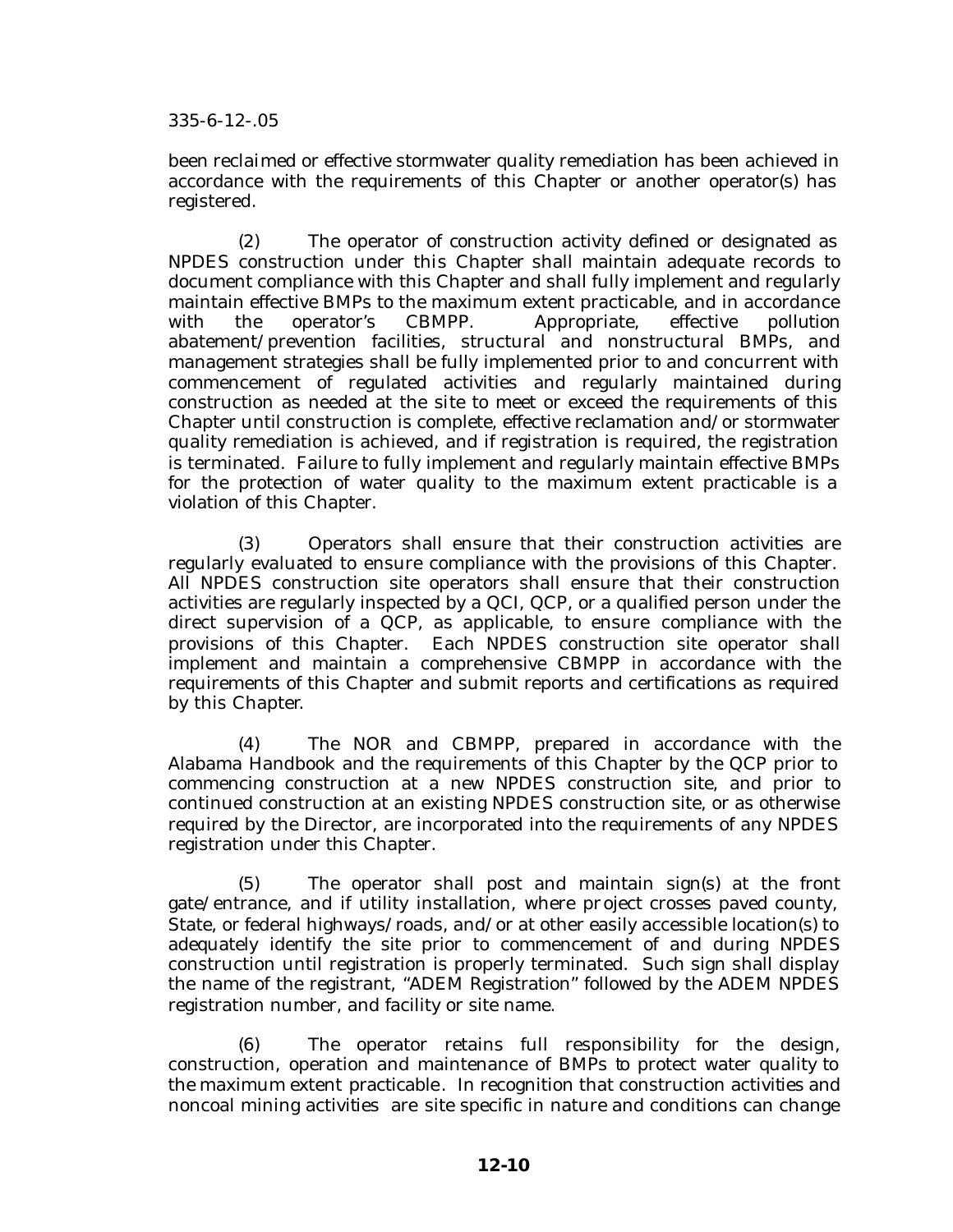as the site develops, the Department may require the submission of additional information or require additional management measures to be implemented, as necessary.

(7) The Director may require the operator to modify existing registrations, require any CBMPP to be updated, require additional BMPs, and/or restrict discharges, if needed, based on implementation of an applicable, approved total maximum daily load.

**Author**: Richard Hulcher.

**Statutory Authority**: Code of Alabama 1975, §§ 22-22-1 to 22-22-14 and §§ 22-22A-1 to 22-22A-16 et seq., as amended. **History:** January 23, 2003.

## **335-6-12-.06 Compliance With NPDES Rules**

(1) Registration under this Chapter constitutes NPDES permit coverage as provided in Chapter 335-6-6. Operators shall comply with all provisions of this Chapter, applicable provisions of the NPDES permit program as described in Chapter 335-6-6, and other applicable provisions of ADEM Administrative Code Division 335-6.

(2) Any noncompliance with this Chapter constitutes a violation of this Chapter, Alabama NPDES rules, and the AWPCA, and is grounds for enforcement action, including termination or denial of registration, and/or for requiring the operator or registrant to apply for and obtain an individual NPDES permit.

(3) It shall not be a defense for an operator subject to an enforcement action that it would have been necessary to halt or reduce construction/disturbance activity or the permitted activity in order to maintain compliance with the conditions of this Chapter. Upon reduction in effectiveness, loss, or failure of a treatment facility or BMP, the operator shall, to the extent necessary to maintain compliance with this Chapter, control/suspend/cease construction/discharge until the construction BMP/control is restored or an effective alternative BMP or method of effective treatment is provided.

(4) The operator shall take all reasonable steps to prevent and/or minimize, to the maximum extent practicable, any discharge in violation of this Chapter or which has a reasonable likelihood of adversely affecting the quality of groundwater or surface water receiving the discharge(s).

(5) This Chapter may be both greater in scope and more stringent than required by federal law. Enforcement authority for conditions in this Chapter which constitute greater scope of coverage than required by Federal law are not part of the federally approved NPDES program and therefore are not subject to EPA oversight. The Director retains final authority regarding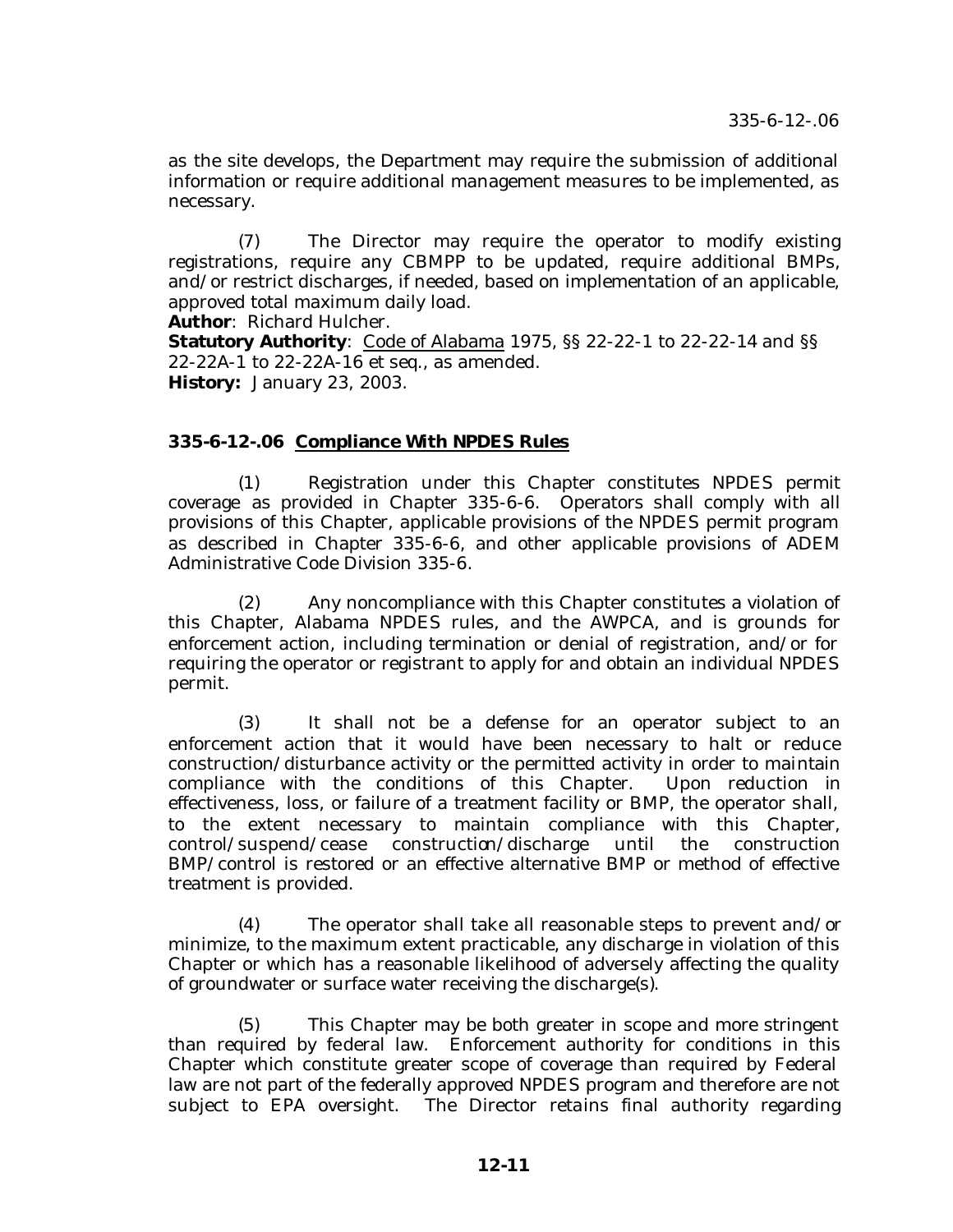questions or disputes related to administrative procedures, technical determinations, and interpretation or meaning of the requirements of this Chapter, and as otherwise provided by law.

(6) Any person who knowingly omits or ignores required or pertinent information, or makes any false statement, representation, or certification in any record or other document submitted or required to be maintained under this Chapter, including monitoring reports or reports of compliance or noncompliance, shall be subject to penalties as provided by the AWPCA.

(7) Except as provided by the bypass and upset conditions contained in this Chapter, nothing in this Chapter shall be construed to relieve the operator of civil or criminal liability under the AWPCA for noncompliance with any term or condition of this Chapter.

(8) The filing of a request by the operator for any action such as a request for termination, submittal deadline extension, or application for an individual permit, or any other action, does not stay any requirement of this Chapter.

**Author**: Richard Hulcher.

**Statutory Authority**: Code of Alabama 1975, §§ 22-22-1 to 22-22-14 and §§ 22-22A-1 to 22-22A-16 et seq., as amended. **History:** January 23, 2003.

#### **335-6-12-.07 Requirement To Update Registration And Apply For And Obtain Coverage Under An NPDES General Or Individual Permit, Termination And/Or Denial Of Registration**

(1) The Department may require any operator of a construction site required to be registered under this Chapter to apply for and obtain coverage under an NPDES individual permit or general permit pursuant to the requirements of Chapter 335-6-6. The Department shall notify the operator in writing that an individual permit or general permit application, including the correct fee, is required. If an operator fails to submit a complete and correct individual NPDES or general permit application with applicable fee as required by Chapter 335-1-6 or by a reasonable deadline specified by the Director, then any previous registration granted to the operator is automatically terminated at the end of the day specified for application submittal and the operator may be subject to enforcement action.

(2) When either NPDES individual permit is issued or general permit coverage is extended to an operator authorizing discharges otherwise subject to this Chapter, the applicability of this Chapter to the operator is automatically terminated on the effective date of the individual/general permit coverage. When an NPDES individual permit or general permit coverage is terminated, or an application is denied to an operator otherwise subject to this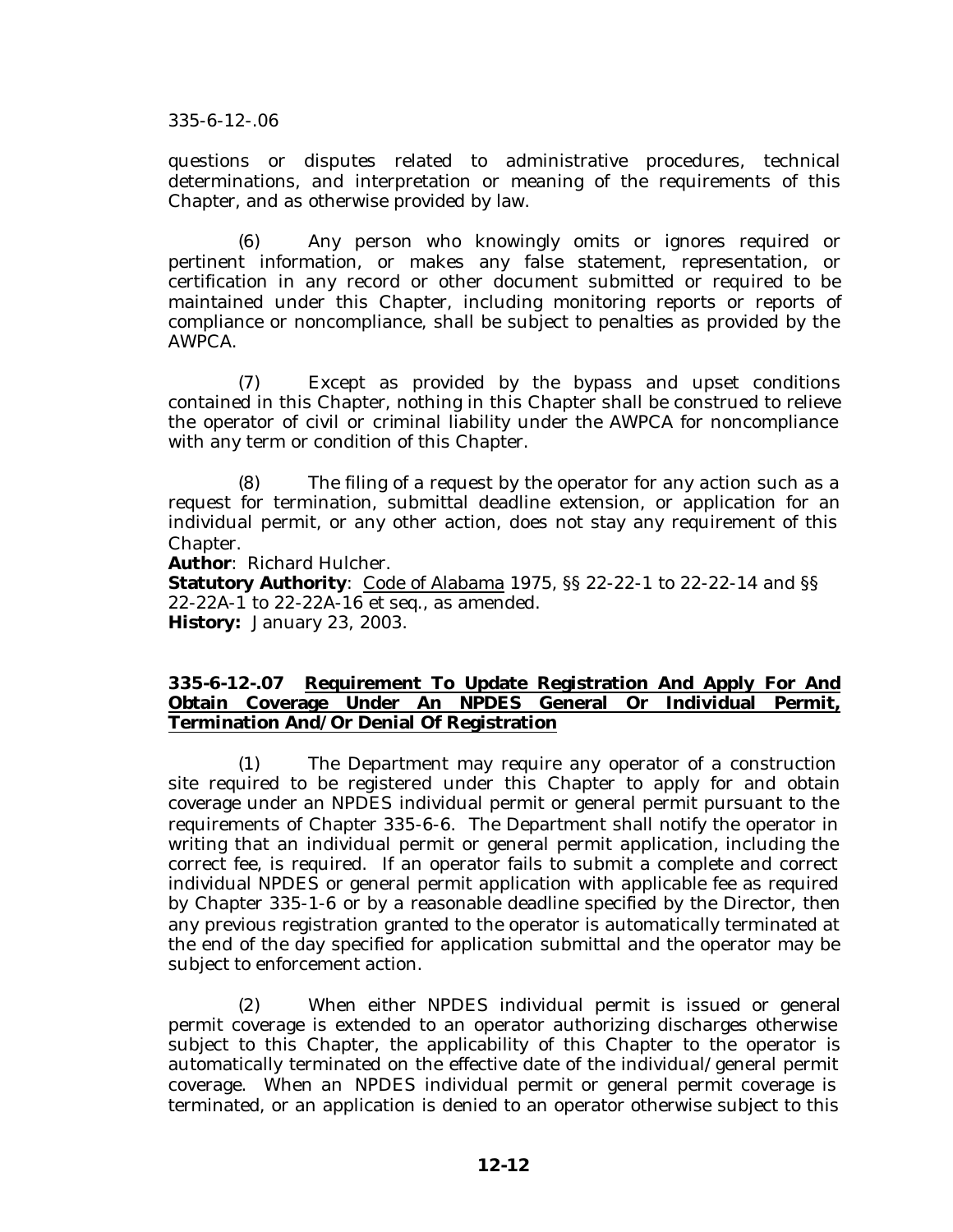Chapter, the operator and the NPDES Construction Site continues to be subject to the requirements of this Chapter on and after the date of such termination or denial, and shall immediately cease the regulated activity and complete all measures necessary to permanently halt discharges of pollutants until registration or other permit coverage is obtained from the Department.

# (3) Registration Administration, Duration, And Limitations

(a) Registration under this Chapter may be granted on an annual (12 month) basis, in annual increments, or any length of time determined appropriate by the Director, provided registration does not exceed five (5) years from the date of the last registration or re-registration. Unless registration is extended by the Director, continued construction activity is prohibited after the expiration date of registration unless the operator submits a complete and correct NOR requesting re-registration. NORs submitted for re-registration shall be subject to the requirements of Rule 335-6-12-.11(3) and Rule 335-6-12- .11(4). All requirements of this Chapter continue in effect regardless of the operator's registration status.

(b) Any registration under this Chapter may be limited in size, scope or geographical area at the reasonable discretion of the Director to facilitate efficient and effective administration of the registration program or compliance with the requirements of this Chapter.

(c) Multiple small construction sites may be allowed to be grouped under a single registration, at the reasonable discretion of the Director to facilitate efficient/effective administration of the registration program or compliance with the requirements of this Chapter.

(d) Registration under this Chapter is conditionally granted, and the requirement to submit an NOR, information contained or required in the NOR, or submittal of the registration fee under this Chapter is suspended for governmental agencies and utilities to allow for immediate and effective emergency repairs and response to natural disasters, human health or environmental emergencies, or to avert/avoid imminent, probable, or irreparable harm to the environment or severe property damage. The operator or controlling/participating federal, State, or local government agencies/entities conducting emergency construction activity shall document the emergency condition, ensure compliance with the BMP requirements of this Chapter to the extent possible, and shall notify the Department as promptly as possible regarding the occurrence of the emergency construction disturbance and measures that have been implemented and are being implemented to protect water quality. Unless the requirement to register pursuant to the requirements of this Chapter are suspended or voided by the Director on a categorical or individual emergency basis, the operator shall submit the appropriate project information, NOR, and the required registration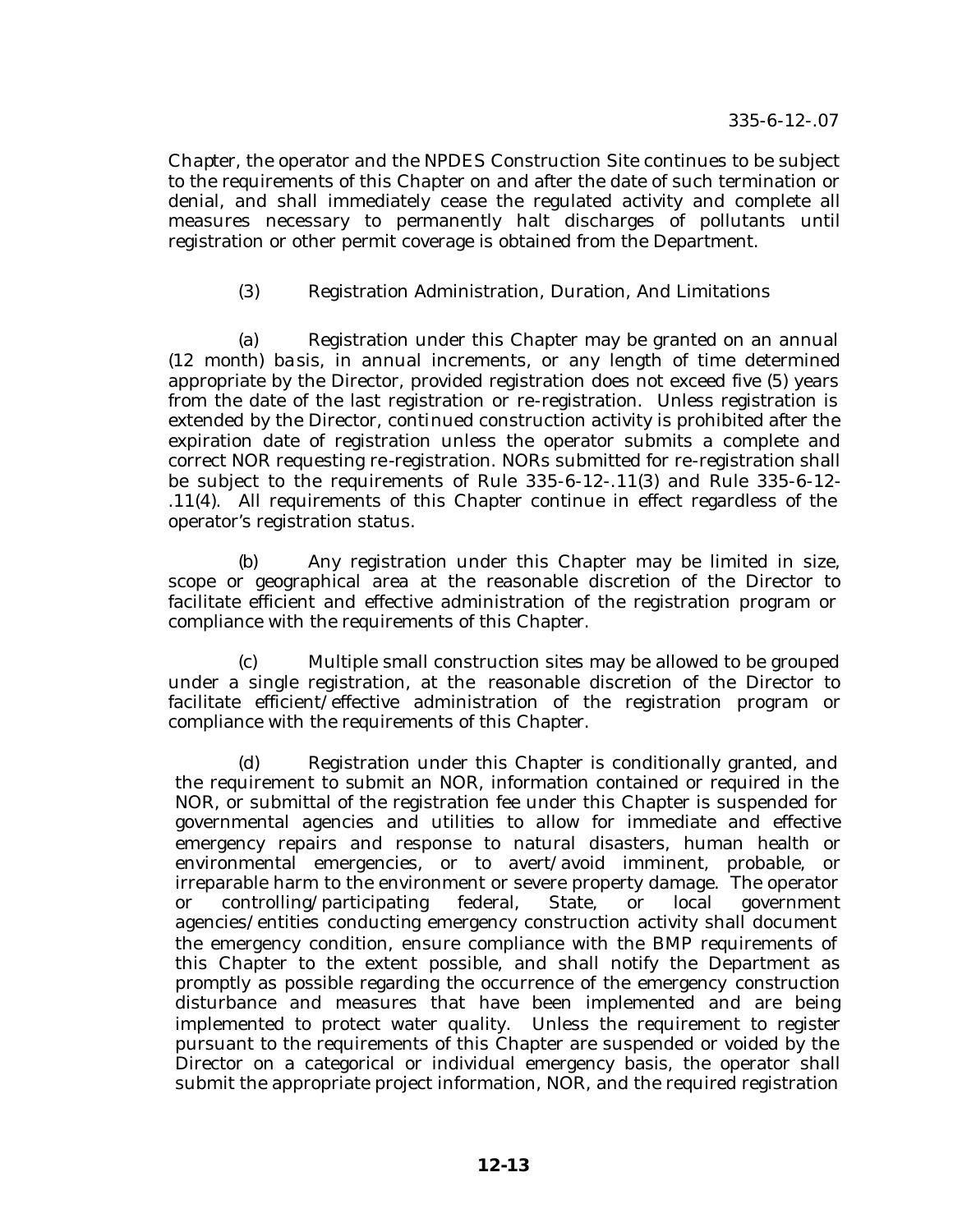fee for construction or reconstruction activity after emergency repairs have been accomplished, according to a schedule acceptable to the Department.

(4) Termination Or Denial Of Registration

(a) If cause exists for denial or termination of registration or under this Rule, the Director may determine that termination or denial of registration is appropriate. The following may be causes for terminating a registration during its term, for denying a request for registration, or denying a request for re-registration:

1. Substantial noncompliance by the operator with any registration requirement or the requirements of this Chapter;

2. Failure by the operator to disclose fully all relevant facts or the operator's misrepresentation of any relevant facts, at any time;

3. A change in any condition that results in either a temporary or a permanent reduction or elimination of any discharge controlled by the registration, including but not limited to, completion of construction, or termination of a discharge by connection to a publicly/privately owned treatment works;

4. The compliance history of the operator; or

5. Any other relevant factors the Director reasonably determines to be appropriate.

(b) If the Director determines that a registration that results in compliance with applicable water quality standards could not be issued or,  $f$ issued, could not be complied with, such registration shall be terminated or denied.

(c) Any operator whose registration is denied or terminated pursuant to the provisions of this Rule shall comply with the AWPCA and applicable requirements of Division 335-6.

(5) The Director may, for cause, require any operator regulated under this Chapter to apply for and obtain registration modification or to apply for and obtain NPDES individual or general permit coverage for those causes set forth in Rule 335-6-6-.17.

(6) If the operator determines that any past activity regulated by this Chapter should have obtained registration or registration modification under this Chapter, issuance of an individual NPDES permit, or coverage under a general permit, under Rule 335-6-6-.03, the operator shall report such information to the Director.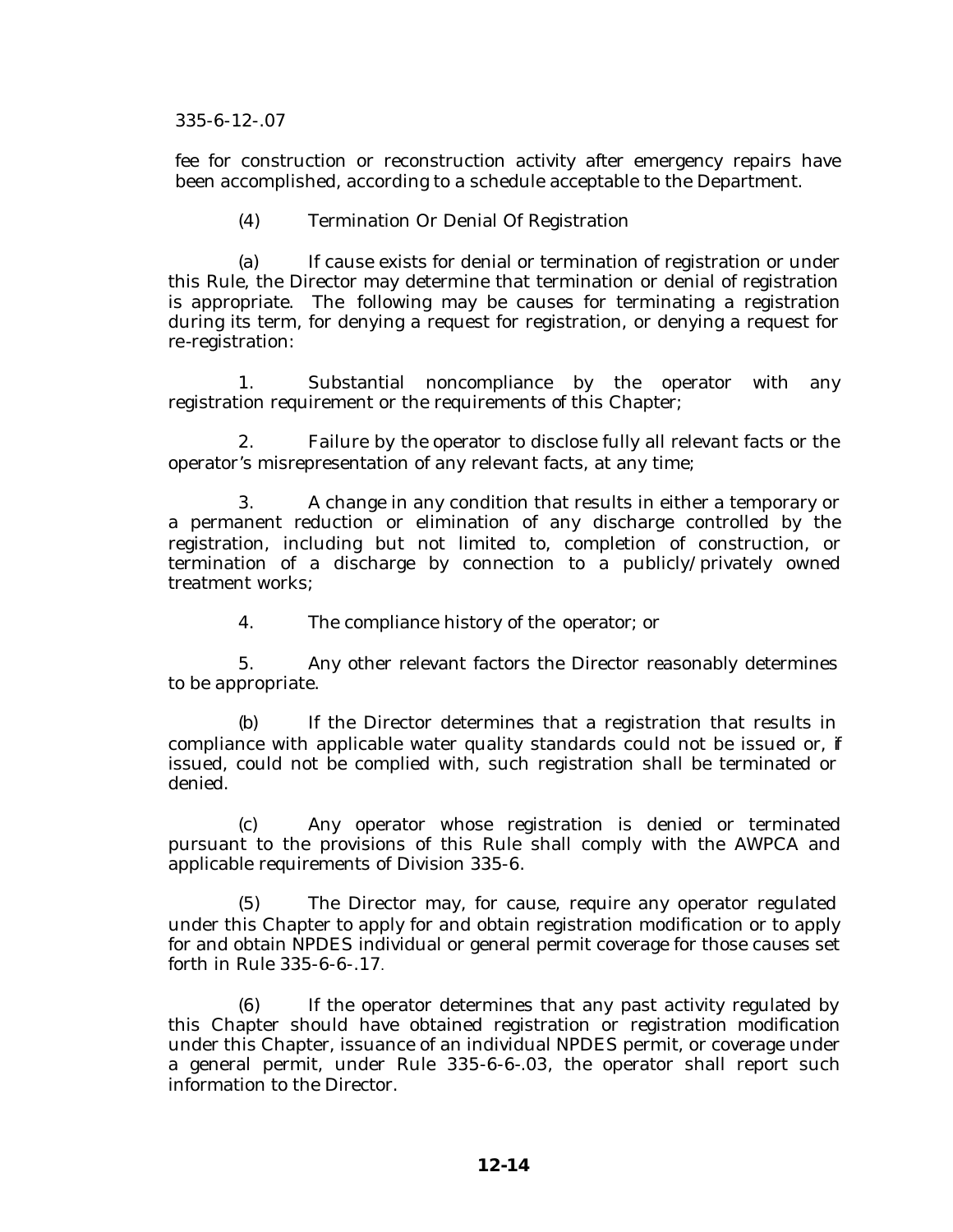**Author**: Richard Hulcher. **Statutory Authority**: Code of Alabama 1975, SS 22-22-1 to 22-22-14 and SS 22-22A-1 to 22-22A-16 et seq., as amended. **History:** January 23, 2003.

## **335-6-12-.08 Activities Not Authorized By This Chapter**

(1) Discharge(s) from wet preparation, processing, or beneficiation, of coal, mineral, or ore, are not authorized by this Chapter. Discharge(s) from metal ore/mineral and coal, or associated product, mining, remining, recovery, storing, handling, or transloading, are not authorized by this Chapter.

(2) Discharge(s) from any mining operation that at any time has a total area of land disturbance that equals or exceeds five (5) acres in size that has not been fully reclaimed, including but not limited to, access roads, spoil areas, and mineral storage, handling, loading, and transloading areas, excavation areas, operation support areas, and vehicle maintenance areas, are not authorized by this Chapter, but are regulated pursuant to the applicable provisions of 335-6-9 and 335-6-6.

(3) Discharge(s) from any mining operations where the planned or proposed area of total land disturbance, including but not limited to, access roads, spoil areas, mineral storage areas, loading areas, excavation areas, and vehicle maintenance areas, equals, exceeds, will equal or exceed, or is predicted to equal or exceed five (5) acres, that has not been fully reclaimed, are not authorized by this Chapter.

(4) Discharge(s) from instream and within-bank mining are not authorized by this Chapter.

(5) Discharge(s) from the operation or closure of a landfill as described in ADEM Administrative Code Division 335-13 are not authorized by this Chapter. Construction disturbance associated with pre-construction testing, initial development, continuing operation, and/or expansion of a landfill is not required to register under this Chapter provided the landfill operator has obtained applicable permit coverage pursuant to the requirements of Division 335-13 prior to commencement of initial construction of the landfill. Compliance with valid permit coverage issued to the landfill operator pursuant to the requirements of Division 335-13 constitutes compliance with the provisions of this Chapter.

(6) Discharge(s) from manufacturing/industrial process or produced waste or wastewaters are not authorized by this Chapter. **Author**: Richard Hulcher.

**Statutory Authority**: Code of Alabama 1975, §§ 22-22-1 to 22-22-14 and §§ 22-22A-1 to 22-22A-16 et seq., as amended. **History:** January 23, 2003.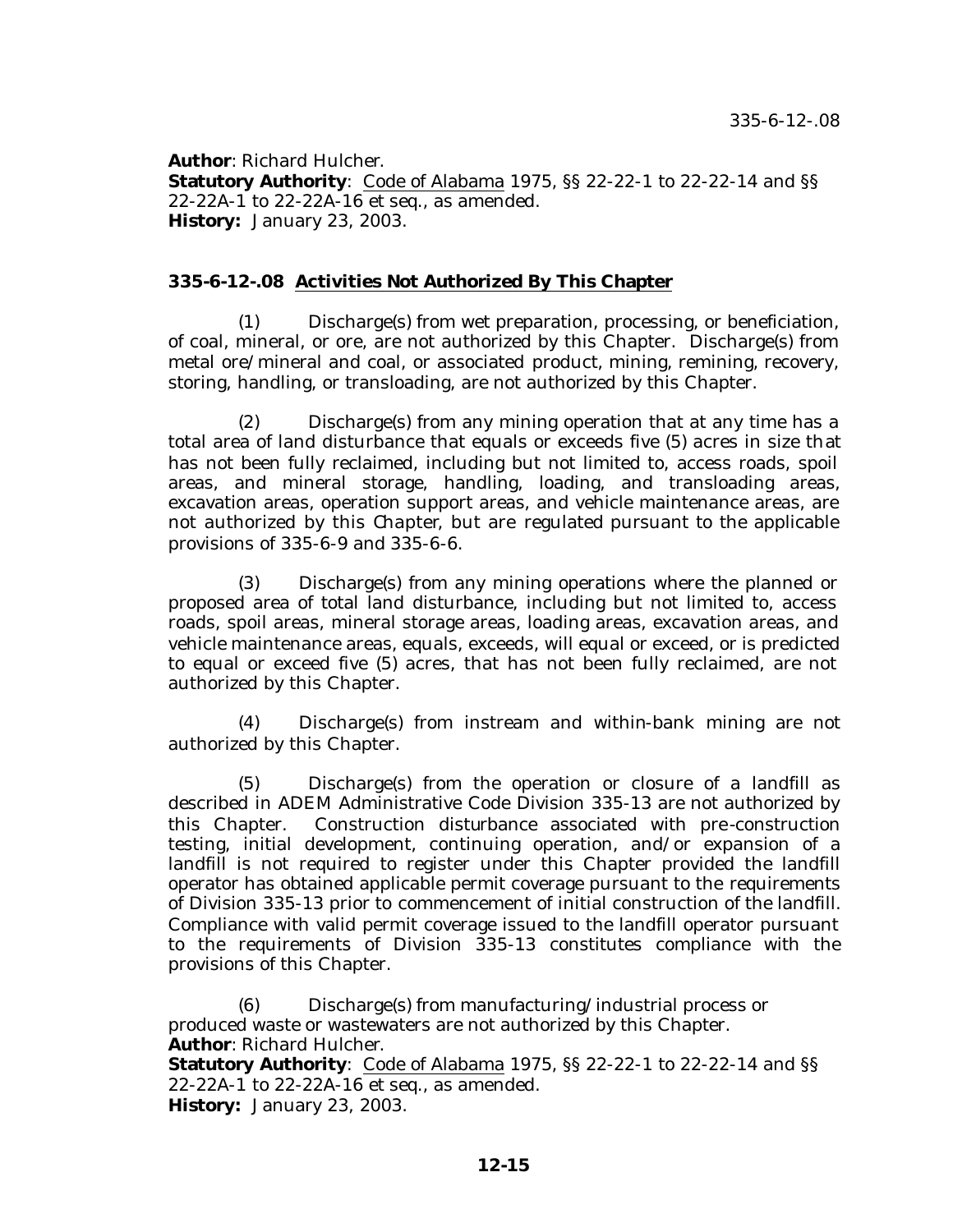#### **335-6-12-.09 Reserved**

#### **335-6-12-.10 Notice of Registration (NOR)**

(1) A complete and correct Notice of Registration (NOR) shall be submitted to the Department for all NPDES construction sites in a format acceptable to the Department. The NOR shall include the following information and/or attachments:

(a) A copy of the CBMPP for the site, if required to be submitted by the requirements of this Chapter or the Department.

(b) A copy of the CBMPP shall be submitted for NPDES construction sites discharging to a Tier 1 waterbody segment, as described in Rule 335-6-10-.12, due to a construction activity pollutant of concern, or a waterbody designated as ONRW, pursuant to the requirements of Chapter 335- 6-10, and for the relocation, diversion, or realignment of any water of the State;

(c) Portions or copies of 7.5' Series U.S. Geological Survey maps, or other maps acceptable to the Department, showing the site location;

(d) Any other relevant information that may be required by this Chapter or the Department.

(2) The NOR shall be delivered or mailed in such a manner that date of receipt by the Department is confirmed by the operator using means such as certified mail, overnight mail or otherwise submitted/transmitted via electronic means to the Department.

(3) Registration Modification

(a) Operators shall notify the Department in writing whenever there is a change in the information contained within the NOR, including a change in control/responsibility for the registered construction site.

(b) If the operator becomes aware that it submitted incomplete information, failed to submit any relevant facts in the NOR, or submitted incorrect information in the NOR, it shall promptly submit such facts, corrections, or information with a written explanation for the mistake and/or omission.

(c) Operators shall make such notifications by submitting a revised NOR.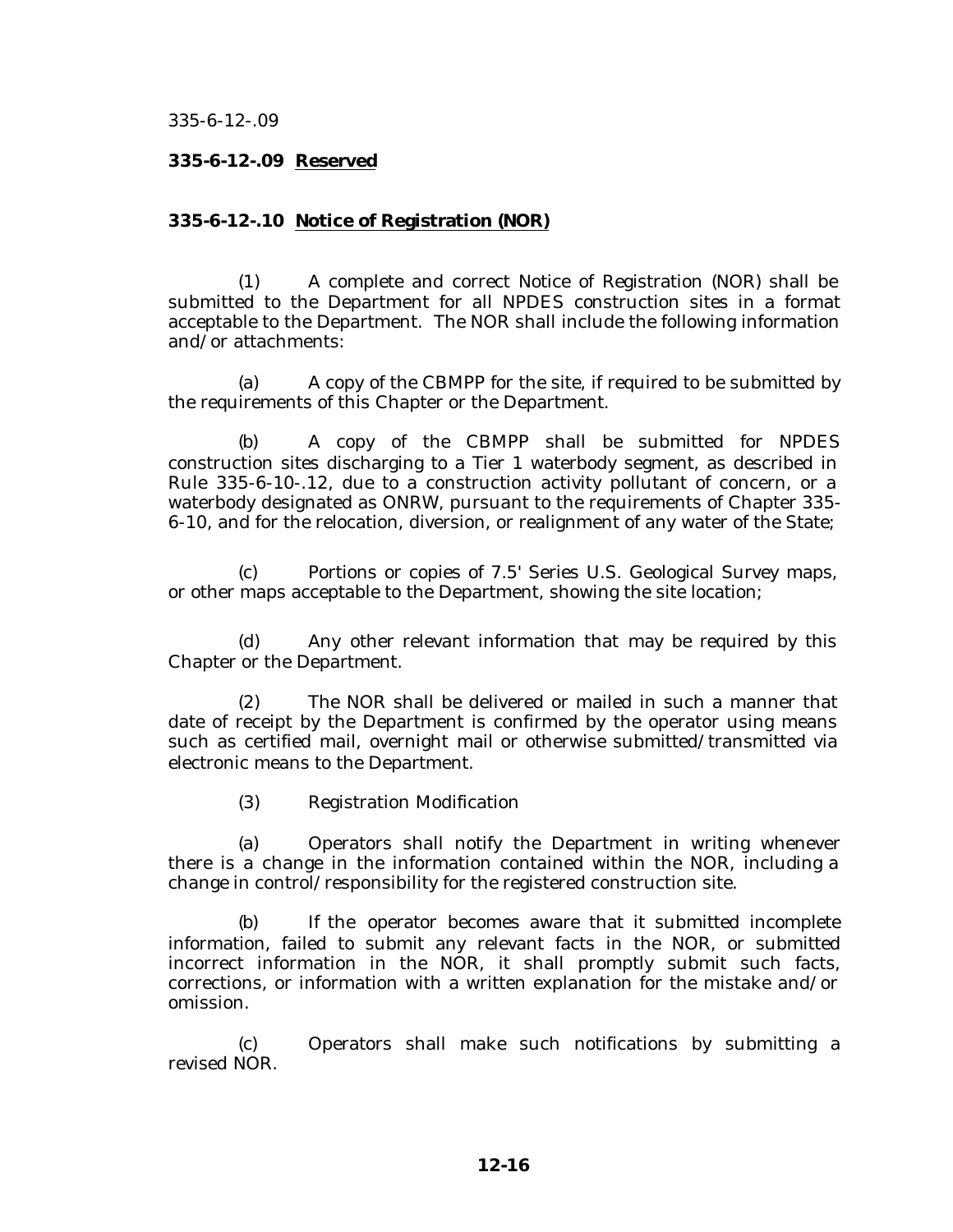(4) Change in Discharge

(a) The operator shall give advance notice to the Department of any proposed facility expansion, increase in disturbed acreage, new disturbance or the addition of a new receiving water not identified in the NOR requesting registration, construction change, or other activity or action, including but not limited to, the discharge of additional or different pollutants in stormwater discharges which could result in noncompliance with the requirements of this Chapter.

(b) Major Modification. The operator shall request modification of the registration from the Department by submission of a revised NOR, including the correct registration fee prior to any proposed major modification including but not limited to, the following:

1. At any time that there is an increase in the size of the project or number of unreclaimed or disturbed acres that is sufficient to place the construction site in a higher fee category as provided in Chapter 335-1-6;

2. Addition of a new receiving water or waterbody segment that was not identified in the NOR requesting registration;

3. Significant change in the CBMPP or BMPs; or

4. Any other significant change at the construction site that may have an impact on water quality.

(c) Transfer of Registration. An operator shall request transfer of the registration from the Department in writing with a copy of a formal transfer agreement. Submittal of the correct registration transfer fee is required prior to any proposed change in responsible operators or change in responsibility/control for the registered site. Instances where transfer or registration is required include, without limitation, the following:

1. A change of ownership or name of registrant; or

2. A change in operational control of the construction site.

(d) Minor Modification. The operator shall document in his file no later than fifteen (15) days after any minor change, that the CBMPP and BMPs have been properly updated to reflect any minor change in construction activity as it relates to this Chapter or operational procedures at the registered site or a change in the NOR submitted to the Department, including but not limited to, the following:

1. A minor change or update of information submitted in the NOR to provide more complete information including a change in contractors, submittal of a revised site map, etc;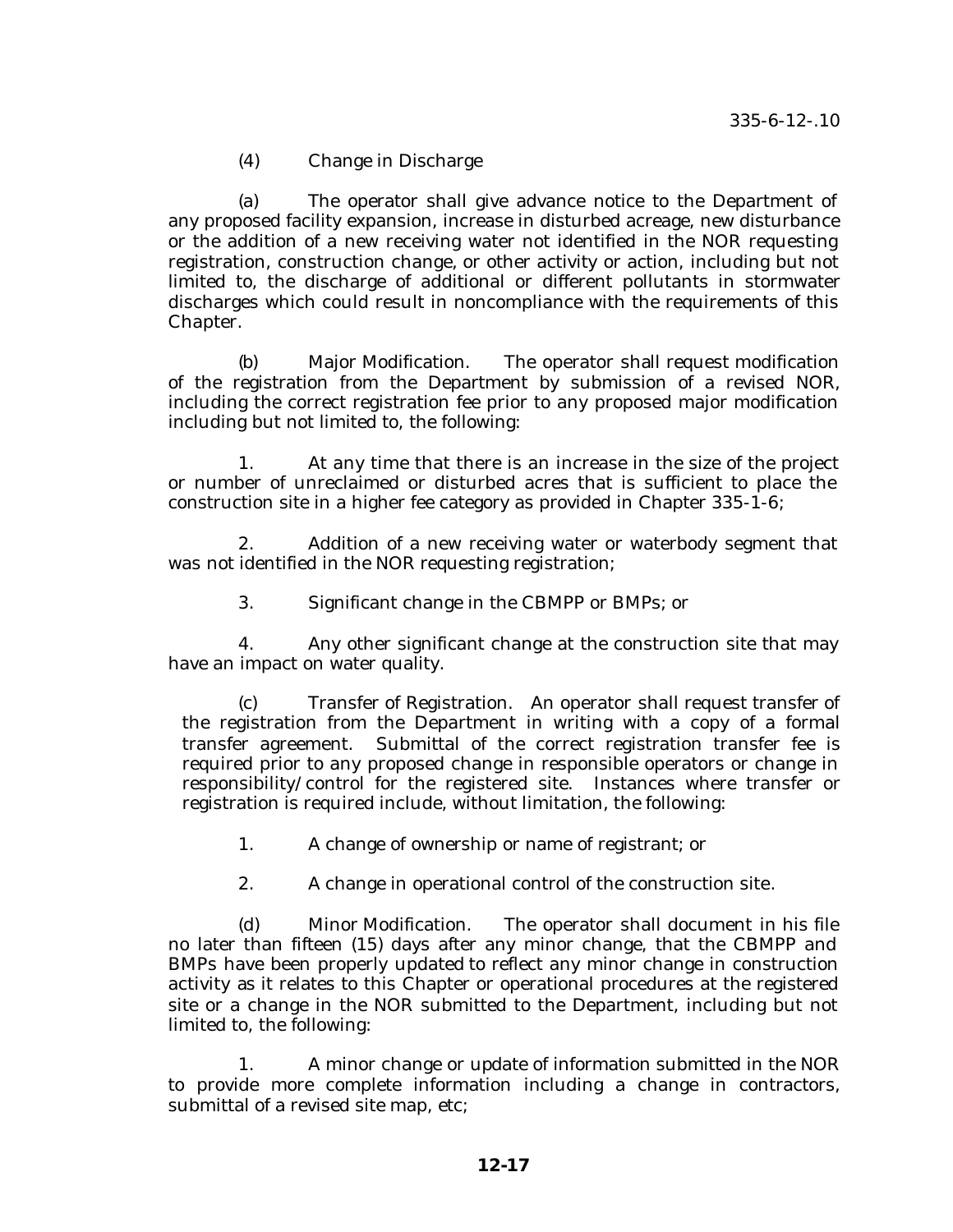2. A minor change in the CBMPP or BMPs, or other pollution control activities;

3. Any other minor change at the construction site that is needed to ensure compliance with the requirements of this Chapter or ensure the protection of water quality; or

4. A change in responsible offices or other controlling entity(s).

(5) After registration or re-registration, the Department may require the operator to provide additional or updated construction plans, data, designs, drawings, photographs, maps, or any other information to document compliance with the requirements of this Chapter.

(6) All NORs requesting initial registration, registration modification [other than minor modifications described in 335-6-12-.10(4)(d)], and re-registration under this Chapter shall be signed by a QCP and, as required by Rule 335-6-6-.09, the operator.

(7) All reports required by this Chapter and any other information required by the Department shall be signed by a qualified person described by this rule and, where required or allowed by this Chapter, a QCI or QCP. A person is an authorized representative only if:

(a) The authorization is made in writing and signed by a responsible official;

(b) The authorization specifies either an individual or a person having responsibility for the overall operation of the regulated construction site or activity, such as the position of site manager, superintendent, or position of equivalent responsibility for environmental matters for the operator. An authorized representative may be either an operator named individual or any individual occupying a named position; and

(c) The written authorization is submitted to the Department. This written authorization remains valid for signatures on all subsequent submittals unless revoked by the authorizing responsible official.

(8) If a signatory authorization under this Chapter is no longer accurate because a different individual or position has responsibility for the overall operation of the construction site, a new signatory authorization satisfying the above requirements shall be submitted to the Department prior to, or submitted with, any reports, information, or NORs signed by the authorized individual.

(9) Any person signing an NOR, document, report, or other information required by this Chapter shall certify the document pursuant to Rule 335-6-6-.09(4).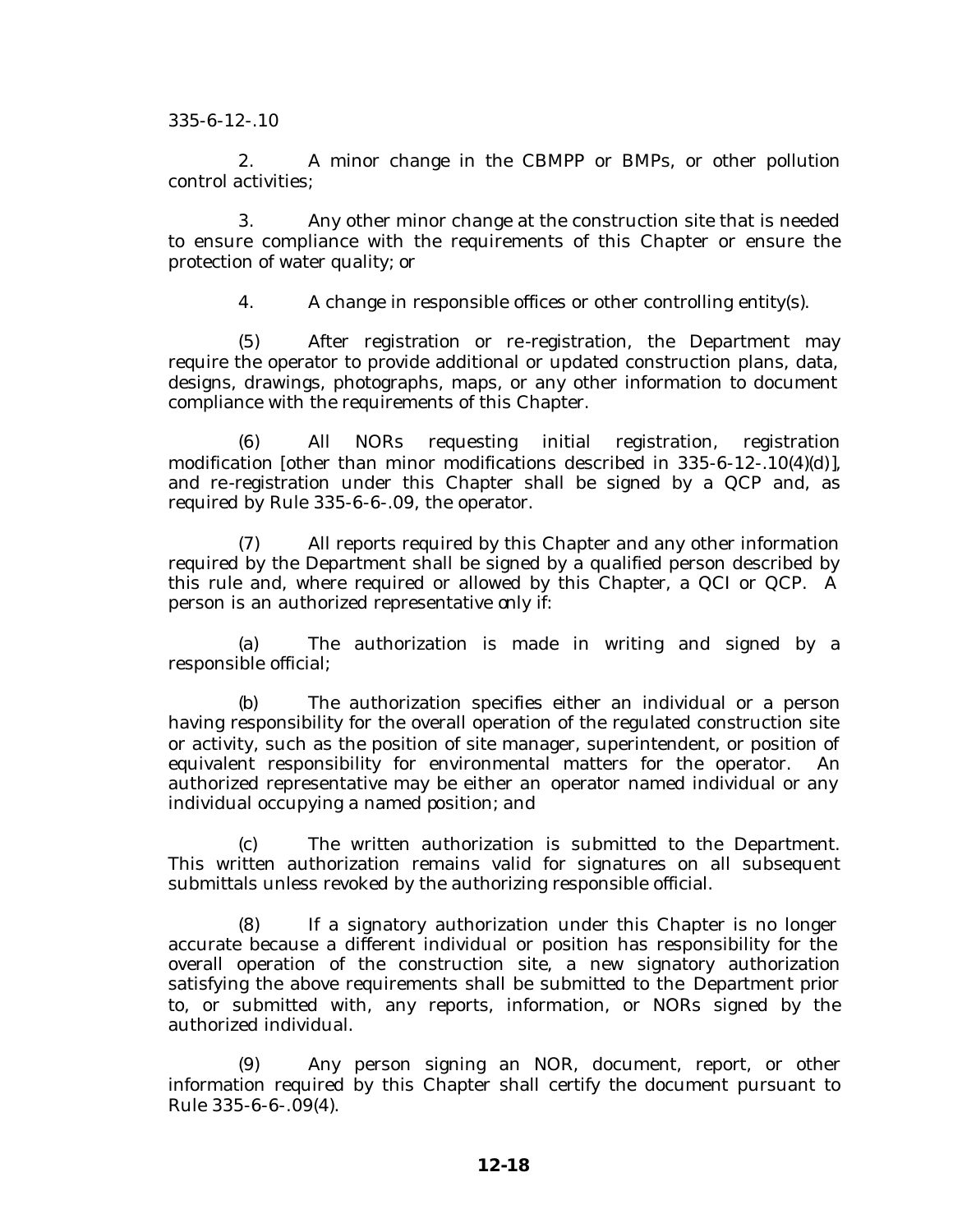**Author**: Richard Hulcher. **Statutory Authority**: Code of Alabama 1975, SS 22-22-1 to 22-22-14 and SS 22-22A-1 to 22-22A-16 et seq., as amended. **History:** January 23, 2003.

#### **335-6-12-.11 Registration Requirements for NPDES construction Sites**

(1) Except as provided otherwise by this Chapter, after March 1, 2003 or the effective date of this Chapter, whichever date occurs later, new or continued operation of NPDES construction sites that have not submitted a complete and correct Notice of Registration (NOR) or application requesting coverage under a valid NPDES general permit, or individual permit, is prohibited. Except as provided otherwise by this Chapter, after March 1, 2003 or the effective date of this Chapter, whichever date occurs later, commencement of construction at proposed NPDES construction sites that have not submitted a complete and correct NOR acceptable to the Department, or have not been granted NPDES permit coverage under a valid NPDES general permit, or individual permit, is prohibited.

(2) After March 1, 2003, or the effective date of this Chapter, whichever date occurs later, modification of an existing construction site/activity less than one (1) acre that would result in an increase in size or change in construction activity such that the construction site would become an NPDES construction site, is prohibited, unless the operator has first submitted a complete and correct Notice of Registration (NOR) to the Department.

(3) Except as provided by Rule 335-6-12-.11(4), upon submission to the Department of a complete and correct NOR, including the correct registration fee, CBMPP if required, and applicable QCP certifications, unless notified by the Department that the NOR is incorrect or incomplete, that additional time is needed by the Department to review the NOR, or that the NOR has been denied, the operator is authorized to commence and/or continue construction disturbance provided the construction site remains in full compliance with all provisions of this Chapter.

(4) For NPDES construction sites/activity discharging and/or proposing to discharge to a Tier 1 waterbody segment, unless notified by the Department within thirty (30) days after receipt by the Department of a complete and correct NOR, including the correct registration fee, CBMPP, and applicable QCP certifications, that the NOR is incorrect or incomplete, that additional time is needed by the Department to properly process the NOR, or that the NOR has been denied, the operator is authorized to commence construction disturbance provided the construction site remains in full compliance with all provisions of this Chapter.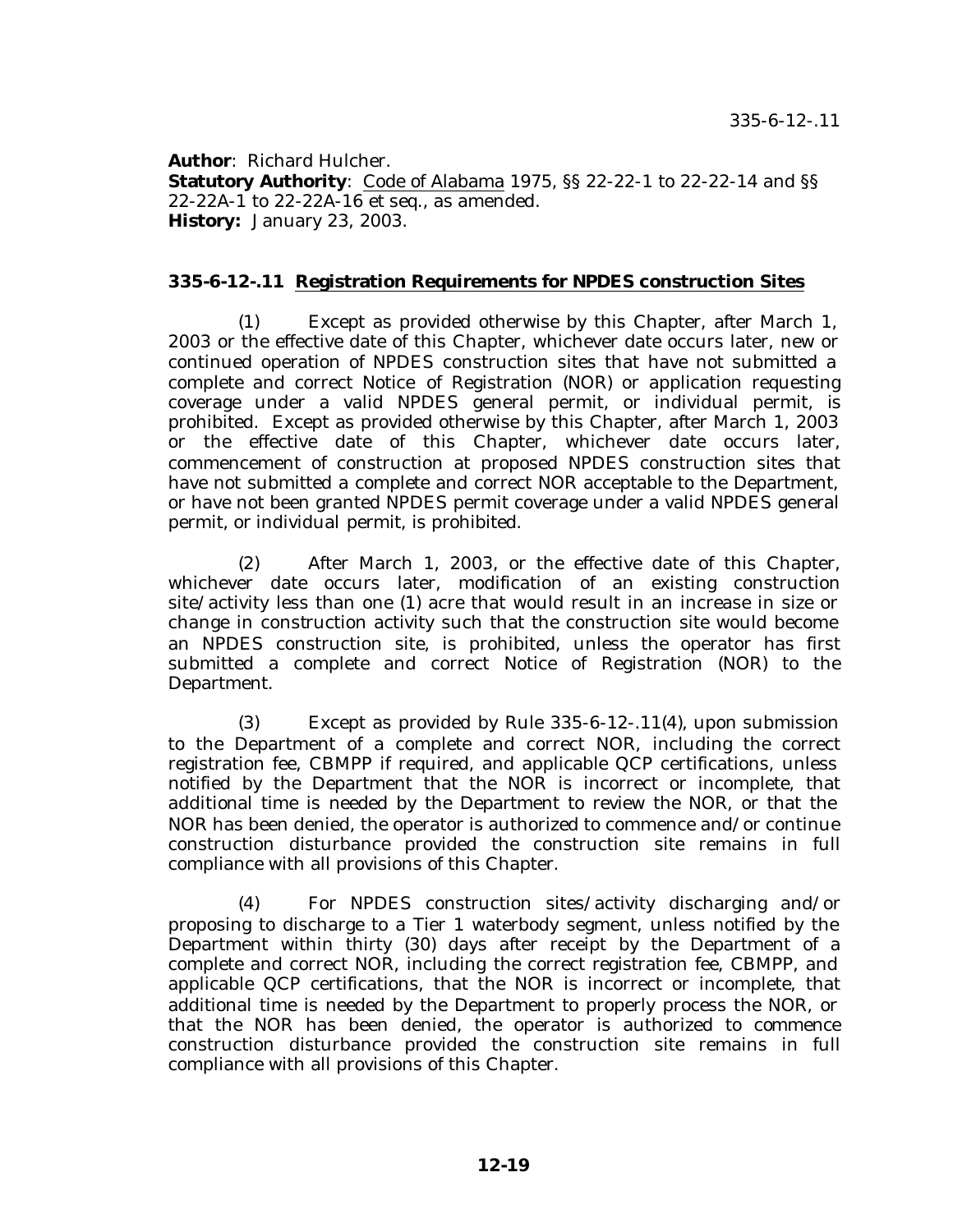(5) As determined necessary by the Department, a new or existing construction site regardless of size, which discharges to a Tier 1 waterbody segment that has been listed for a pollutant that is likely to be discharged from the construction site including, but not limited to sediment, may also be required to register under this Chapter.

(6) Unless required by applicable federal law or State law, and provided the activity is not being conducted in support of, in conjunction with, or to prepare for NPDES construction activity as defined by this Chapter, the following construction activities are not required to register under this Chapter:

(a) Normal silvicultural harvesting and associated silvicultural construction practices conducted in accordance with Rule 335-6-6-.03 and Rule 335-6-6-.10 that are not planned or performed in immediate advance of, in support of, or as part of, a regulated construction activity or development.

1. For the purposes of this Chapter, silvicultural construction includes certain temporary nonmetallic/noncoal material acquisition or borrow activity that is reasonably considered as an extension of forest road construction activity. Generally, small, temporary material borrow areas for silvicultural local road construction are considered part of the normal nonpoint source silvicultural activity, including but not limited to, timber harvesting, site preparation, tree planting, controlled burning, fertilization and are not required to register under this Chapter provided the duration of the disturbance is minimized to the extent possible, but in all cases is less than sixty (60) days, effective BMPs are fully implemented and regularly maintained to the maximum extent practicable prior to, during, and immediately after use of each completed increment of the borrow area until the site is reclaimed or effective stormwater quality remediation is achieved, and the total active, unreclaimed land disturbance is less than five (5) acres in size at all times;

2. In addition, in order for temporary material borrow areas for silvicultural local road construction to be considered part of the normal nonpoint source silvicultural activity not required to register under this Chapter, the disturbance shall be conducted to ensure that borrow material is exclusively obtained for construction and periodic maintenance of forest roads utilized in silvicultural activities. The temporary disturbed area shall be continually graded and reclaimed to within a safe operating distance from any high-wall or steep slope and the temporary borrow area is used exclusively by a single operator within the scope of the operator's own operations. Reestablishment of permanent vegetative cover shall be accomplished immediately after active disturbance is completed for each disturbed increment, and the active non-graded, non-reclaimed area adjacent to the active high-wall shall not exceed one-half acre. The borrow area shall be located outside of streamside management zones and outside the designated 50-year flood plain and the site is located as close as practicable near scheduled road construction and maintenance activities to the extent that appropriate road fill material is available. Fuel storage tanks/containers shall not remain onsite unattended,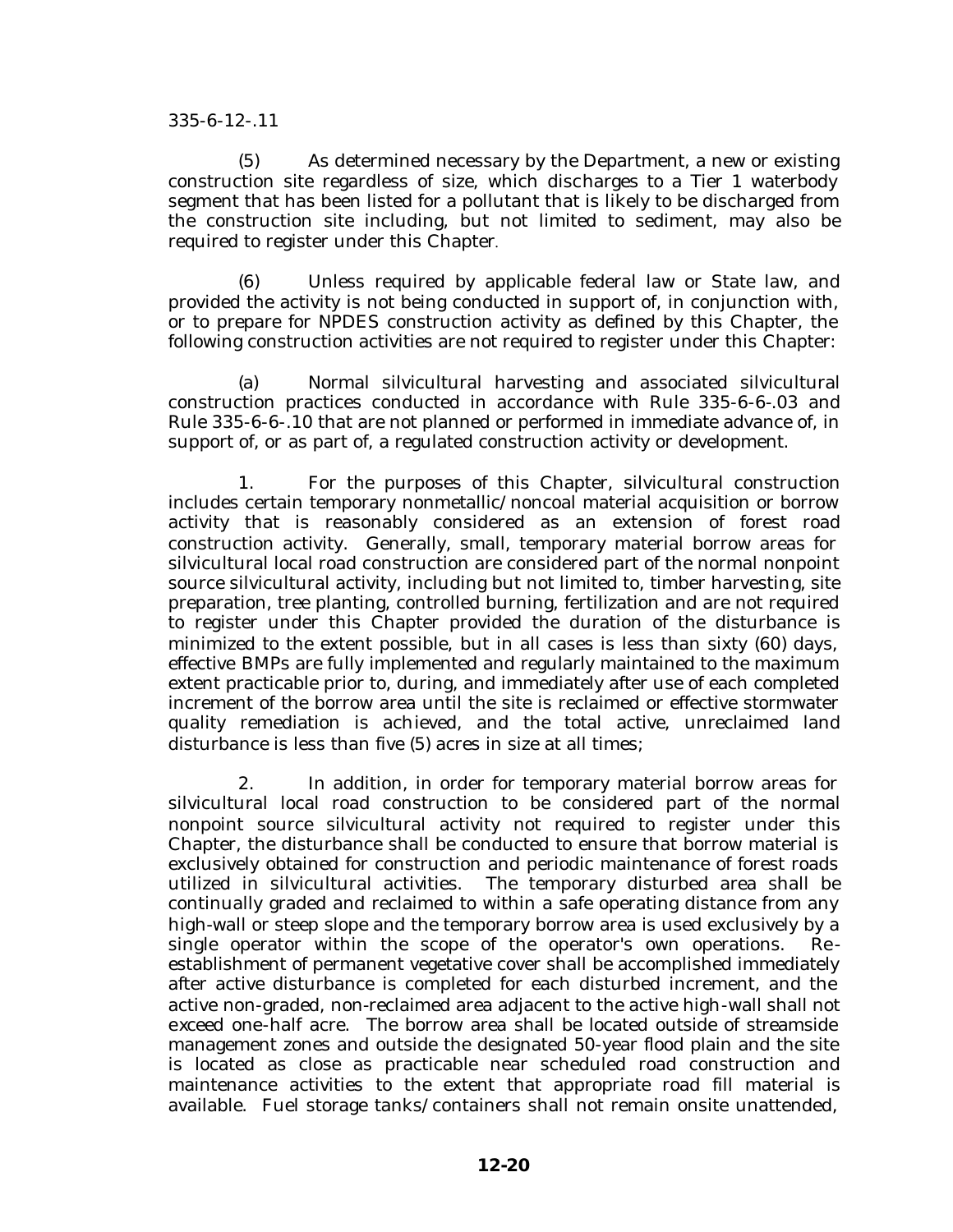dry/wet crushing/screening or other processing shall not be conducted, the borrow activity shall not result in a point source discharge to surface waters of the State, and the Department shall be notified immediately of any unpermitted discharges or non-compliant discharges in order to ensure the protection of water quality;

3. Road construction and maintenance shall be for support of normal nonpoint source silvicultural practices only. Material borrow activity for construction or maintenance of dual-use or multi-use roads used for silvicultural practices but which are also used incidentally for access to other types of activities or development is exempt. However, material borrow activity for construction or maintenance of dual-use or multi-use roads used primarily for access to other types of regulated non-silvicultural development, including but not limited to, marinas, barge/rail loading facilities, industrial/manufacturing facilities and subdivision developments, is not exempt and requires registration under this Chapter;

(b) Animal feeding operation (AFO) or concentrated animal feeding operation (CAFO) construction activity that has been granted NPDES registration pursuant to Chapter 335-6-7;

(c) Aquatic animal production facilities, concentrated aquatic animal production facilities, and aquaculture project construction associated activity that have been granted NPDES permit coverage in accordance with Rule 335-6-6-.03 and Rule 335-6-6-.10;

(d) Normal, on-farm non-AFO agricultural planting, harvesting and associated normal agricultural practices in accordance with Rule 335-6-6- .03 and Rule 335-6-6-.10. For the purposes of this Chapter, normal agricultural practices also means practices commensurate with the size of the farming operation that are implemented in a manner that meet or exceed Natural Resources Conservation Service technical standards and guidelines, including but not limited to, farm ponds that are constructed for the primary purpose of irrigation and/or watering of livestock, terraces, grassed waterways, vegetative filter strips, cropland grade stabilization measures, drainage tiles, underground outlets, land leveling, dike/diversion structures, and other grade stabilization structures;

(e) Discharges of treated stormwater from construction or land disturbance activity regulated by this Chapter that is specifically authorized by a valid individual NPDES permit, valid State Indirect Discharge (SID) permit, or other valid ADEM permit, provided the valid ADEM permit contains specific, detailed BMP requirements and other provisions to effectively treat/control construction stormwater runoff consistent with the requirements of this Chapter, or requires compliance with the requirements of the this Chapter, or requires compliance with the Department's construction stormwater management program;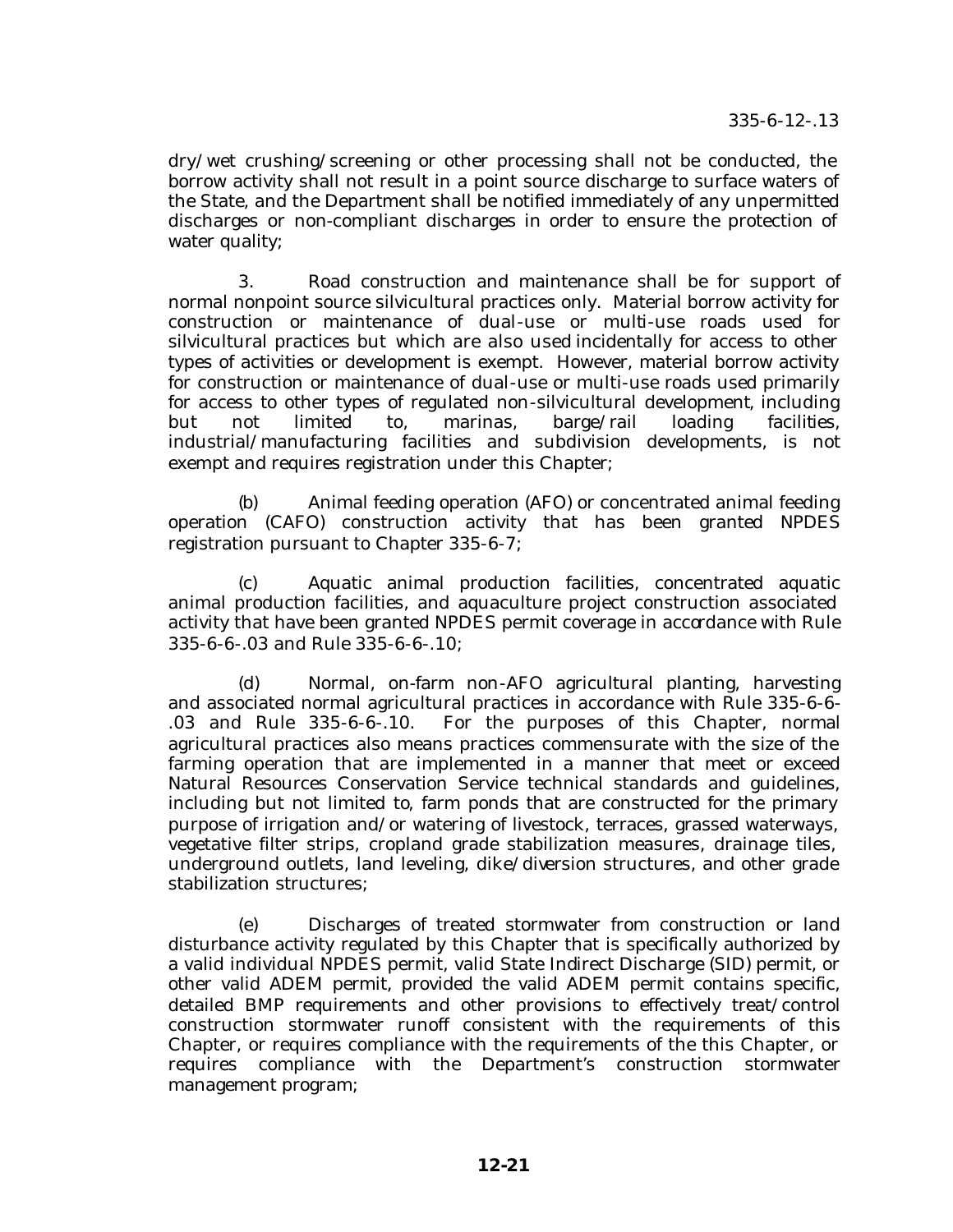(f) Surface mining operations and associated activities, coalbed methane exploration, development, production and associated activities, and construction bulk materials management, including but not limited to, storage, transloading, and/or dry processing, that has valid NPDES individual permit coverage, or valid State Indirect Discharge (SID) permit coverage that contains specific, detailed BMP requirements and other provisions to effectively treat/control construction stormwater runoff; or

Construction bulk materials management, including but not limited to, storage, transloading, and/or dry processing, conducted entirely under roof without any exposure or contact with precipitation and without stormwater discharges of any kind consistent with the requirements of Rule 335-6-6-.03. This includes the requirement to submit a No Exposure Certification Form.

(7) Unless the registration is properly terminated pursuant to the requirements of this Chapter, failure by the operator to submit a complete and correct NOR requesting re-registration under this Chapter prior to the expiration of registration, unless extended in writing by the Director, shall void the automatic continuation of registration to discharge under this Chapter as provided by Rule 335-6-6-.06.

(8) The Director may condition registration(s) as needed to ensure compliance with the requirements of the AWPCA, ADEM regulations, and the requirements of this Chapter, to ensure the protection of water quality. **Author**: Richard Hulcher.

**Statutory Authority**: Code of Alabama 1975, §§ 22-22-1 to 22-22-14 and §§ 22-22A-1 to 22-22A-16 et seq., as amended. **History:** January 23, 2003.

# **335-6-12-.12 Reserved**

## **335-6-12-.13 Registration Fees**

(1) The operator shall pay fees according to Chapter 335-1-6.

(2) A continuing education Greenfield fee required by Chapter 335-1-6 for NPDES construction sites shall not be required provided the operator certifies that required continuing education has been accomplished pursuant to Rule 335-6-12-.19 with the initial registration and/or each subsequent or annual registration. Alternatively, the operator may certify it will solely retain or has solely retained a QCP or a person under the direct supervision of a QCP to carry out the inspection requirements of this Chapter. **Author**: Richard Hulcher.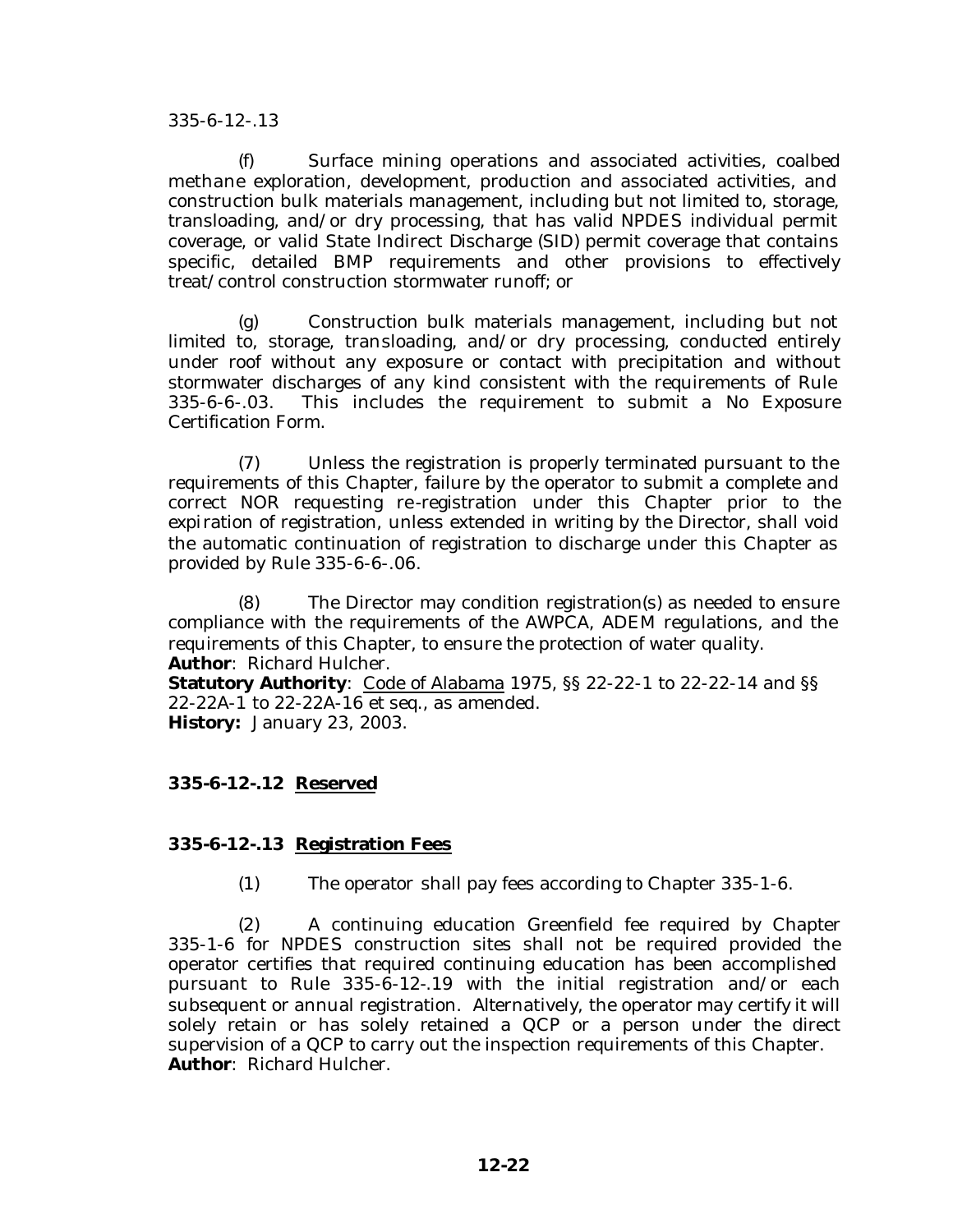**Statutory Authority**: Code of Alabama 1975, §§ 22-22-1 to 22-22-14 and §§ 22-22A-1 to 22-22A-16 et seq., as amended. **History:** January 23, 2003.

# **335-6-12-.14 Reserved**

## **335-6-12-.15 Routine Reporting, Notification, and Record Keeping Requirements**

(1) Construction site operators shall cooperate fully with inspections, monitoring, records review, and testing conducted by the Department as well as requests for submission of available documents, or technical data, and any testing/monitoring performed by the operator.

(2) Construction site operators shall keep all records required either:

(a) At the construction site and immediately available for inspection by the Department; or

(b) At an alternative site previously identified to the Department, provided they are readily available for inspection upon request.

(3) The operator shall document the names of individual(s) that perform inspections.

(4) All discharge information, data, records, and other information required to be maintained by the operator shall be made available to the Department upon request. Signed copies of monitoring reports or other information shall be submitted to the Department upon request. The operator shall retain records of all inspections and monitoring required to be maintained by this Chapter, including all certification reports, noncompliance reports, calibration and maintenance records, all original strip chart recordings for continuous monitoring instrumentation, copies of all reports required by this Chapter, and records of all data used to complete the above reports or the NOR requesting registration under this Chapter until after construction is complete and any disturbance reclaimed or effective stormwater quality remediation achieved. Operators of NPDES construction sites shall retain copies of all records required by this Chapter for a period of at least three (3) years after proper termination of registration pursuant to the requirements of this Chapter. This period may be extended by the Director at any time during the 3 year record retention period for reasonable cause. If litigation or other enforcement action is ongoing which involves any of the above records, the records shall be kept until the litigation or other enforcement action is resolved.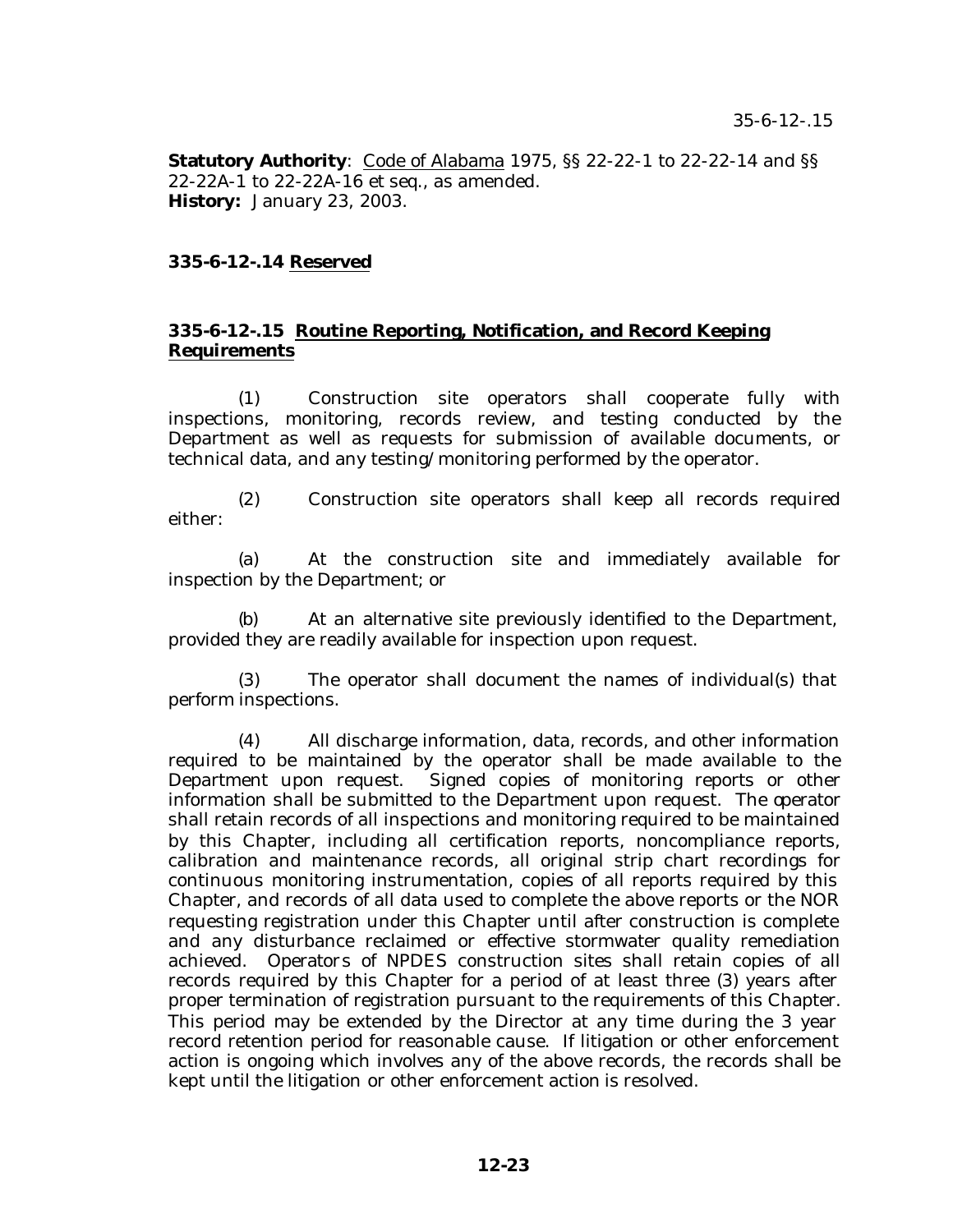(5) Except for data determined to be confidential under Code of Alabama 1975, § 22-22-9(c), as amended, under Rule 335-6-6-.07, all reports prepared and submitted in accordance with the terms of this Chapter shall be available for public inspection at the Department's Central Montgomery Office, or through alternative procedures implemented by the Department.

(6) The operator shall furnish to the Department any information which the Director may request to determine whether cause exists for modifying, revoking, and requiring coverage under an NPDES individual permit, or terminating the construction site's registration under this Chapter, or to determine compliance with this Chapter.

(7) Failure to record and maintain adequate records documenting the operation of a construction site shall not be a defense to the Department determining that the construction activity is an NPDES construction site requiring registration under Rule 335-6-12-.11.

(8) Summary annual reports for the previous year shall be submitted in a format acceptable to the Department and with submittal of an NOR requesting re-registration:

(a) For construction projects granted a multi-year registration, the report shall summarize all inspection information every twelfth  $(12<sup>th</sup>)$  month after initial registration, regardless of the status of the site, until construction is finished, reclamation of disturbed areas is complete, or effective stormwater quality remediation is achieved, and the registration is properly terminated;

(b) With a request by the operator to re-register or terminate registration under this Chapter after completion of all disturbance, reclamation, and stormwater remediation activities. Documentation summarizing all inspection and monitoring data and other relevant information and, for requests for termination of registration, a demonstration that appropriate, effective actions have been taken for the survival of permanent vegetative cover shall be included with this request; and

(c) Results of all required inspections shall be summarized in a format acceptable to the Department, and shall be available for inspection no later than fifteen (15) days following the date of the inspection, monitoring, or sampling. Reports shall be legible and bear an original signature or, in the case of electronic reports, an electronic signature.

(9) Construction site operators shall furnish to the Department upon reasonable request and in a timely manner, available information, including but not limited to, the name, phone number, address, county, site location, and directions to the site, which identifies offsite sources of material, natural resources used or stored at the construction site, and the acquisition, usage, storage, handling, and transport of construction site related regulated chemicals, compounds, and pollutants.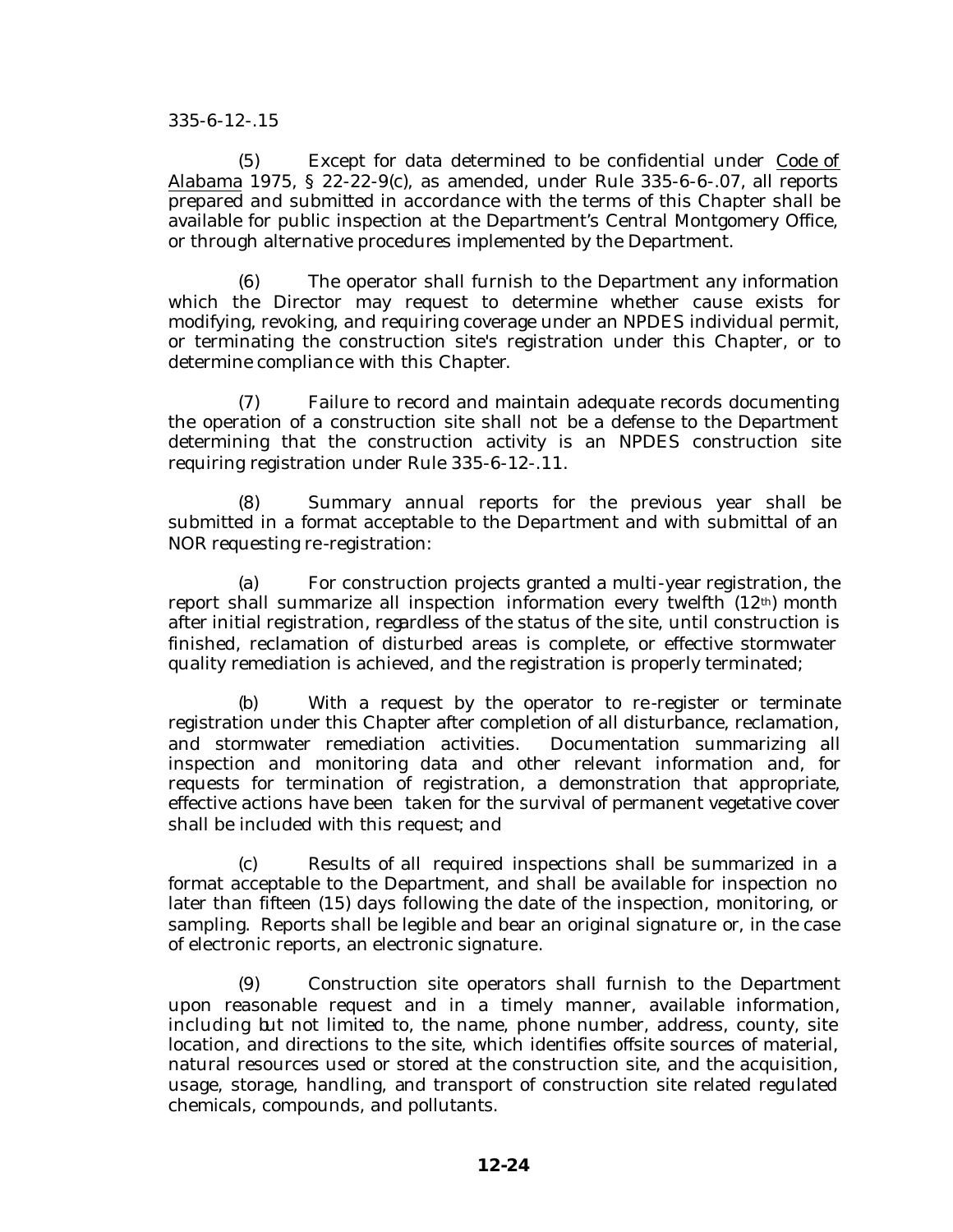(10) The operator shall notify the Department as soon as it is known, or there is reason to believe, that any activity has occurred or will occur which would result in the discharge on a routine or frequent basis of any toxic pollutant which is not effectively limited/controlled by the requirements of this Chapter, or if that discharge will exceed the highest of any notification levels pursuant to Rule 335-6-6-.13.

(11) Recording of Results

(a) For each inspection, measurement, sample taken, laboratory or field measurement, parameter, or analysis performed, observed, or recorded pursuant to the requirements of this Chapter, the operator shall record the following minimum information:

1. The site/facility name and location, registration number, source location, date, time and exact place of sampling, if conducted. If sampling is not conducted, a written explanation why sampling was not conducted or did not need to be conducted to ensure compliance with the requirements of this Chapter;

2. The name of those persons who performed the inspection or obtained the samples or measurements; the dates and times the inspection or the analyses were performed; the name(s) of the person(s) who performed the analyses; the analytical techniques or methods used, including source of method and method number; the equipment used, methods used, and calibration procedures; the results of all samples and analyses; and

3. Any deficiencies noted during the inspection, any corrective action or mitigation needed to correct the deficiencies, and a proposed compliance schedule not to exceed seven (7) days for temporary, nonstructural BMP implementation, fifteen (15) days for implementation of structural controls, or an alternative schedule acceptable to the Department.

(b) The operator shall maintain records regarding chemical use, storage, and including a copy of all Material Safety Data Sheet(s) (MSDS).

(12) If the operator becomes aware that it submitted incomplete information, failed to submit any relevant facts or submitted incorrect information in any report to the Department, it shall promptly submit such facts, corrections, or information with a written explanation for the mistake and/or omission.

**Author**: Richard Hulcher.

**Statutory Authority**: Code of Alabama 1975, SS 22-22-1 to 22-22-14 and SS 22-22A-1 to 22-22A-16 et seq., as amended. **History:** January 23, 2003.

**335-6-12-.16 Reserved**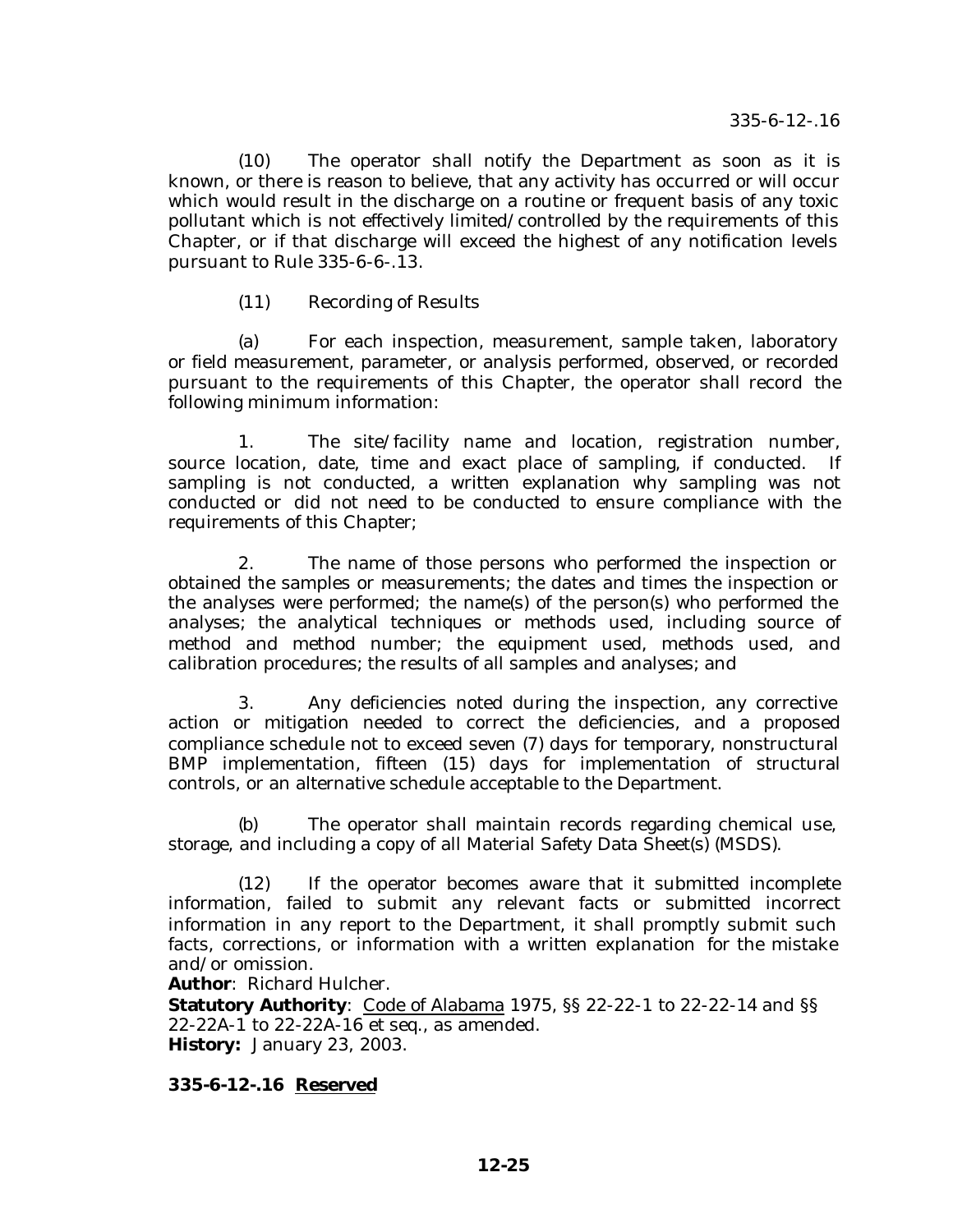### **335-6-12-.17 Reserved**

#### **335-6-12-.18 Entry and Inspection of Sites/Facilities**

(1) Any operator of a construction site shall upon the presentation of credentials, permit authorized representatives of the Department to enter, at all reasonable times, the construction project area and property and buildings at the construction site, and allow the representative to inspect facilities and equipment, review records, to conduct monitoring and sampling, and to:

(a) Have vehicle and equipment access to inspect at reasonable times, any facilities, or equipment, including but not limited to, monitoring and control equipment, BMPs, other practices, or activities regulated or required under this Chapter; and

(b) Sample, inspect, take photographs, or monitor, the site at reasonable times for the purposes of assuring compliance with this Chapter or as otherwise authorized by the AWPCA or CWA, any area, BMPs, equipment, disposal site, regulated by this Chapter.

**Author**: Richard Hulcher.

**Statutory Authority**: Code of Alabama 1975, §§ 22-22-1 to 22-22-14 and §§ 22-22A-1 to 22-22A-16 et seq., as amended. **History:** January 23, 2003.

#### **335-6-12-.19 Continuing Educational And Training Requirements**

(1) Unless the operator has employed or contracted with a QCP that performs duties as required by this Chapter, and the QCP, or a qualified person under the direct supervision of a QCP, is readily available and able to be present onsite as often as is necessary to ensure full compliance with the requirements of this Chapter, the operator shall ensure that:

(a) Effective January 1, 2004, at least one onsite employee shall maintain valid QCI Certification. The employee(s) holding QCI Certification need not be on-site continuously and they may represent multiple sites.

(b) Effective January 1, 2004, the employee QCI of existing NPDES construction sites shall obtain annual certification of satisfactory completion of formal refresher education or training regarding general BMPs, Alabama NPDES construction stormwater management requirements, and Department recognized QCI training. The refresher training requirements, including but not limited to, appropriate curricula, course content, course length, minimum/maximum training/contact hours, any participant testing, and evaluation of the effectiveness/applicability of the training shall be subject to acceptance by the Director prior to use.

(2) An operator shall submit the continuing education greenfield fee with each NOR as provided in Chapter 335-1-6, if any QCI employed by the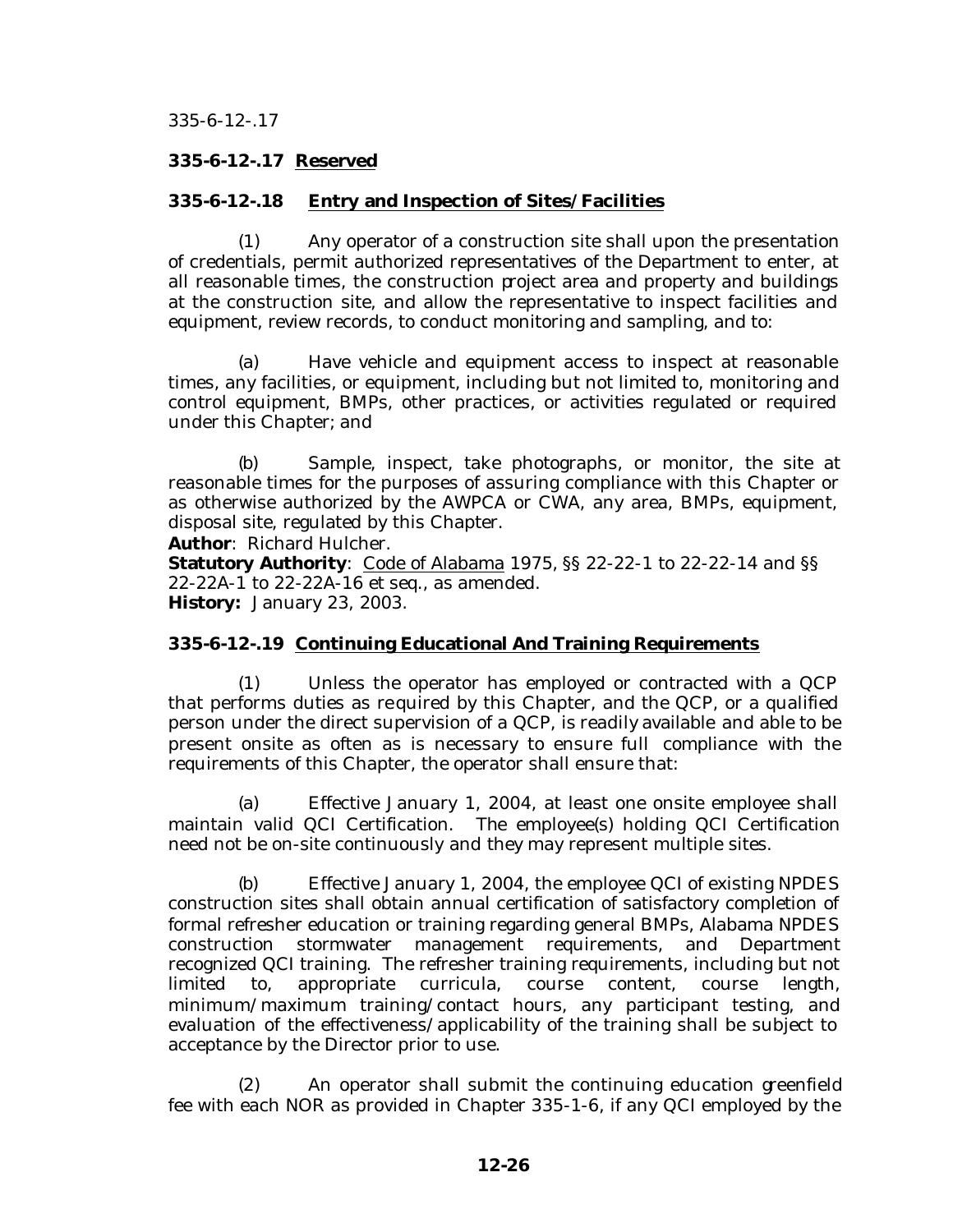operator as set forth in Rule 335-6-12-.19(1), does not maintain required QCIP training.

(3) Failure to comply with Rule 335-6-12-.19(1), and if required, obtain and submit certification of the prerequisite initial and annual refresher training and education, or alternatively submit the continuing education greenfield fee as provided in Rule 335-6-12-.19(2), shall be deemed a violation of this Chapter.

**Author**: Richard Hulcher.

**Statutory Authority**: Code of Alabama 1975, §§ 22-22-1 to 22-22-14 and §§ 22-22A-1 to 22-22A-16 et seq., as amended. **History:** January 23, 2003.

## **335-6-12-.20 Reserved**

# **335-6-12-.21 CBMPPs, Other Plans, Specifications, BMPs, And Technical Requirements**

(1) Commencement and/or continuation of NPDES construction activity is prohibited after March 1, 2003, or the effective date of this Chapter, whichever date occurs later, unless effective BMPs are implemented and maintained in accordance with a CBMPP prepared/certified by a QCP as adequate to meet the requirements of this Chapter and applicable requirements of ADEM Administrative Code Division 335-6. The CBMPP and any BMPs shall meet or exceed following the technical standards and guidelines:

- (a) The Alabama Handbook; and
- (b) In accordance with the requirements of this Chapter.
- (2) Construction Best Management Practices Plan (CBMPP)

(a) The operator of an NPDES construction site shall implement a comprehensive CBMPP appropriate for site specific conditions that has been prepared and certified by a QCP. The CBMPP shall describe in detail the structural and/or non-structural practices and management strategies which will be implemented and continually maintained to prevent/minimize the discharge of all sources of pollutants, including but not limited to, sediment, construction waste, oil & grease, chemicals, and other pollutants. The CBMPP shall be updated as necessary to address any potential or observed deficiencies.

(b) The CBMPP shall include a description of appropriate, effective water quality BMPs to be implemented at the site as needed to ensure compliance with this Chapter, including but not limited to:

1. Maximum diversion of upgradient or offsite water from the site and minimum duration of disturbed area exposure;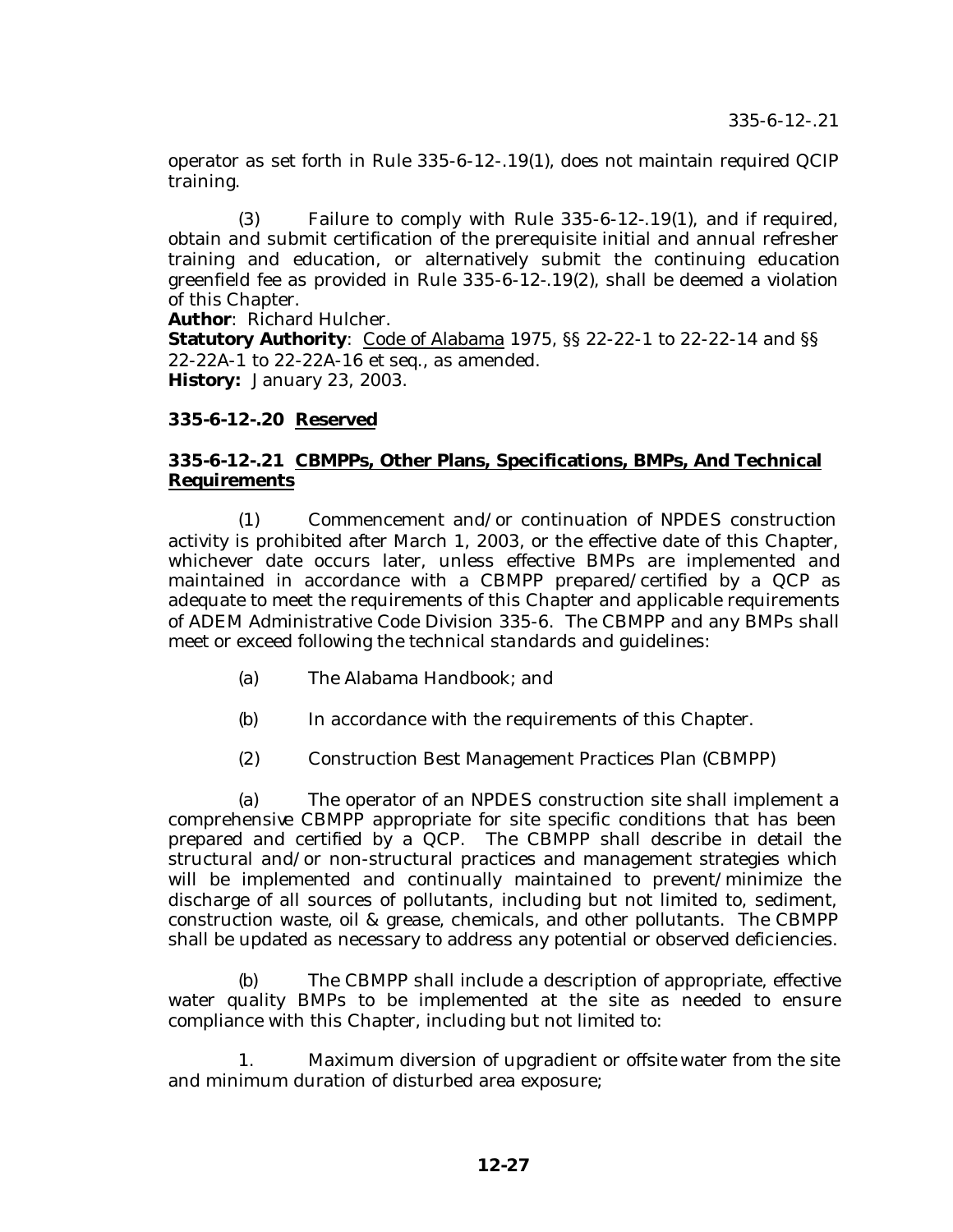2. Minimization of surface area that is disturbed at any one time (project phasing); Minimize introduction, and facilitate removal, of sediment, nutrients, and other pollutants in the stormwater;

3. Proper cleanup/removal or effective stabilization of sediment deposited offsite, in the event of such an occurrence and effective remediation of sediment or other pollutant instream impacts to the maximum extent practicable;

4. Measure(s) to ensure that dilution water is not used as a BMP to achieve compliance with the requirements of this Chapter unless the Director has granted prior written authorization;

5. Measures to be implemented on all areas not undergoing active disturbance or active construction and progressive construction for longer than thirteen (13) days to prevent/minimize erosion and ensure timely temporary vegetative cover, and permanent revegetation or cover of all disturbed areas when disturbance is complete;

6. A system for the proper collection, storage, treatment, and disposal of construction site sanitary wastes, sewage, gray-water, and putrescible wastes;

7. Construction waste and sediment contaminated as a result of construction activities shall be removed and disposed of in accordance with applicable regulatory requirements in a timely manner. The operator shall perform regular cleanup and proper disposal of any floating, submerged, or offsite deposited construction waste resulting from construction activities;

8. BMPs addressing water, stormwater, and fluid acquisition operations, dewatering, and pre-disturbance discharges that are, or may be, associated with construction regulated by this Chapter. These CBMPP shall specify the method of withdrawal or dewatering and describe BMPs for activities, including, but not limited to, pump priming/maintenance discharges, dewatering of existing ponded or impounded water, dewatering of groundwater, and removal of natural obstructions or earthen structures to drain existing ponded or impounded water prior to or during construction. The CBMPP shall detail effective BMPs to protect groundwater and surface waters of the State as a result of discharges associated with the fluids acquisition and dewatering sites;

9. A detailed description of the site and the nature of the construction activity, including site design plans if required by the Department; A description of the intended sequence of major activities which disturb soils, including but not limited to, grubbing, excavation, and/or grading; Existing data describing the surface soils as well as subsoils;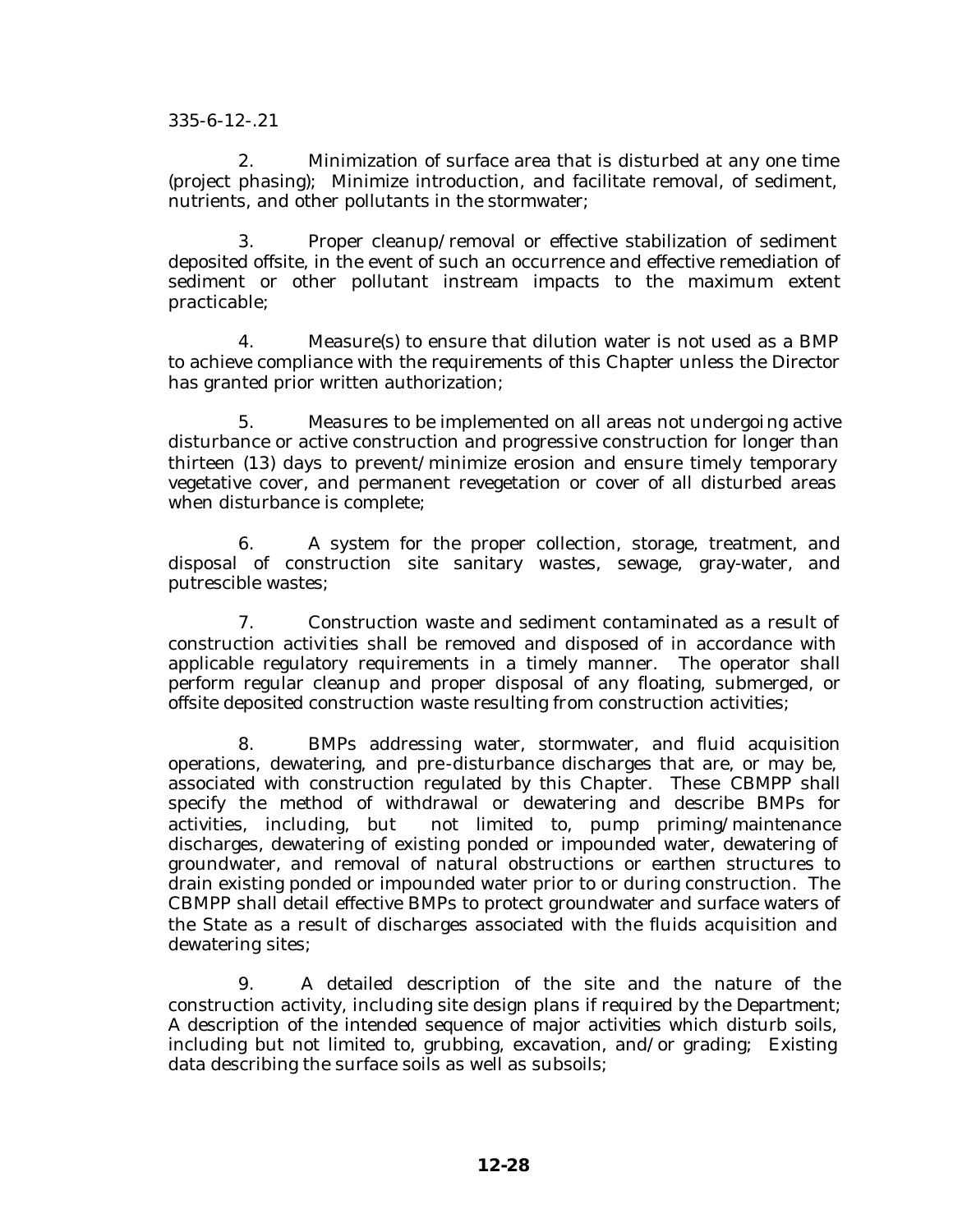10. Estimates of the total area of the property and the total site area that is expected to be disturbed by excavation, grading, or other activities, including off-site temporary borrow and fill areas; Estimates, including any calculations of the runoff coefficient(s) of the site before and after construction activities are completed;

11. Identification of the receiving water(s) from the United States Geological Survey 7.5-minute series topographical map(s) or equivalent;

12. Description of temporary and permanent stabilization practices, including a schedule and/or sequence for implementation. Operators shall ensure that site plans provide for the stabilization of disturbed portions of the site; Description of structural and nonstructural practices to divert flow from exposed soils, store stormwater flows, or otherwise limit runoff and the discharge of pollutants;

13. Management of any overland flow not otherwise controlled by effective BMPs; Trapping of any sediment in channelized flow to the extent possible; Staging construction to limit bare areas subject to erosion; Protection of down slope drainage inlets where they occur; Minimization of offsite sediment/mud tracking by vehicles or equipment; Stabilization of drainage ways or channels; Installation of permanent stabilization practices as soon as possible after final grading; and

14. Use of energy or flow velocity dissipation devices at discharge locations and along the length of any outfall channel to provide a stable, non-erosive flow velocity from the structure and prevent waterbody scouring, streambank erosion, and sedimentation, during and after construction.

(c) Appropriate detailed map(s), drawings or descriptions as part of the CBMPP shall include:

1. Existing topography and drainage patterns and features, existing structures, proposed structures, roads, utilities, ROWs, and waterbody(s); Property ownership and lease boundaries of the site; Drainage patterns and approximate slopes anticipated after major grading activities; Boundaries of the site/activity and areas of soil disturbance; and

2. Locations of major structural and nonstructural BMPs proposed to be implemented; Locations where permanent stabilization practices will be employed including areas stabilized by buildings, other structures, other acceptable impervious surfaces; Areas which will be permanently vegetated following construction.

(d) Each CBMPP shall include, as appropriate , component plans as needed that address pre-construction project planning and design, project phasing, BMP implementation and maintenance, inspection and sampling efforts, record keeping, emergency response, construction site nutrient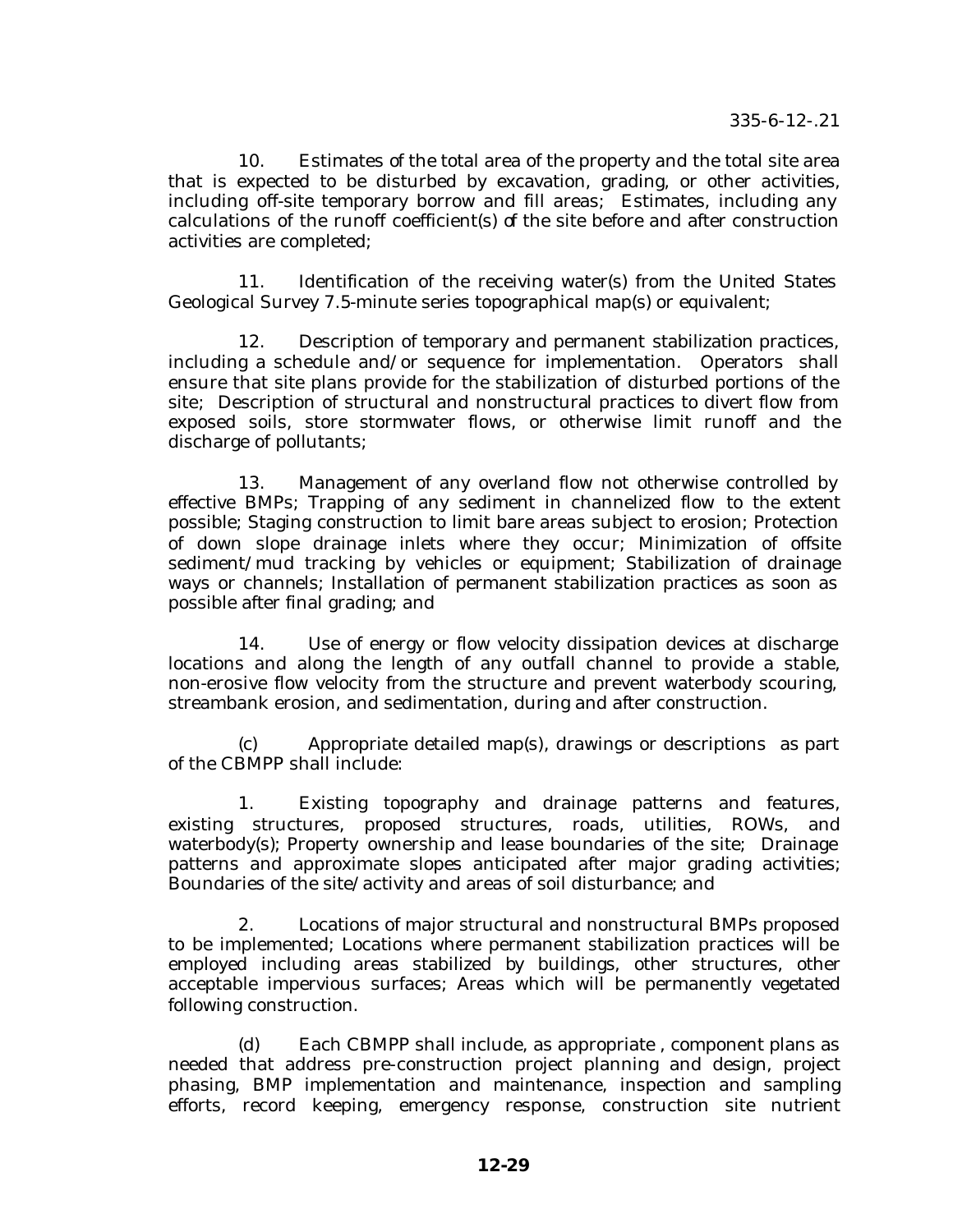management, pollution prevention efforts, preventive and continuing maintenance efforts, spill prevention control and countermeasures, remediation, mitigation, and restoration efforts, post-construction stormwater flow and quality, training and continuing education, runoff coefficients and infiltration rates, streambank protection, and pre-construction site assessment information such as soils characteristics and maps, site hydrology, geology, land use, site topography, receiving water quality, slope stability, precipitation patterns, climate, survival of temporary vegetative cover, site specific effective erosion control, site specific effective sediment control, location of waterbody(s), sinkholes, wetlands, and wells, and other relevant information or component plans identified by the operator, QCP, or the Department.

(e) CBMPP revisions or additions shall be documented, to include, as appropriate, updated site maps, photographs, history of the location, description of implemented BMPs, basis for the use of specific BMPs, analysis of any BMP deficiencies, and other information produced by the operator, QCP, and QCI, including but not limited to, inspection reports, logs, checklists and project diaries. The CBMPP, and all components of the CBMPP, as updated/amended in compliance with this Chapter, shall become a part of the operator's registration.

(3) If full implementation and regular maintenance of BMPs are not, or will not be, protective of water quality, the operator shall immediately update the CBMPP and implement additional effective structural and nonstructural BMPs as necessary to protect water quality.

(4) BMPs shall be designed, implemented, and regularly maintained to provide effective treatment of discharges of pollutants in stormwater resulting from runoff generated by probable storm events expected/predicted during construction disturbance based on historic precipitation information, and during extended periods of adverse weather and seasonal conditions.

(5) The operator shall ensure that:

(a) BMPs shall be fully implemented and regularly maintained in accordance with the Alabama Handbook, recognized practices, effective industry standard pollution control practices, requirements of the CBMPP, the requirements of this Chapter, and consistent with the requirements of the AWPCA and regulations promulgated pursuant thereto;

(b) Effective BMPs shall be implemented to the maximum extent practicable to prevent offsite sedimentation and deposition of construction site wastes;

(c) Any BMPs located in a floodplain shall be designed, implemented, and maintained to provide effective treatment to the maximum extent practicable in response to the occurrence of a flood event;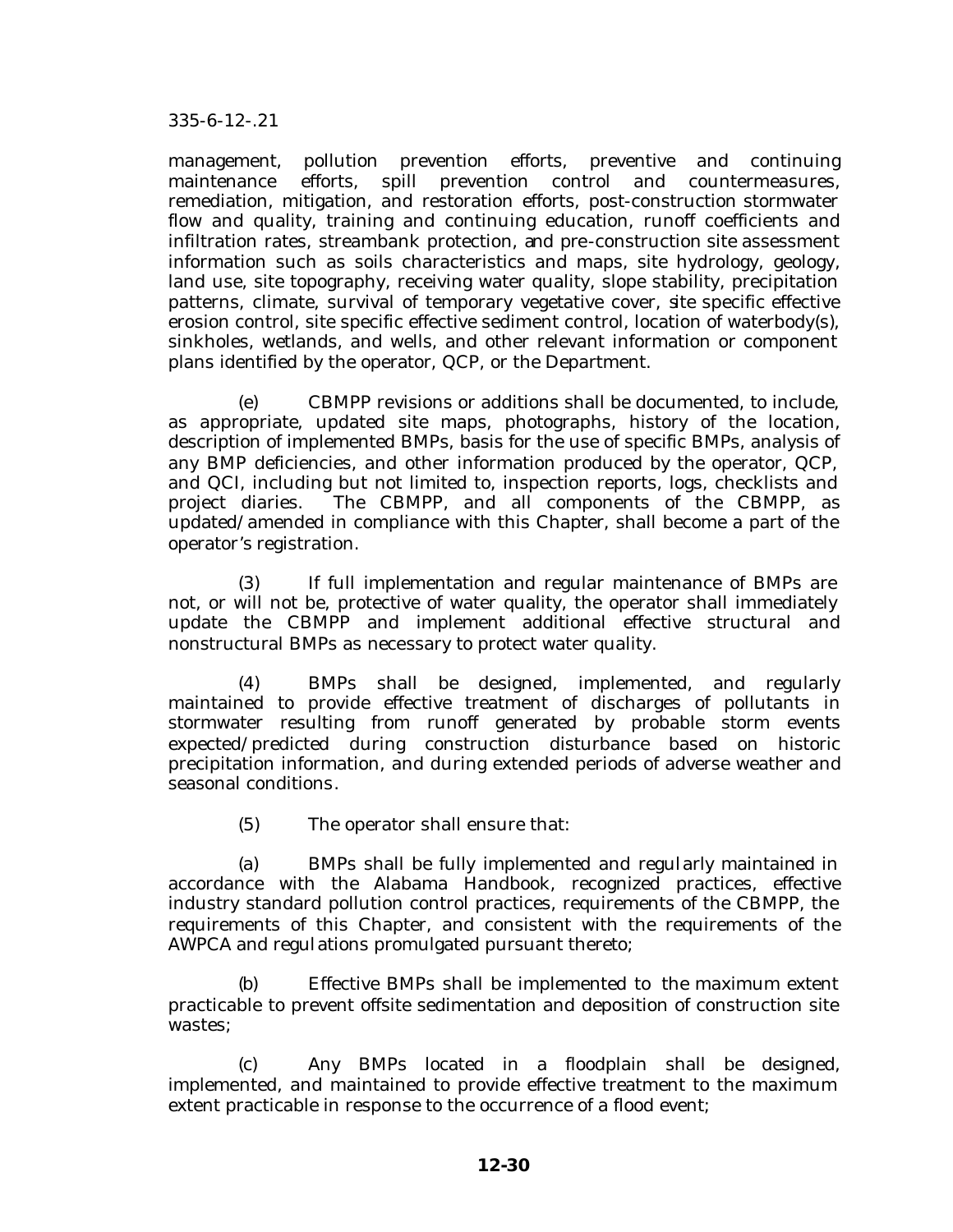(d) BMPs shall not result in the contamination of drinking water and shall not cause or contribute to a violation of any State water quality standard;

(e) Diversion structures, including but not limited to, berms, ditches, and swales created in order to re-route upgradient stormwater runoff from the proposed project location shall be constructed, stabilized, and vegetated as necessary, consistent with recognized effective industry standard practices, prior to or concurrent with the commencement of construction activities;

(f) Proper management and disposal of solid, toxic, or hazardous wastes resulting from activities authorized by this Chapter are performed as required by Departmental rules; and

(g) Effective measures are taken to prevent/minimize the deposition of airborne pollutants, including but not limited to, sand blasting particles, spray paint, herbicides, excessive road or other airborne dust, from entering any waterbody.

(6) The operator is responsible for remediation of any offsite deposition or discharge of sediment and other pollutants and shall, if required by the Department, implement measures to remediate any impacts to the maximum extent practicable.

(7) Unless specifically detailed in a CBMPP submitted with an NOR to the Department, instream or within-bank NPDES construction and noncoal mining disturbance, including but not limited to, trenching, ditching, digging, excavation, blasting, drilling, and placement of fill, within a Tier 1 waterbody segment due to a construction activity pollutant of concern, or in any water segment designated as ONRW, pursuant to the requirements of Chapter 335-6-10, is not authorized by this Chapter, unless specifically approved in writing by the Department. The Department may require the implementation of additional BMPs when necessary to protect water quality for construction disturbance discharging to a Tier 1 waterbody segment.

(8) BMPs shall not be installed in a water of the State except as provided in the Alabama Handbook, or unless authorized by the Department.

(9) Effective measures shall be taken to prevent, to the maximum extent possible, the deposition/disposal, and to effect the removal as necessary, of materials, waste, debris/litter, or liquids resulting from bridge/culvert NPDES construction. Examples of these materials include, but are not limited to, waste concrete/cement, wash water, surfactants, sand blasting particles and paint, from falling or being placed into any waterbody.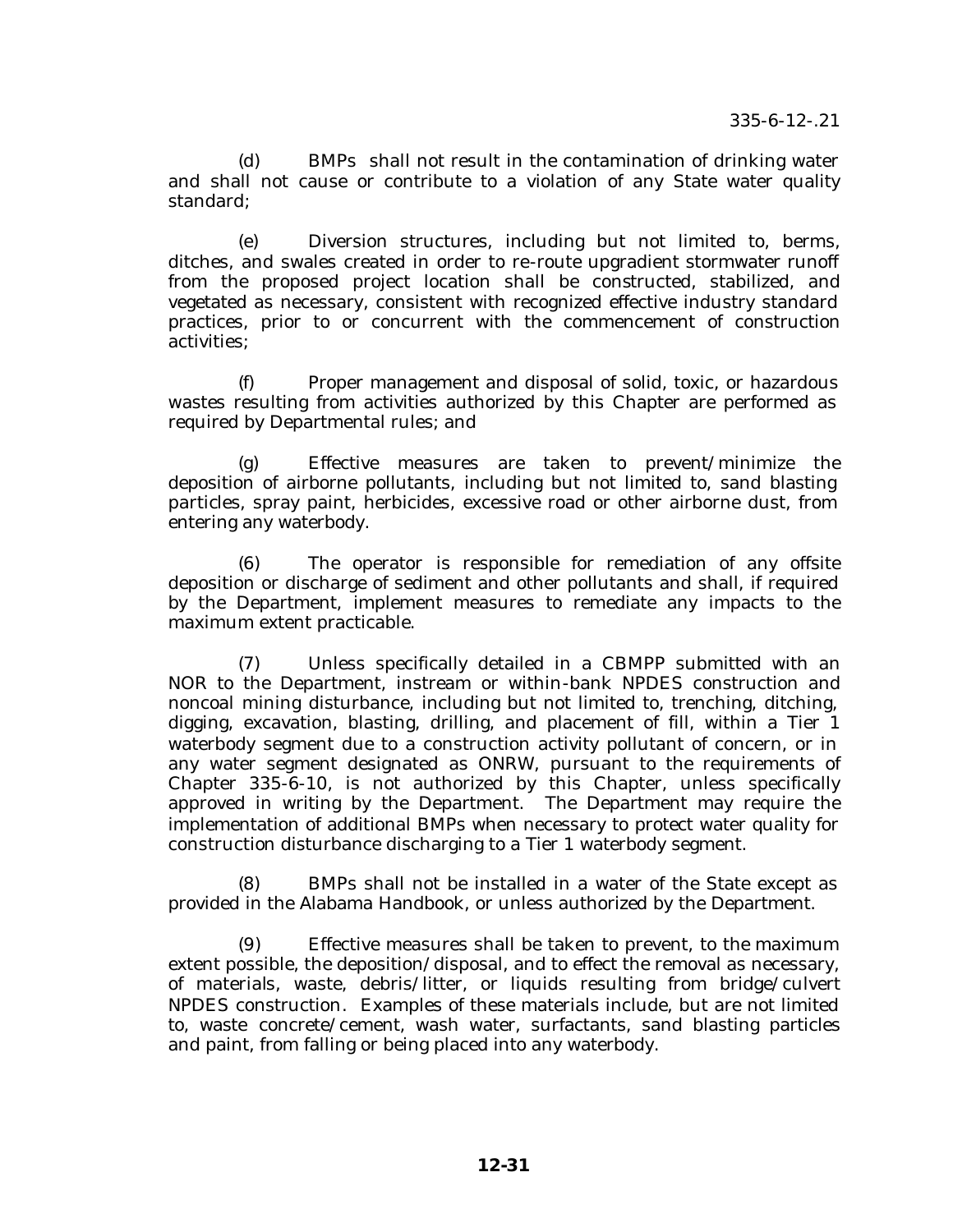(10) The installation or use of instream or within-bank sediment storage traps or deposition areas, or other sediment storage/detention BMPs, in waters of the State is not authorized.

(11) Unless alternate or innovative practices acceptable to the Department are implemented and maintained to protect water quality in any State water during NPDES construction disturbance, the operator shall ensure that:

(a) Permanent or temporary elevated waterbody crossings constructed in conjunction with the regulated activity shall safely pass expected water flow for the duration of use. Crossings shall be inspected as often as is necessary and any significant debris or blockage removed and properly disposed of to ensure unobstructed flow. During construction, placement of rock-fill without pipe(s) for passage of water is not authorized unless approved in writing by the Department;

(b) The bottom of any new or diverted channel is concave in shape or has a base-flow channel to ensure adequate concentrated and unobstructed flow of water during periods of low flow;

(c) Effective BMPs, including installation of floating turbidity screens, are implemented as necessary to minimize downstream turbidity;

(d) Disturbance is minimized to the extent practicable to ensure the protection of water quality and ensure the physical integrity of the waterbody;

(e) Temporary or permanent stockpiling and side-casting of excavated material within the banks of a waterbody, or disposal of material into waters of the State from dredging/disturbance does not occur, unless specifically approved in writing by the Department;

(f) The width of any access through a streambank is minimized to the extent practicable, and a continuous program of effective erosion and sediment control measures is implemented prior to and concurrent with construction disturbance. When NPDES construction disturbance is completed, access through the streambank shall be restored to original contours, stabilized, and, unless structural forms of stabilization such as stone rip-rap are more appropriate, vegetated with annual and perennial vegetation consistent with pre-disturbance conditions or such alternate condition that provides an equal protection of water quality;

(g) Unless authorized otherwise by the Department, equipment, machinery, vehicles, or pollution prevention/abatement equipment, or other construction materials, shall not be left unattended within any watercourse;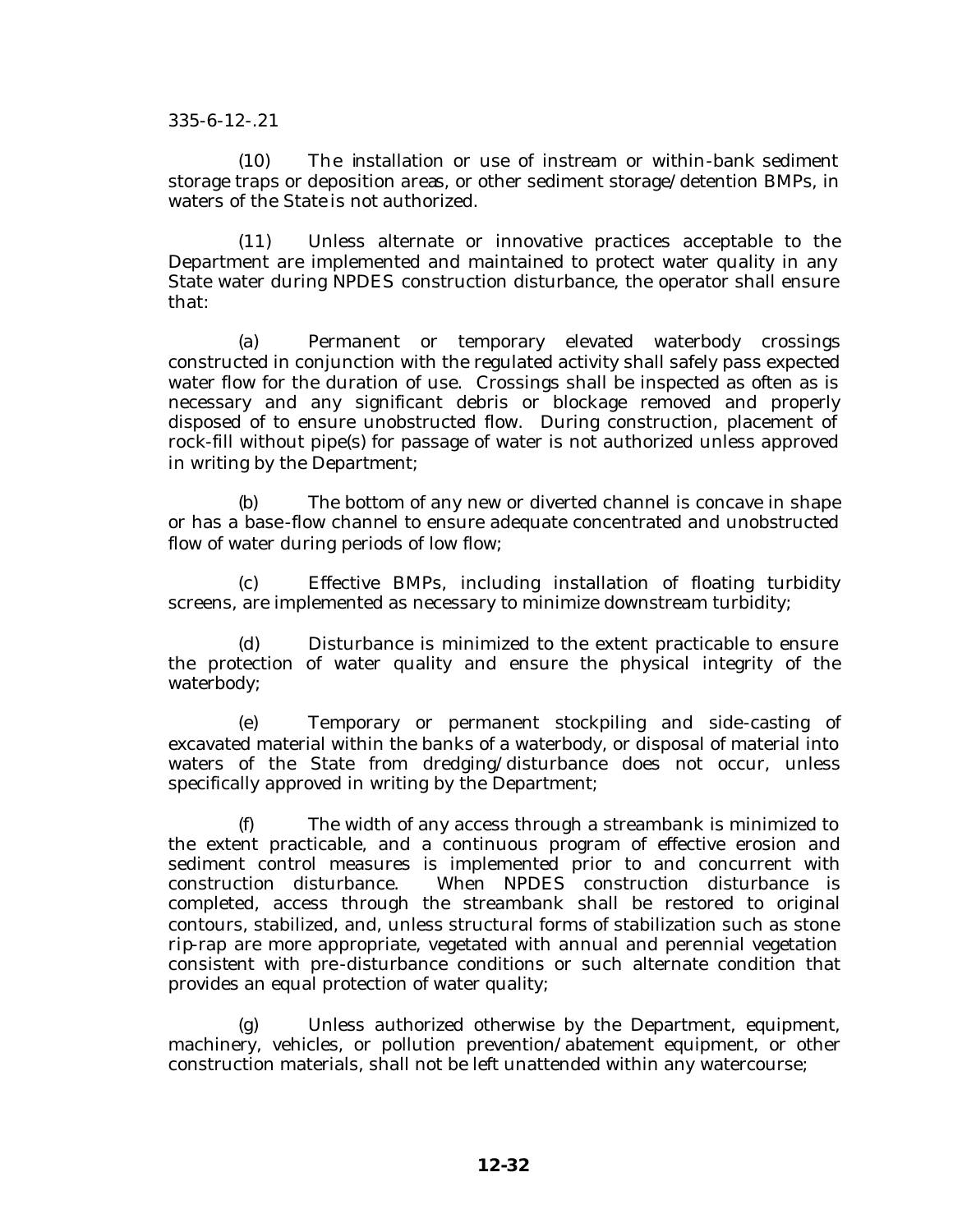(h) Potentially affected parties are notified, as appropriate, of the intent to conduct NPDES construction disturbance in a watercourse within onehalf mile upstream or one-quarter mile downstream of any existing municipal or public water intake;

(i) Permanent revegetation or stabilization and restoration at each streambank is performed. Unless allowed otherwise by the Department, permanent revegetation or stabilization and restoration, certified by a QCP or QCI, shall be completed no later than thirty (30) days after permanent completion or cessation of the regulated disturbance.

**Author**: Richard Hulcher.

**Statutory Authority**: Code of Alabama 1975, §§ 22-22-1 to 22-22-14 and §§ 22-22A-1 to 22-22A-16 et seq., as amended. **History:** January 23, 2003.

# **335-6-12-.22 Reserved**

#### **335-6-12-.23 Reserved**

#### **335-6-12-.24 Alternative or Innovative Technology**

(1) CBMPPs may include alternative or innovative technology, procedures, or BMPs not included in the Alabama Handbook, provided that:

(a) Use of an alternative technology or procedure is consistent with the requirements of this Chapter and is accepted by the Department prior to its use;

(b) Point source and nonpoint source pollutant discharges to waters of the State will be minimized to the maximum extent practicable from the use of the alternative technology or procedure; and

(c) Use of the alternative technology or procedure is protective of groundwater and surface water quality.

**Author**: Richard Hulcher.

**Statutory Authority**: Code of Alabama 1975, SS 22-22-1 to 22-22-14 and SS 22-22A-1 to 22-22A-16 et seq., as amended. **History:** January 23, 2003.

#### **335-6-12-.25 Site Completion, Reclamation, Effective Stormwater Quality Remediation, And Termination Of Registration**

(1) Upon completion of construction, and reclamation or effective stormwater quality remediation at an NPDES construction site or noncoal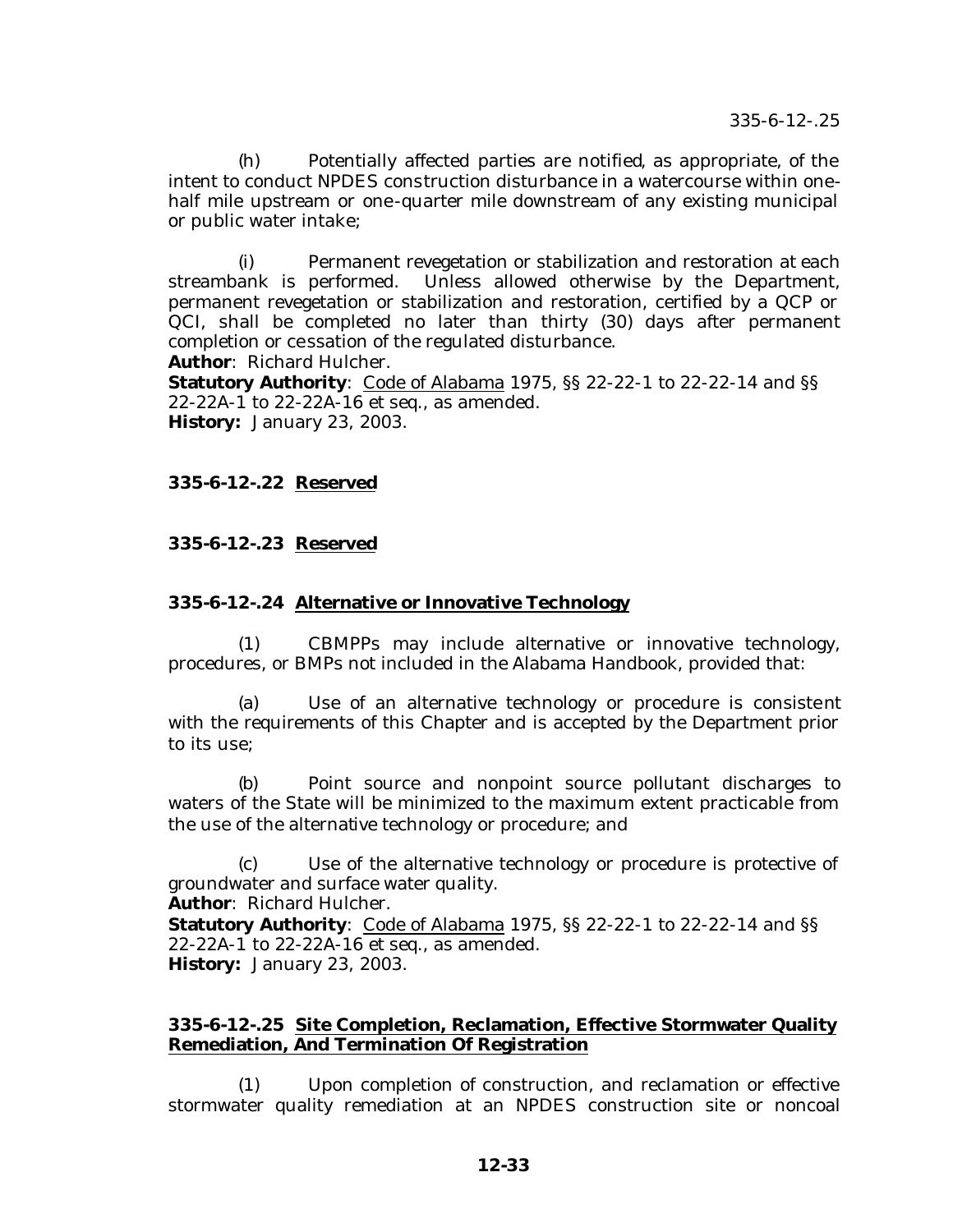mining site registered, or required to be registered, under this Chapter, the operator shall submit to the Department a complete and correct request for registration termination, including applicable QCP certifications and if required by the Department, photographs and monitoring data for the site. A request shall be prepared and certified by a QCP consistent with the requirements of this Chapter, the requirements of the regulations promulgated pursuant to the AWPCA, and any additional conditions required by the Department to ensure to the maximum extent practicable the continued protection of water quality. The request shall be submitted in a format acceptable to the Department.

(2) Unless the operator is notified by the Department within 30 days of receipt that the request has not been granted, in total or in part, the request for termination is considered granted provided the operator complies with, and the construction site remains in full compliance with, all provisions of this Chapter. It is the responsibility of the operator to ensure that information submitted in the request for termination, including any attachments, is true, complete, and accurate, and to verify receipt of a complete and correct request for termination by the Department. It remains the responsibility of the operator to submit and verify receipt by the Department any corrected or additional information to complete the request for termination, if required by the Department. Failure to submit a complete and correct request for termination and ensure that the construction site remains in full compliance with all provisions of this Chapter may result in denial of the request for termination.

(3) The request for termination shall be in a format acceptable to the Department, and shall include:

(a) Certification from the operator, and a QCP or a qualified person under the direct supervision of a QCP, including if needed, photographs, documenting that the site has in fact been properly completed in accordance with the requirements of this Chapter;

(b) Confirmation that the stormwater discharges associated with construction activity have been eliminated, effective reclamation or stormwater quality remediation has been achieved, permanent vegetation has been established, or the operator no longer has operational control of the site;

(c) If applicable, confirmation by the operator stating in detail the reason(s) that the operator may not have operational control, to include any information required by the Department, including but not limited to, property deeds, bill-of-sale, contracts, legal affidavits, correspondence and detailed information regarding the identified succeeding operator. It remains the responsibility of the operator to submit and verify receipt by the Department of required information. Loss of operational control does not relieve the operator from liability and responsibility for compliance with the provisions of this Chapter until the complete and correct request for termination is received by the Department. Failure to submit a complete and correct request for termination and ensure that the construction site remains in full compliance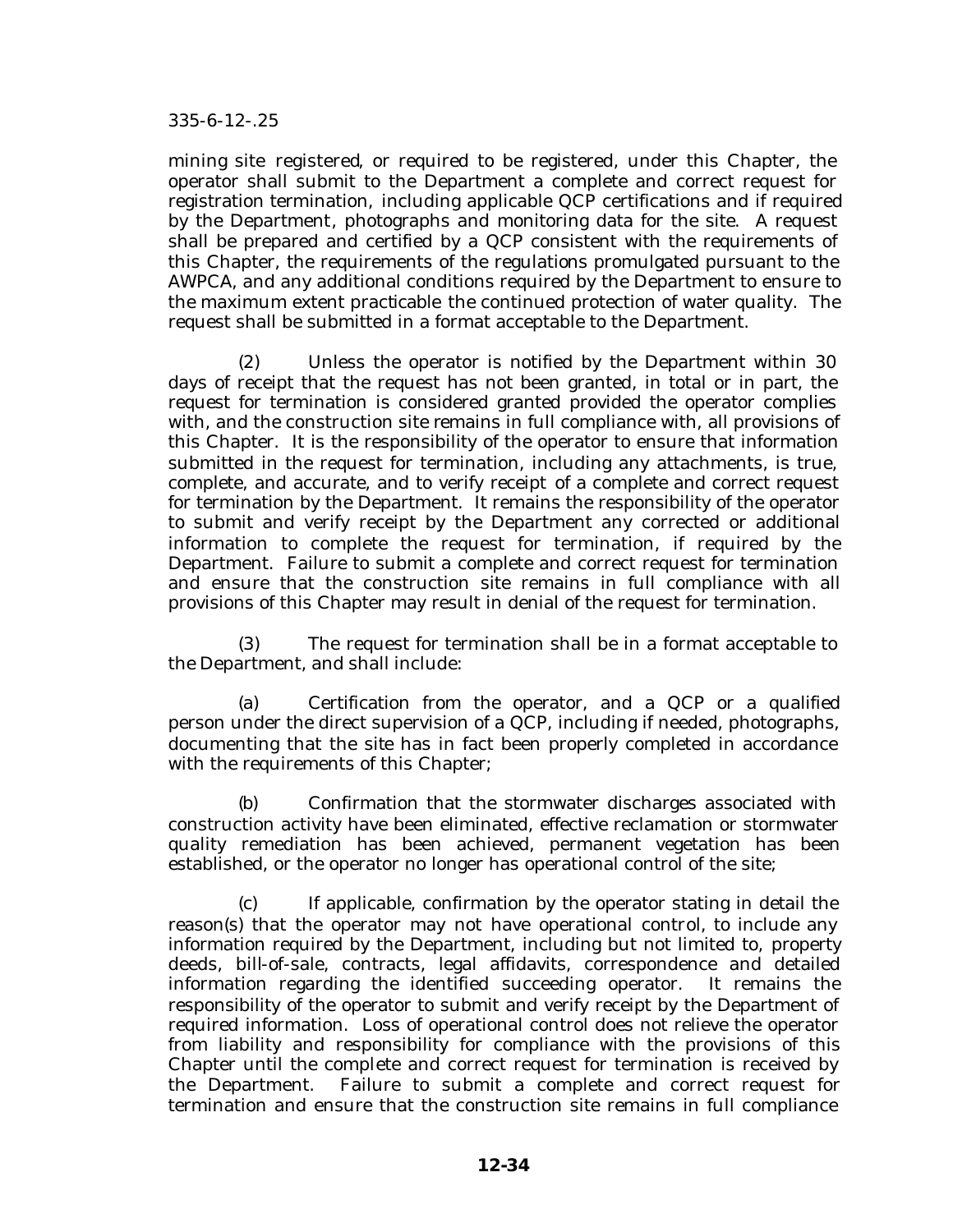with all provisions of this Chapter may result in denial of the request for termination. Sale or transfer of operational responsibility for the site by the operator prior to the succeeding operator obtaining registration required by this Chapter, does not relieve the registrant from the responsibility to comply with the requirements of this Chapter;

(d) Certification, and documentation if required by the Department, that inspections required by this Chapter were performed by a QCI, QCP, or a qualified person under the direct supervision of a QCP.

(e) Certification, and documentation if required by the Department, that QCIP continuing education training was completed if required by this Chapter.

**Author**: Richard Hulcher.

**Statutory Authority**: Code of Alabama 1975, SS 22-22-1 to 22-22-14 and SS 22-22A-1 to 22-22A-16 et seq., as amended. **History:** January 23, 2003.

#### **335-6-12-.26 Discharge And Receiving Water Evaluation Requirements**

(1) It is possible and allowable to achieve and maintain compliance with the requirements of this Chapter without conducting any discharge sampling provided a QCI, QCP or a qualified person under the direct supervision of a QCP documents and certifies on each inspection report or other report/log that sampling is not necessary to properly evaluate and document the effectiveness or deficiencies of BMP implementation to ensure compliance with this Chapter. It remains the responsibility of the operator to be continually aware of and to effectively evaluate the quality of the stormwater being discharged. Lack of knowledge regarding stormwater discharge quality or receiving water quality shall not constitute a valid defense with regard to deficiencies in BMP implementation and maintenance, negative impacts to water quality, or other noncompliance with the requirements of this Chapter.

(2) It remains the responsibility of the operator to document and ensure that effective BMPs are properly designed, implemented, and consistently maintained utilizing recognized effective industry standard practices to prevent/minimize to the maximum extent practicable discharges of pollutants in stormwater runoff.

(3) Stormwater discharge flow can be determined by direct measurement, calculation, or other generally accepted scientific method by a QCI, QCP or a qualified person under the direct supervision of a QCP.

(4) Precipitation shall be measured and recorded in tenths of an inch by the operator or an individual under the direction of the operator , using continuous recorders, daily readings of an onsite precipitation gauge, or daily readings of an offsite precipitation gauge located adjacent to or in close proximity to the facility.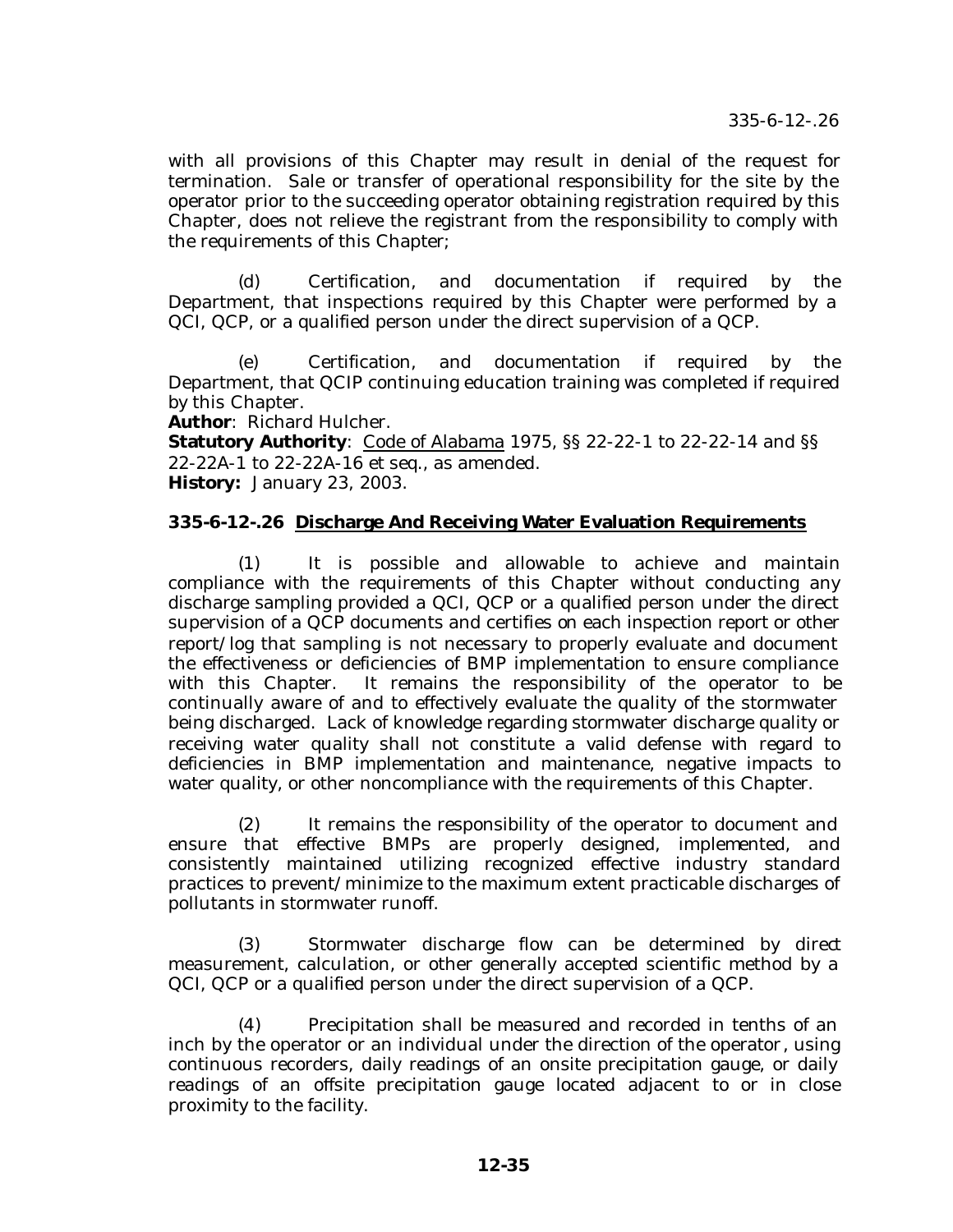(5) Receiving Water Turbidity Monitoring And Limitations

(a) A QCI, QCP, or a qualified person under the direct supervision of a QCP shall inspect as necessary, and if needed, conduct sampling, during NPDES construction activity, monitoring upstream and downstream turbidity after reasonable opportunity for mixing has been afforded of all affected watercourse(s) to ensure protection of water quality.

(b) It is possible and allowable to achieve and maintain compliance with the requirements of this Chapter without conducting any instream turbidity or other instream sampling provided a QCI, QCP, or a qualified person under the direct supervision of a QCP documents and certifies on any inspection report or other report/log that instream sampling is not necessary to properly evaluate and document the effectiveness or deficiencies of BMP implementation and that discharges are not causing or contributing to a contravention of Alabama water quality standards. It remains the responsibility of the operator to be continually aware of and to effectively evaluate instream water quality.

(c) Background or upstream turbidity for discharges to a municipal separate storm sewer system (MS4) or where the NPDES construction site is the headwater of the receiving water shall be determined from offsite drainage entering the site and/or from drainage areas or waters near the site which do not receive discharges from the facility, or are not impacted by the facility or a similarly situated or type facility, acceptable to the Department.

(6) Samples, if collected, and measurements taken for purposes of determining compliance with this Chapter shall be representative of the volume and nature of the monitored discharge and shall be in accordance with the provisions of this Chapter.

(7) Test procedures for the preservation and analysis of samples shall conform to Rule 335-6-6-.14 and guidelines published pursuant to § 304(h) of the FWPCA, 33 U.S.C. § 1314(h). If more than one method for analysis of a substance is approved for use, the method having a lower detection limit shall be used.

(8) All equipment and instrumentation used to determine compliance with the requirements of this Chapter must be installed, used, maintained, and calibrated in accordance with the manufacturer's instructions. If used, flow measurement devices shall be calibrated in accordance with the manufacturer's instructions if available, or at least once every six (6) months. **Author**: Richard Hulcher.

**Statutory Authority**: Code of Alabama 1975, §§ 22-22-1 to 22-22-14 and §§ 22-22A-1 to 22-22A-16 et seq., as amended. **History:** January 23, 2003.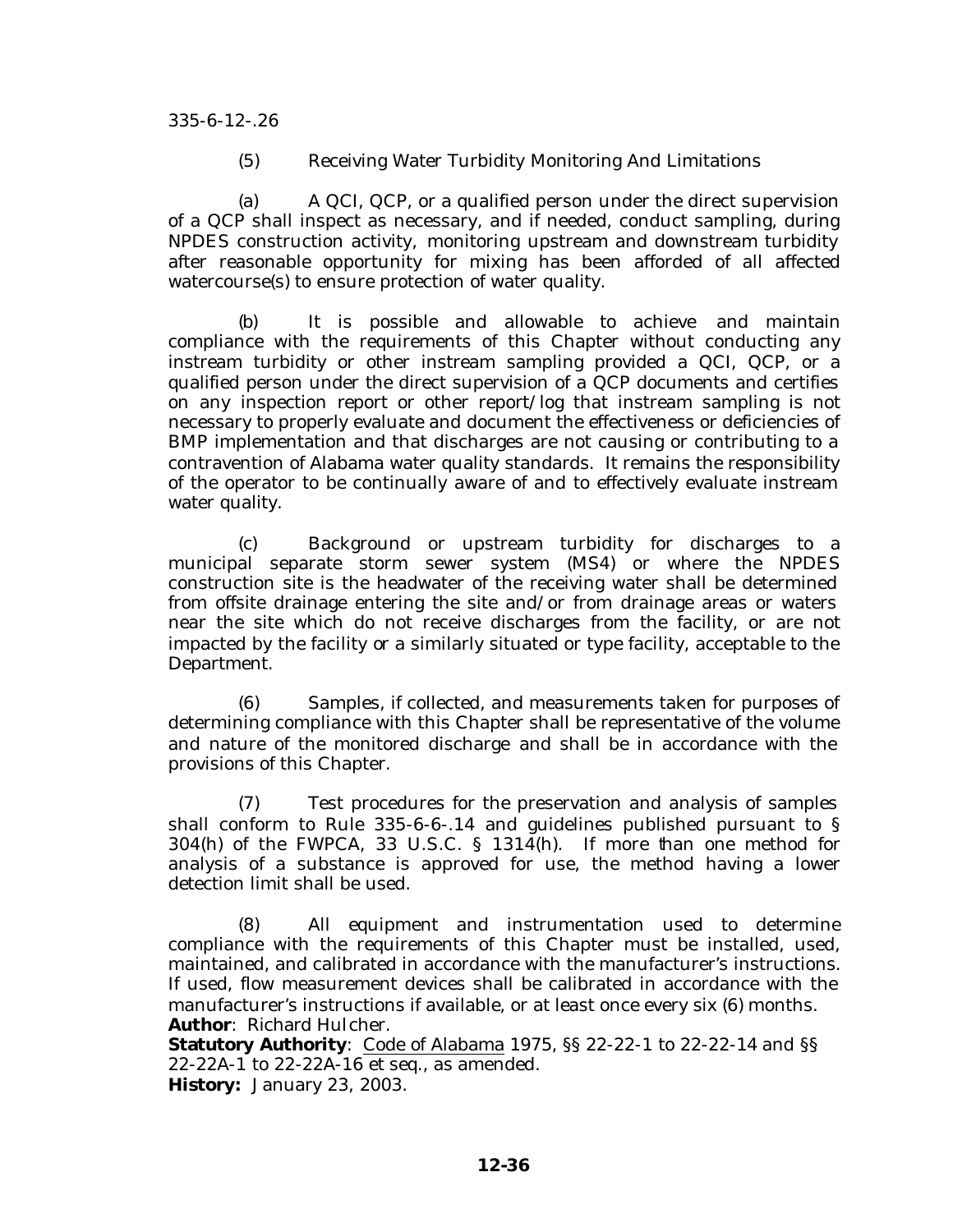## **335-6-12-.27 Reserved**

#### **335-6-12-.28 Inspection Requirements**

(1) The operator shall ensure that regular, comprehensive site and receiving water(s) inspections are conducted to ensure that effective BMPs are properly designed, implemented, and consistently maintained in accordance with the requirements of this Chapter.

(2) Comprehensive inspections of NPDES construction sites and areas impacted by the construction site, including affected ditches and other stormwater conveyances, perennial and intermittent waterbody(s), streambanks, and floodplains, shall be performed by a QCI, QCP, or a qualified person under the direct supervision of a QCP as often as is needed to ensure, document, and certify continuing compliance with the requirements of this Chapter. The QCI, QCP, or a qualified person under the direct supervision of a QCP performing the inspection shall evaluate and document on the inspection report if the BMPs being implemented are adequate and if additional or improved control measures are needed. If the CBMPP plan is determined to be deficient, the CBMPP shall be revised and the revisions fully implemented within seven (7) calendar days following the inspection unless an alternate scheduled is approved in writing by the Department.

(3) Each day there is activity at the site, the operator, a QCI, a QCP, a qualified person under the direct supervision of a QCP, other qualified consultant, or other qualified persons, shall visually observe that portion of the construction project where active disturbance, work, or construction occurred and report any apparent BMP deficiencies observed to the operator, QCP, or QCI.

(4) Complete and comprehensive inspections/evaluations of defined or designated NPDES construction sites/activity shall be performed:

(a) A minimum of once a month, by a QCI, QCP, or a qualified person under the direct supervision of a QCP;

(b) A minimum of once every six (6) months, by a QCP or a qualified person under the direct supervision of a QCP;

(c) Except as provided in Rule  $335-6-12-.28(4)(d)$ , by a QCI, QCP, or a qualified person under the direct supervision of a QCP, after any precipitation of 0.75 inches or greater in any 24-hour period since the last inspection, commencing as promptly as possible, but no later than 48-hours after resuming or continuing active construction or disturbance, and completed no later than 72-hours following the qualifying precipitation event;

(d) On linear projects, including but not limited to, oil/gas, water, and sewer pipelines, conveyors, roads, highways, power lines, buried cables, or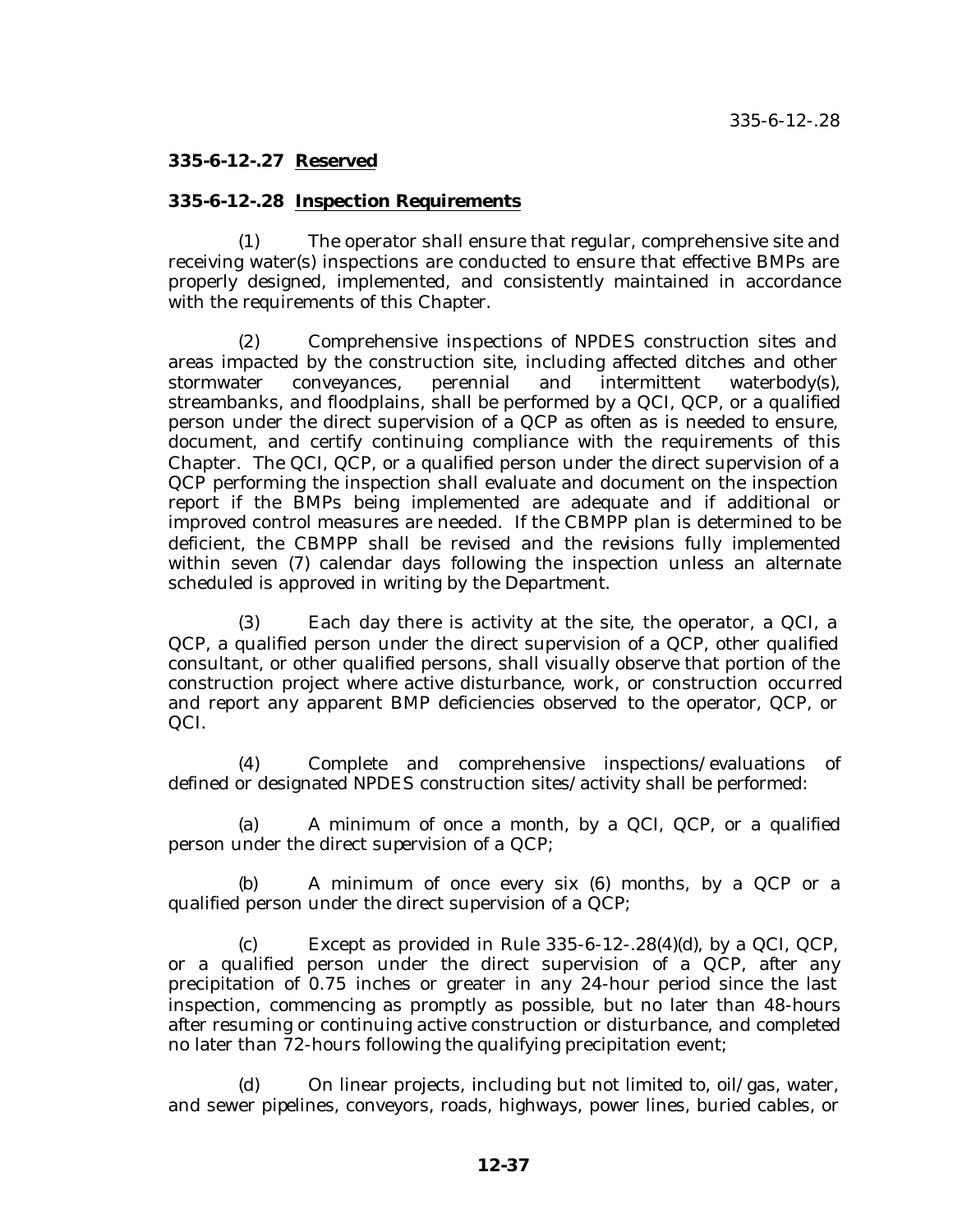other energy or resource transmission right-of-way (ROW) or utility infrastructure, equal to or exceeding ten miles of disturbed length where active construction or areas where annual or perennial vegetation has not been fully established, by a QCI, QCP, or a qualified person under the direct supervision of a QCP, after any precipitation of 0.75 inches or greater in any 24-hour period since the last inspection, beginning as promptly as possible, but no later than 48-hours after resuming or continuing active construction or disturbance and completed no later than five (5) days after the qualifying precipitation event;

(e) At least once a week and as often as is necessary by a QCI, QCP, or a qualified person under the direct supervision of a QCP of all active disturbance, dredging, excavation, work, or construction undertaken or located within the banks of a waterbody, including but not limited to, equipment, vehicle crossing, pipelines, or other transmission line installation, conveyor structure installation, and waterbody relocation, streambank stabilization, or other alterations, until the disturbance/activity impacting the waterbody is complete and reclamation or effective stormwater quality remediation is achieved; and

(f) As often as is necessary until any non-compliant BMPs, discharges, or any deficiencies observed during a prior inspection are corrected and documented as being in compliance with the requirements of this Chapter.

(5) Unless otherwise required by the Department, inspections or evaluations required by Rule  $335-6-12-.28(4)$  (a), (b), (c), or (d), do not have to be conducted for noncoal mining sites regulated under this Chapter provided:

(a) The operator submits to the Department certification from a QCP, a minimum of once every three (3) months, with inspections at least two (2) months apart, that the noncoal mining site is designed and is being operated with significant freeboard due to incised mining excavation or incised storage basins to prevent all discharges resulting from groundwater intrusion, precipitation events less than the applicable 50-year, 24-hour precipitation event, or other stormwater sources to surface waters of the State, and;

(b) The noncoal mining site has been operated and is being operated in full compliance with the applicable requirements of this Chapter; and

(c) In the case of precipitation that equals or exceeds the 50-year, 24-hour storm event, the QCP conducts a comprehensive inspection of the noncoal mining site within 72-hours of said event and representative samples of any discharges are obtained, and a detailed report is submitted to the Department within seven (7) days of the inspection if non-compliant discharges, deficient BMPs, or other deficiencies or noncompliance with the requirements of this Chapter are observed.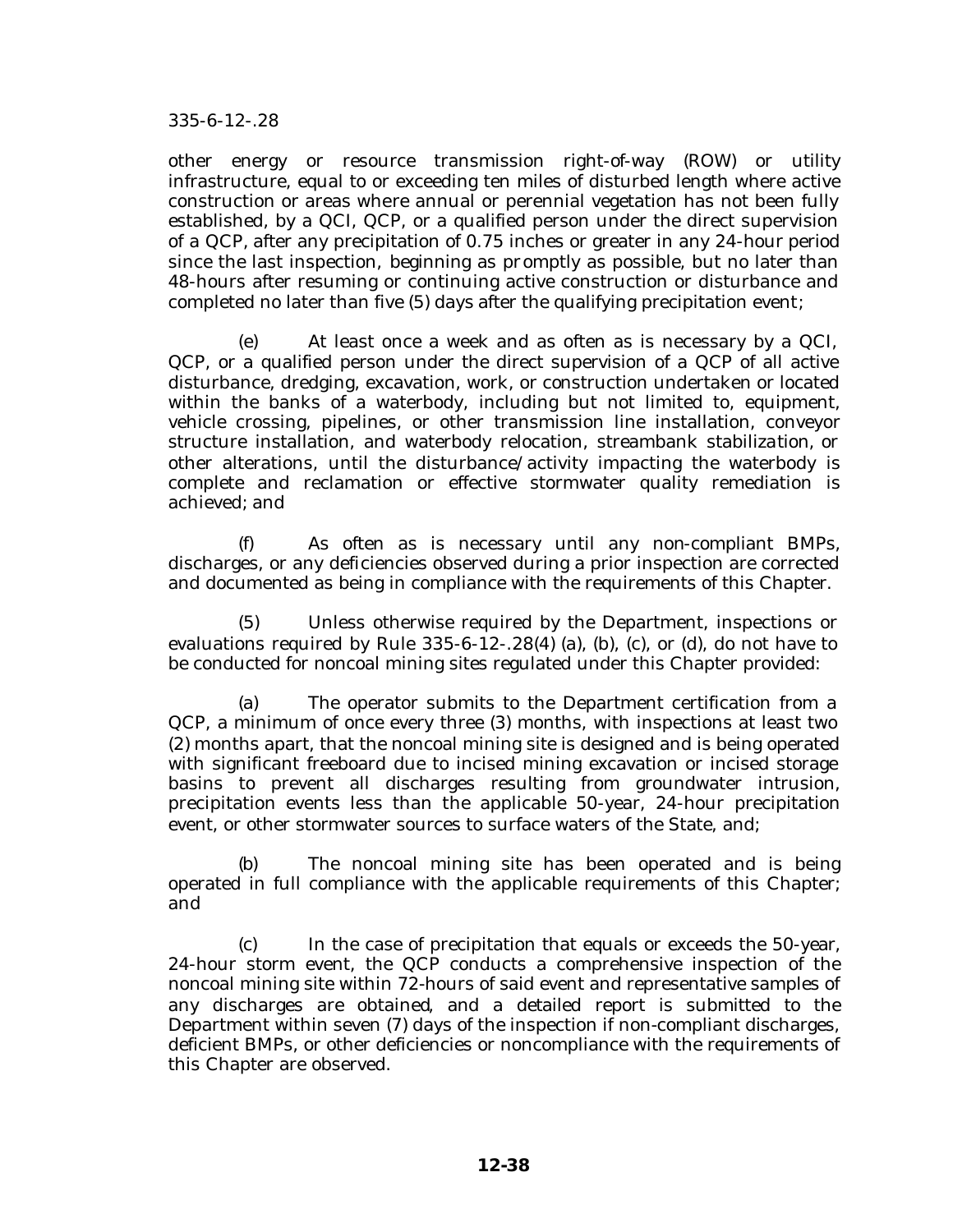(6) Suspension of applicable monitoring and inspection requirements for phased projects or developments such as transmission ROWs or subdivisions may be granted provided:

(a) The Department is notified in writing at least thirty (30) days prior to the requested suspension;

(b) The operator and QCP certify in the request that all disturbance has been graded, stabilized, and/or fully vegetated or otherwise permanently covered, and that appropriate, effective steps have been and will be taken by the operator to ensure compliance with the requirements of this Chapter, and commit that these measures will remain continually effective until registration is properly terminated;

(c) The operator notifies the Department prior to resumption of disturbance or commencement of the next phase of development and the operator complies with the requirements of this Chapter prior to commencement of additional disturbance;

(7) NPDES construction site inspection reports shall contain information and be in a format acceptable to the Department. The reports shall document facility/site conditions, describe any BMP deficiencies and maintenance needs. The reports shall detail any corrective action(s) that need to be implemented to ensure compliance with the requirements of this Chapter. Lack of knowledge by the operator of construction site conditions and compliance with this Chapter shall not be a valid defense in an enforcement action.

**Author**: Richard Hulcher.

**Statutory Authority**: Code of Alabama 1975, §§ 22-22-1 to 22-22-14 and §§ 22-22A-1 to 22-22A-16 et seq., as amended. **History:** January 23, 2003.

## **335-6-12-.29 Reserved**

## **335-6-12-.30 Pollution Prevention For NPDES Construction Sites**

(1) Requirements for a Pollution Prevention Plan (PPP) shall be considered to be met by NPDES construction site through activities and BMPs that have been properly planned, designed, implemented, and maintained under the terms of this Chapter.

(2) Spill Prevention, Control, and Management

(a) The operator shall prepare, implement, and maintain a Spill Prevention, Control and Countermeasures (SPCC) Plan, as a separate document or as a component of the CBMPP, for all tanks/containers storing onsite fuel,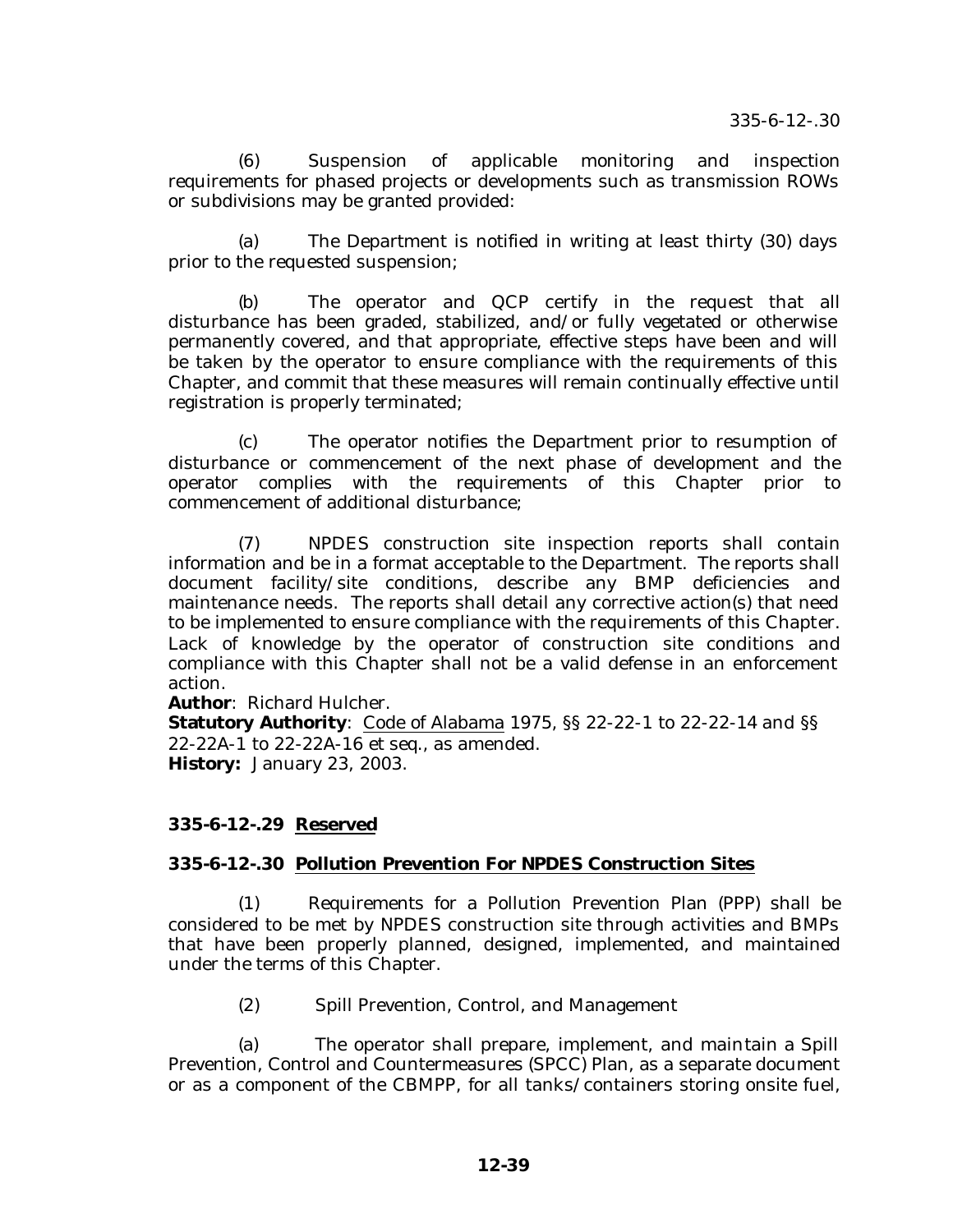chemicals, or other pollutants consistent with the requirements of Rule 335-6- 6-.12 and 40 CFR Part 112 (2002).

(b) Effective measures necessary to prevent spills and to clean up spills of any toxic pollutant, as documented in the facility's SPCC plan, shall be fully implemented. Soil contaminated by hazardous substances, paints, fuel, or chemical spills, shall be immediately cleaned-up, managed, and disposed of in an approved manner. Where potential spills can occur, materials handling procedures shall be specified and procedures for immediate cleanup/remediation of spills shall be described in the SPCC plan or employee training plans. The equipment necessary to implement a cleanup shall be made available to facility personnel. The operator shall immediately notify the designated State and local government agencies after becoming aware of a visible oil sheen in stormwater runoff from its facility or in a water of the State in the project vicinity as a result of activities at the site. The caller should be prepared to report the name, address and telephone number of the person reporting spill, the exact location of the spill, company name and location, the material spilled, the estimated quantity, the source of spill, the cause of the spill, the nearest downstream water with the potential to receive the spill, and the actions being taken for containment and cleanup.

(3) The operator shall observe, and if those observations reasonably warrant, conduct analyses of excavated or dredged material in order to ensure that potential pollutants are not present in concentrations that could cause or contribute to a violation of applicable water quality standards. Information regarding the evaluation or detailed results of any analyses of excavated/dredged material shall be made available to the Department upon request.

(4) Solids, sludges, removed substances, or any other pollutant or other waste removed in the course of treatment or control of stormwater shall be disposed of in a manner that complies with applicable Department rules.

(5) The operator shall ensure that agents, employees, contractors, subcontractors, or other onsite persons with authorized access to the site, are informed of the pollution prevention and control requirements of this Chapter.

(6) Post-construction stormwater management is not required for projects that do not significantly alter runoff volumes or velocities from conditions existing prior to the NPDES construction activity. Said management, if required, shall be implemented to control the discharge of pollutants associated with significant hydrologic modifications to the site resulting from construction activities. Post-construction stormwater management is not required by the provisions of this Chapter to address stormwater quality from operation of the completed facility provided construction activity is complete, reclamation or effective stormwater quality remediation of the construction disturbance has been achieved.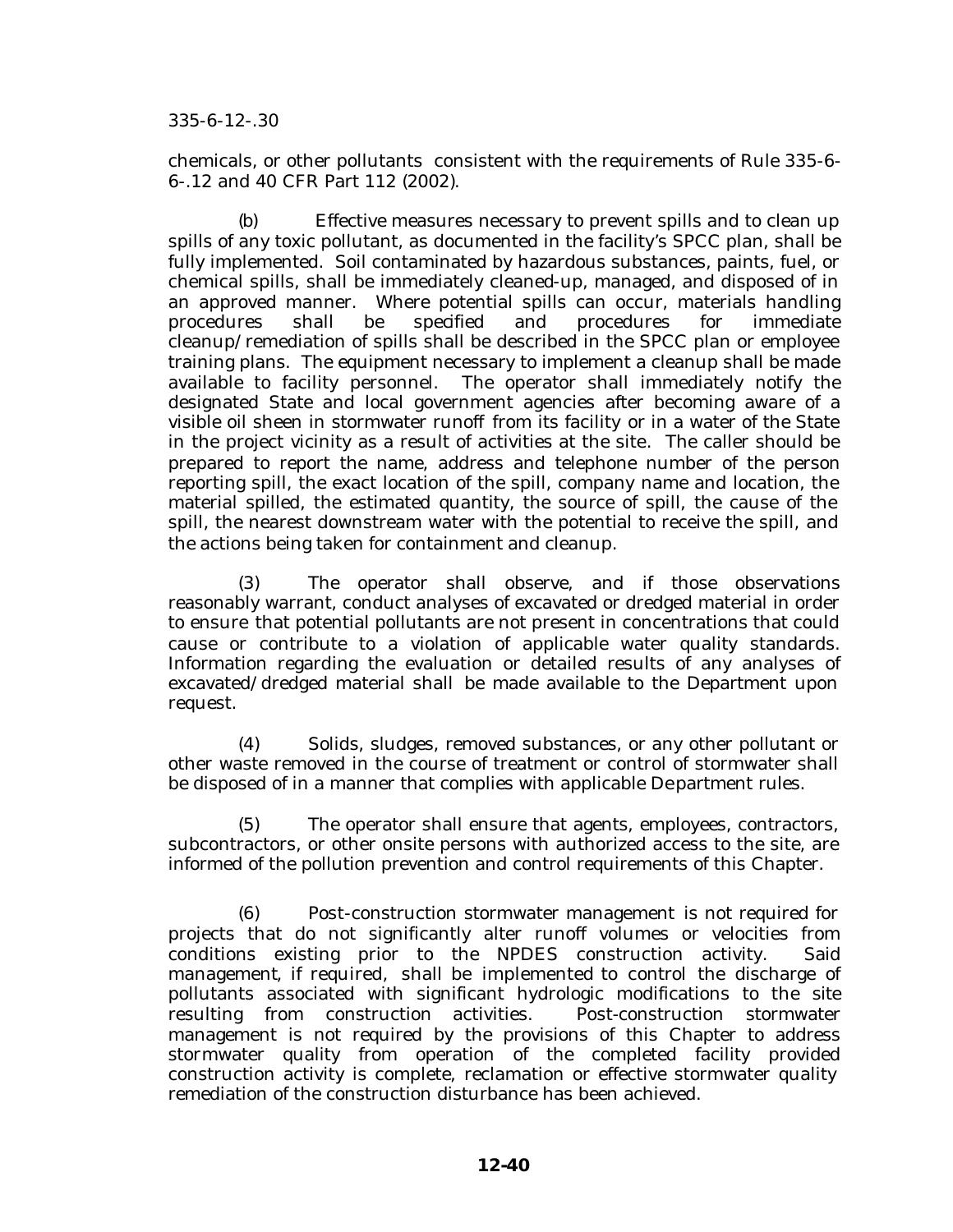**Author**: Richard Hulcher. **Statutory Authority**: Code of Alabama 1975, §§ 22-22-1 to 22-22-14 and §§ 22-22A-1 to 22-22A-16 et seq., as amended. **History:** January 23, 2003.

# **335-6-12-.31 Reserved**

#### **335-6-12-.32 Reserved**

#### **335-6-12-.33 Ineffective BMPs, Discharge Prohibitions, And Noncompliance Notification**

(1) The discharge of pollutants from NPDES construction sites/activity not effectively treated to the maximum extent practicable by BMPs implemented and maintained pursuant to the requirements of this Chapter is prohibited. If, for any reason, there is a non-compliant discharge that causes or contributes to a violation of applicable water quality standards, the operator is required to visually monitor and notify the Department as soon as possible, but in no case later than 24-hours after becoming aware of such discharge.

(2) The operator shall document and submit the following information in a form acceptable to the Department within five (5) days of becoming aware of any BMP deficiency/failure or non-compliant discharge that causes or contributes to a violation of applicable water quality standards:

(a) A description, including any photographs, and the reason for the deficiency, including an estimate of the flow, discharge volume, and any analytical data associated with the noncompliant discharges;

(b) The period of noncompliant discharge, including beginning and ending times and dates, and, if not already corrected, the anticipated date the non-compliant discharge is expected to cease, and steps taken (or to be taken) to reduce, eliminate, mitigate, and prevent the recurrence of such discharge;

(c) If the non-compliant discharge was caused by chronic or catastrophic precipitation event(s), information from the on-site precipitation gauge or weather station in close proximity to the facility documenting the amount and duration of the precipitation event(s); and

(3) The Department may require testing deemed necessary to protect waters of the State or to determine continuing compliance with the requirements of this Chapter.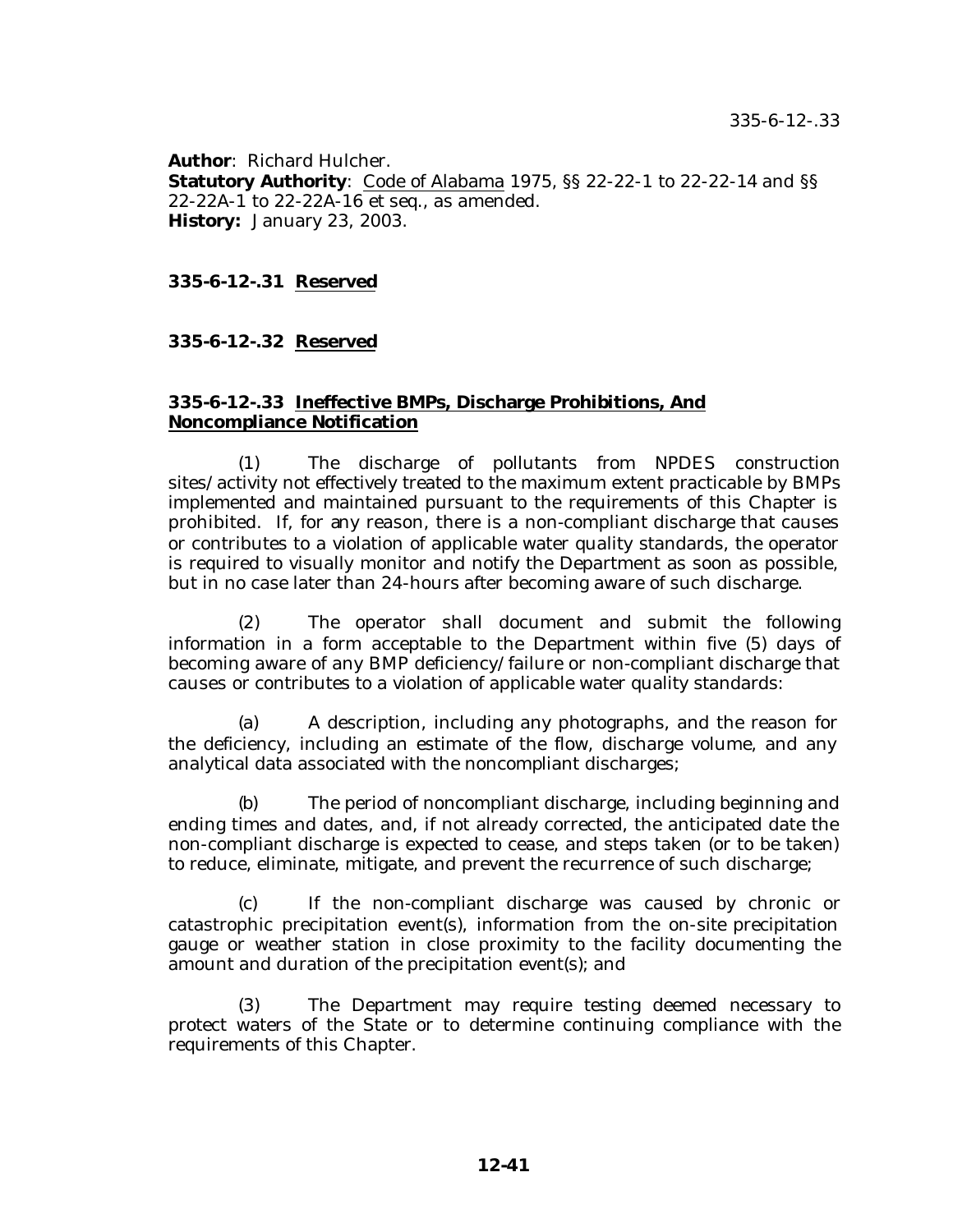(4) The operator shall take all reasonable precautions to prevent the discharge of waters which have been, or could be, contaminated by pesticides, paints, solvents, preservatives, surfactants, surface blasting, pressure cleaning, excess coagulant, excess flocculent, or other chemicals, or activities. Termaticides, other pest and parasite controls, and water used to clean equipment used for the application of potentially hazardous or toxic chemicals shall be handled and disposed of and in a manner so as to prevent any pollutant from such material from entering the waters of the State according to applicable State and federal law.

(5) NPDES construction sites discharging through a municipal separate storm sewer system (MS4) shall comply with the requirements of this Chapter prior to discharging to the system receiving the NPDES construction stormwater discharge.

(6) The discharge of stormwater, generated by any process, facility, or by any other means not under the operational control of the operator, not identified in the NOR, or not identified specifically in the description of a source when requesting registration, is not authorized by this Chapter.

(7) Discharge Prohibitions

(a) Except as specifically provided otherwise by this Chapter, discharge of any untreated stormwater from a NPDES construction site to waters of the State at any time is prohibited, except as a direct result of periods of chronic or catastrophic precipitation or weather conditions as determined by the Department, provided:

1. The Department is notified as required by this Chapter;

2. Appropriate, effective BMPs that meet or exceed the requirements of this Chapter have been fully implemented and regularly maintained prior to the causative precipitation event;

3. The discharge is unavoidable after the operator has taken action to prevent discharge(s) to the maximum extent practicable;

4. The operator takes action to terminate discharge(s) to the maximum extent practicable and as soon as possible; and

5. The operator takes action to mitigate any impacts caused by the discharge(s) to the maximum extent practicable and as soon as possible.

(b) Uncontaminated drainage or runoff which does not come into contact with construction activity or other pollutants should be excluded from flowing onto the site to the extent practicable.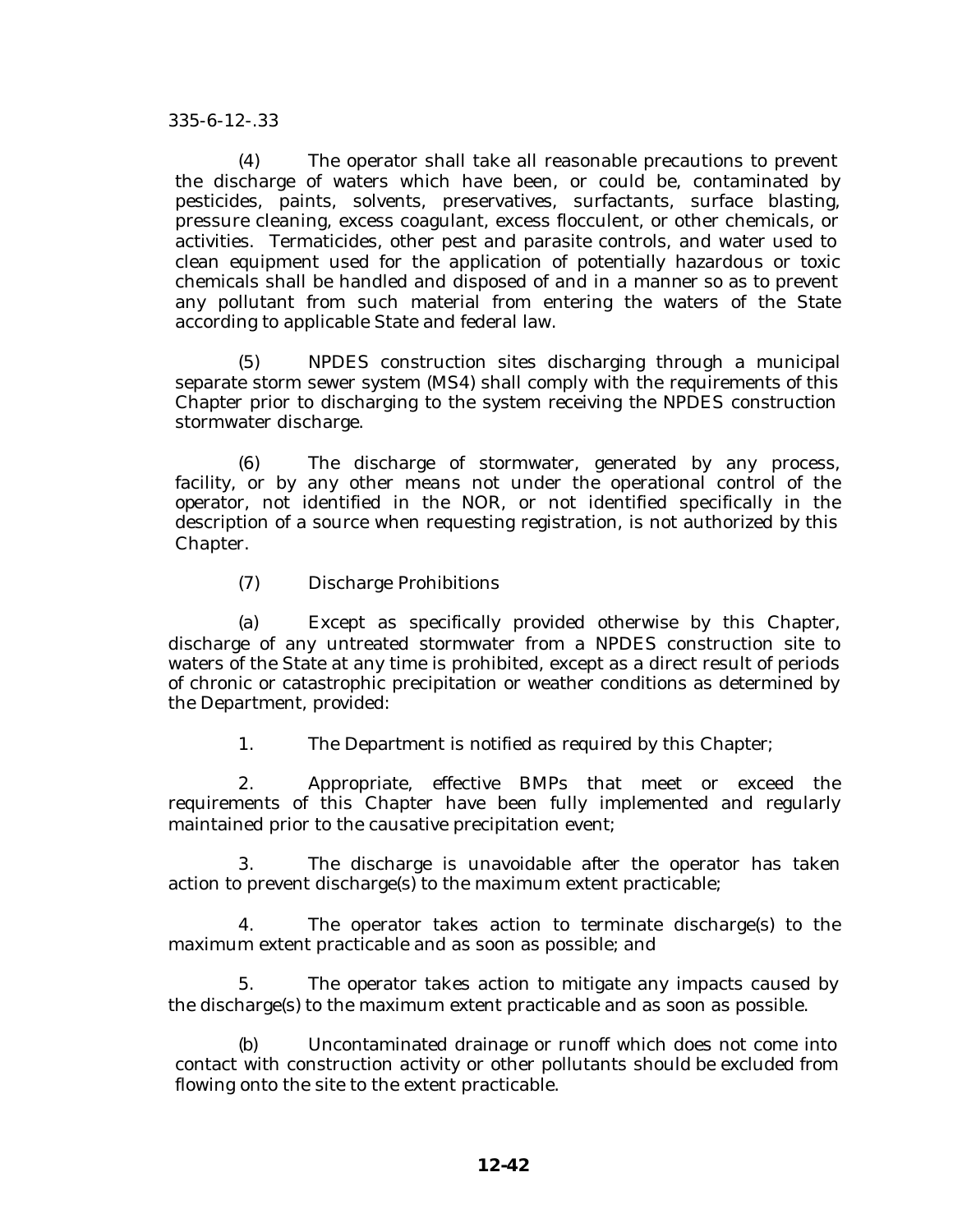(8) The operator shall give the Department written advance notice of any anticipated noncompliance, planned changes, or other circumstances regarding disturbance activities which may result in noncompliance with the requirements of this Chapter.

# (9) Noncompliance Notification

(a) If for any reason, the operator's discharge: 1. threatens human health or welfare, fish or aquatic life, or water quality standards; 2. does not comply with an applicable toxic pollutant effluent standard or prohibition established under § 307(a) of the FWPCA, 33 U.S.C. § 1317(a); 3. contains a quantity of a hazardous substance which has been determined may be harmful to public health or welfare under § 311(b)(4) of the FWPCA, 33 U.S.C. § 1321(b)(4); 4. exceeds any Chapter condition or discharge limitation for an effluent characteristic as a result of an unanticipated bypass and/or upset; 5. is an unpermitted direct or indirect discharge of a pollutant to a water of the state (unpermitted discharges properly reported to the Department under any other requirement are not required to be reported under this provision); or 6. if the operator is in significant noncompliance with the CBMPP and BMPs required by this Chapter, the operator shall report the occurrence and circumstances of such discharge to the Department with a written report with content and in a format acceptable to the Department no later than five (5) days after becoming aware of the occurrence of such discharge.

(b) If for any reason, the operator's discharge does not comply with any limitation or condition of this Chapter, the operator shall submit to the Department a written report as provided in Rule 335-6-12-.33(14)(c) below. Such report shall be submitted no later than five (5) days after becoming aware of the occurrence of such noncompliance.

(c) Any written report required to be submitted to the Department by Rule 335-6-12-.33(14) (a) or (b) above shall be submitted using a copy of the Noncompliance Notification Form, and shall include the following information:

1. A description of the discharge and cause of noncompliance;

2. The period of noncompliance, including dates and times or, if not corrected, the anticipated time the noncompliance is expected to continue; and

3. A description of the steps taken and/or being taken to reduce or eliminate the non-complying discharge and to prevent its recurrence.

4. A description of the efforts taken to mitigate any adverse impacts of such noncomplying discharge. **Author**: Richard Hulcher.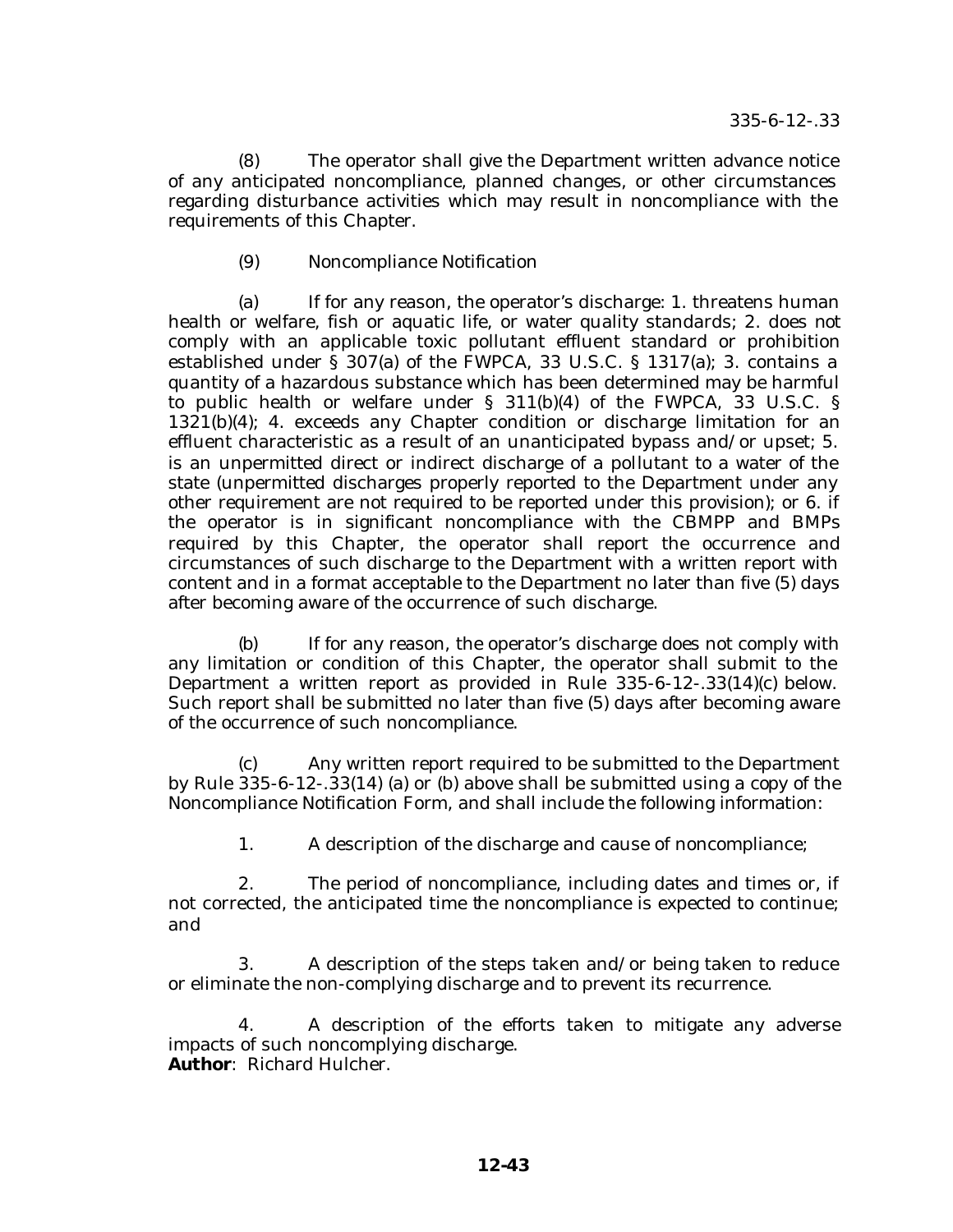**Statutory Authority**: Code of Alabama 1975, §§ 22-22-1 to 22-22-14 and §§ 22-22A-1 to 22-22A-16 et seq., as amended. **History:** January 23, 2003.

# **335-6-12-.34 Reserved**

## **335-6-12-.35 Other Requirements**

(1) Operators of NPDES construction sites shall at all times properly operate and maintain all BMPs, facilities, systems of treatment and control, and associated appurtenances which are installed or used by the operator to achieve compliance with the conditions of this Chapter. Proper operation and maintenance includes effective performance, adequate funding, proper completion of logs/reports, maintenance of records, and adequate laboratory and process controls, including appropriate quality assurance procedures, adequate staff, and prerequisite and annual training requirements as described in Rule 335-6-12-.19. Proper operation and maintenance includes the operation of backup or auxiliary facilities or similar systems when necessary to achieve compliance with the requirements of this Chapter.

(2) Any person who falsifies, tampers with, or knowingly renders inaccurate or inoperable any equipment, monitoring device, record, method, or other activity, responsibility, or practice required to be performed or maintained under this Chapter may be punished by fines and/or imprisonment as provided by State and federal law.

(3) Bypass – Any bypass is subject to the requirements of Rule 335-6-6-.12(m).

(4) Upset – Any upset is subject to the requirements of Rule 335- 6-6-.12 (n).

(5) Property Rights, and Other Rights and Responsibilities

(a) Registration approval under this Chapter does not convey any property rights in either real or personal property, or any exclusive privileges, nor doe s it authorize any injury to persons or property or invasion of other private rights, or any infringement of federal, State, or local laws or regulations, nor does it authorize or approve the construction of any physical structures or facilities or the undertaking of any work in any waters of the State or waters of the United States.

(b) Except as expressly provided by this Chapter, liability and responsibility for compliance with the requirements of this Chapter are not delegable by contract or otherwise. The operator shall ensure that any partner, consultant, agent, contractor, subcontractor, or other person employed by,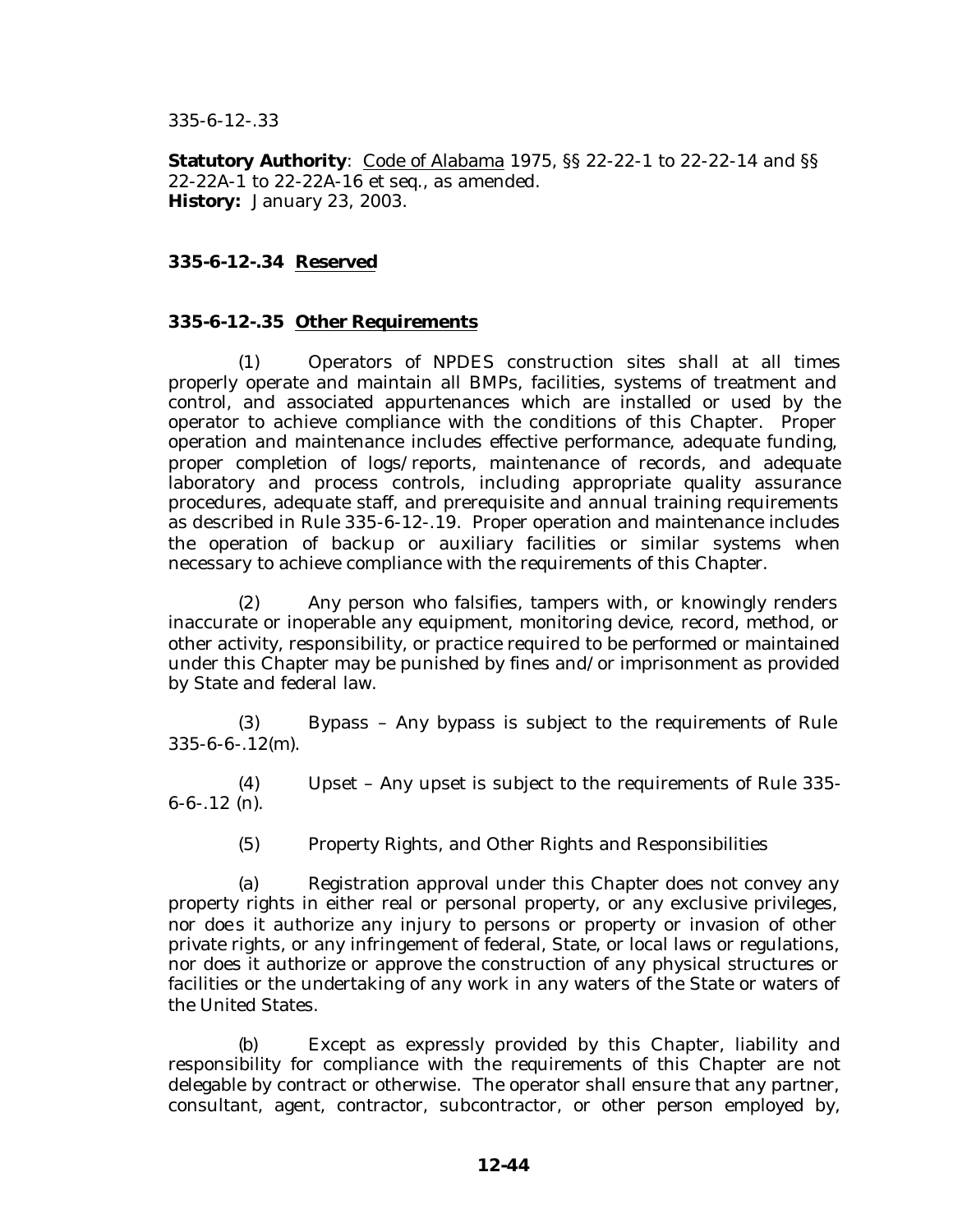under contract, paid a salary by, or under the direction/control of the operator complies with the requirements of this Chapter. Failure of a QCI, QCP, qualified person under the direct supervision of a QCP, or any other person under contract to perform or inform the operator shall not be considered a valid defense in any enforcement action and shall not stay any requirement of this Chapter. Violations resulting from the actions of such person shall be considered violations of this Chapter and may subject the operator to enforcement action.

(c) Except as otherwise provided by Alabama law, issuance of registration under this Chapter does not modify in any way an operator's legal responsibility or liability, to apply for, obtain, or comply with other applicable ADEM, federal, State, or local government permits, authorizations, registrations, ordinances, regulations, certifications, licenses, or other approvals, not regulated by this chapter prior to commencing or continuing construction disturbance regulated by this Chapter.

(6) Groundwater. Unless specifically authorized by this Chapter, other laws or rules or the Director, the discharge of pollutants to groundwater is not authorized. Should a threat of groundwater contamination occur, the Director may require groundwater evaluation and/or monitoring to properly assess the degree of the problem and the Director may require that any operator undertake measures to mitigate, remediate, and/or abate any such discharge and/or contamination. Groundwater investigation/evaluation, monitoring, mitigation, remediation, and other activities performed voluntarily by the operator or required by the Director, shall be conducted in accordance with a plan accepted by the Department.

(7) Coastal Zone Management. Registration approval under this Chapter for construction projects subject to the Alabama Coastal Area Management Program (ACAMP) are conditionally certified under the ADEM Coastal Program requirements, contingent upon continued compliance with the requirements of this Chapter and ADEM Administrative Code Division 335-8. Registration approval under this Chapter does not modify, abrogate, or supercede the requirement for an operator to apply for and/or obtain, if applicable, Alabama Coastal Area Management Program (ACAMP) permits and/or certifications required by Division 335-8, including the requirement to obtain a Coastal Area Non-Regulated Use Permit for Commercial and Residential Developments in the Coastal Area that are, or will be greater than size thresholds established by Division 335-8.

(8) Registration or the requirements of this Chapter do not modify, abrogate, or supercede the requirement for an operator to apply for and/or otherwise obtain, if applicable, CWA § 404 permit coverage or other approvals from the U.S. Army Corps of Engineers (COE) and CWA § 401 Water Quality Certification from the Department.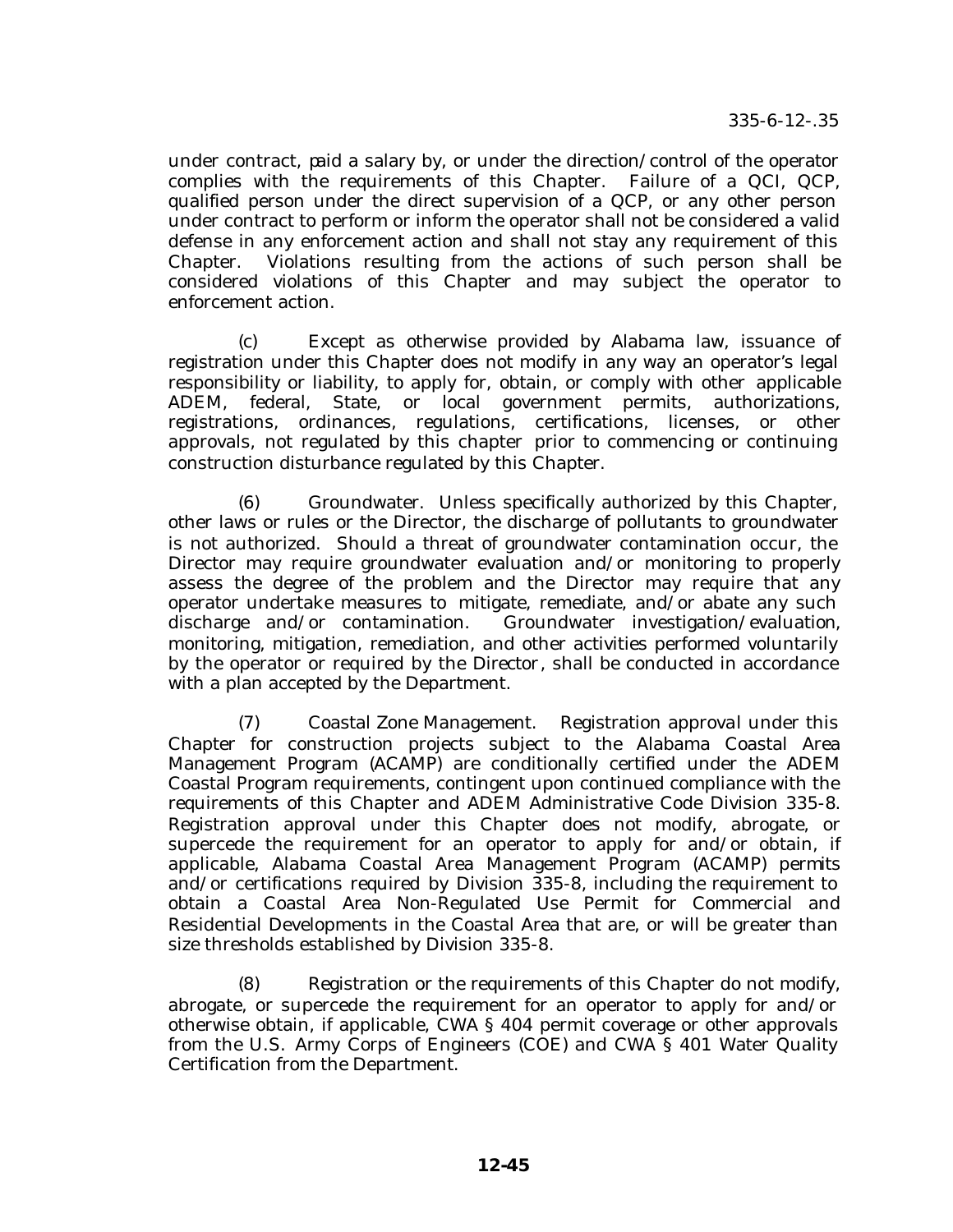(9) If any applicable effluent standard or prohibition, including any schedule of compliance specified in such effluent standard or prohibition, is established under § 307(a) of the FWPCA, 33 U.S.C. § 1317(a), for a toxic pollutant discharged by the operator and such standard or prohibition is more stringent than any discharge limitation or requirement on a pollutant regulated or described in this Chapter, or controls a pollutant not limited/controlled by this Chapter, registration under this Chapter shall be modified to conform to the toxic pollutant effluent standard or prohibition and the operator shall be notified of such modification. If registration has not been modified to conform to the toxic pollutant effluent standard or prohibition before the effective date of such standard or prohibition, the operator shall attain compliance with the requirements of the standard or prohibition within the time period required by the standard or prohibition and shall continue to comply with the standard or prohibition until the registration is modified or a complete request for reregistration is received by the Department.

(10) Duty to Mitigate And Remediate Adverse Impacts

(a) The operator shall notify the Department and promptly take all reasonable steps to 1) mitigate and prevent/minimize any adverse impact resulting from noncompliance with any limitation or requirement of this Chapter, 2) determine the nature and impact of the non-complying discharge, and 3) remove , to the maximum extent practical, pollutants deposited offsite or in any waterbody or stormwater conveyance structure. The necessity to suspend or cease construction or other activities authorized under this Chapter in order to effectively mitigate and remediate adverse impacts shall not be a defense in any enforcement action.

(b) After consultation initiated by the operator with the Department, if it is determined by the Department that removal of pollutants or other mitigation or remediation alternatives may not be protective of water quality, or are otherwise not appropriate or feasible, the operator may be required by the Department to design and implement additional and/or alternative measures to address or mitigate water quality impacts caused by the activity, BMP deficiency, upset or bypass condition, or non-complying discharge.

(11) Duty To Comply

(a) The operator shall take all reasonable steps, including cessation of construction, building, production, or other activities, to prevent/minimize any violation of this Chapter or to prevent/minimize any adverse impact of any violation of the requirements of this Chapter.

(b) Upon the loss or failure of any treatment facility or BMP, including but not limited to, the loss or failure of the primary source of power of any monitoring/sampling equipment, the operator shall, where necessary to maintain compliance with the requirements of this Chapter, cease, suspend,